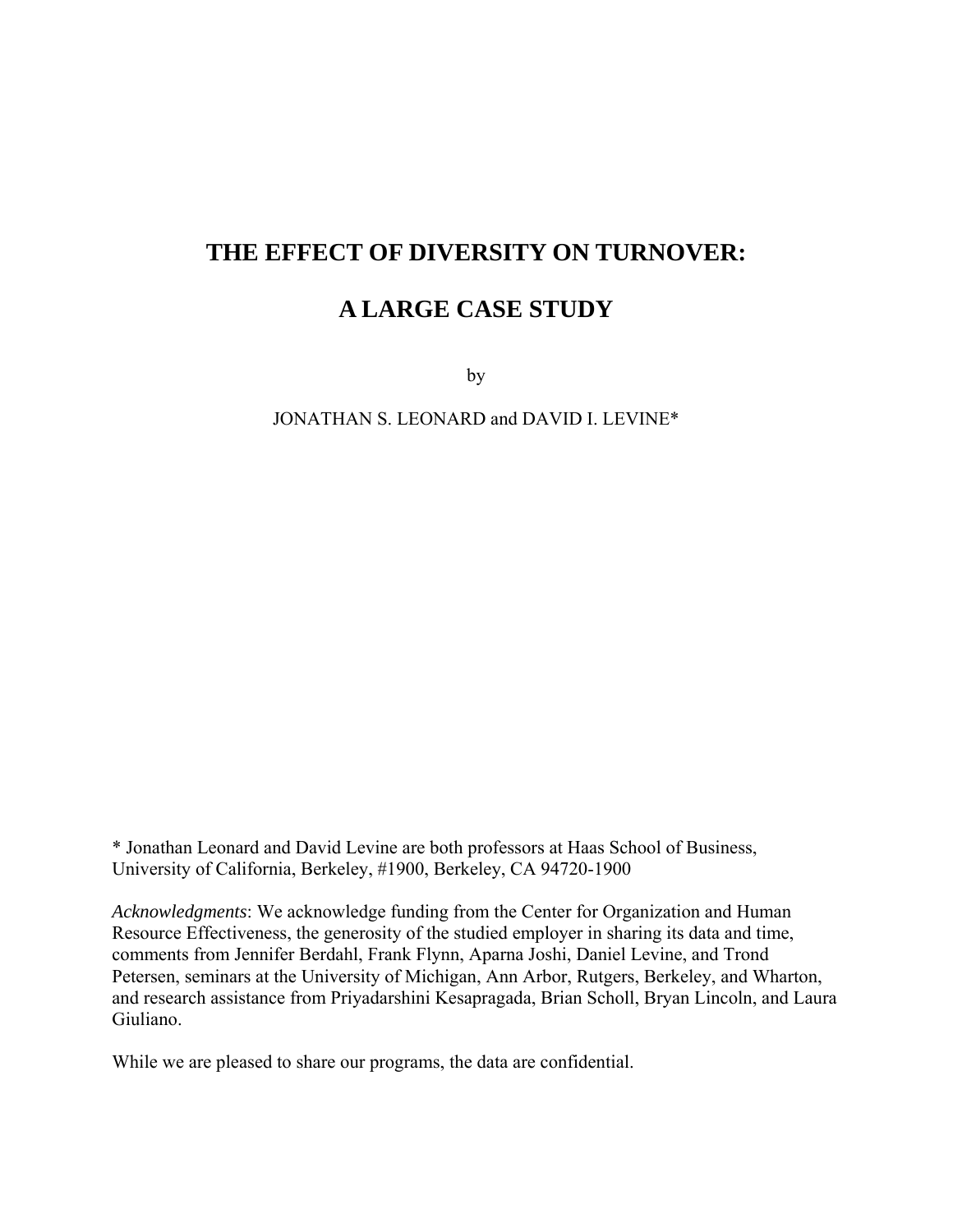## **The Effect of Diversity on Turnover:**

## **A Large Case Study**

#### *Abstract*:

 Using longitudinal data from over 800 similar workplaces, we examine how workplace diversity and employee isolation along the dimensions of gender, race and age affect employee turnover. Our design controls for much of the variation in job characteristics and labor markets that confound other studies of diversity. We use the non-linearity of diversity to distinguish its effect from the main effects of demographic groups and from isolation (being in a numerical minority). We examine how race, sex, and age diversity and isolation affect different groups. In addition to blacks and whites, we also examine the behavior of Asians and Hispanics.

 We find no consistent evidence that diversity itself increases turnover. In contrast, isolation from co-workers and from customers is often associated with higher turnover.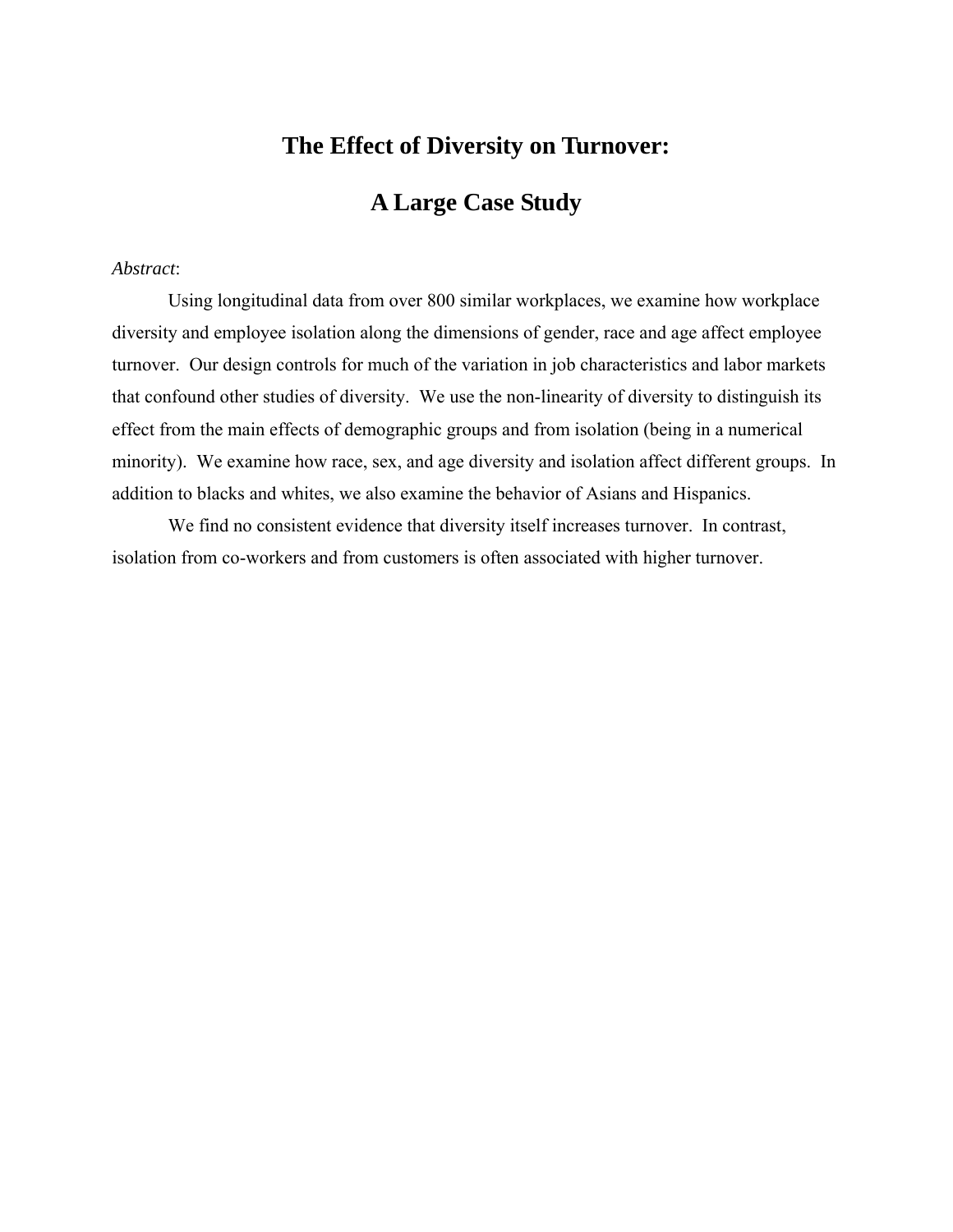Do employees care enough about the demographics of their co-workers to quit? A variety of theories suggest that diverse workplaces will have higher turnover and that isolated employees—those in the numerical minority—will have higher turnover. A subset of relational theories suggests that the effects of isolation may vary according to the race, gender, or age of the demographically isolated employee—although these theories provide conflicting hypotheses about which groups are most affected by isolation.<sup>[1](#page-2-0)</sup> A small industry has arisen advising employers how to manage increasingly diverse workplaces, with an emphasis on reducing the friction among demographically diverse workers. In spite of the theoretical and practical importance of understanding the conditions under which employees thrive with diverse coworkers, relatively few studies have examined how workplace demographics affect behavioral outcomes such as employee turnover.

Convincing studies are rare in part because it is challenging to measure the effects of workplace diversity or demographic isolation on employees. The data for this study come from a very large service-sector employer with establishments throughout the United States.<sup>[2](#page-2-1)</sup> An ideal experiment would 1) Have a large number of demographically varied workplaces, so that the effects of multiple measures can be estimated with some precision, 2) Control for location to capture differences in the local labor market, desirability of the workplace's physical location, customer characteristics, etc. (Ashenfelter and Hannan 1986), 3) Minimize confounding variation across workplaces in management practices and workplace and job characteristics (such as job content, promotion probabilities, wage levels, selection procedures, and training) that could affect turnover, and 4) Randomly assign different demographic mixes to each workplace. Although the employer did not randomize demographics, our design achieves the other desiderata. We detail these advantages below.

Importantly for testing theories of diversity, our workplaces have sufficient demographic variation so that we can estimate the nonlinear effects (such as diversity itself) separately from main effects (such as percent female or white). Importantly for testing theories of social roles and status, we have sufficient data to allow the effects of diversity and of isolation to differ across demographic groups. Both features of this dataset are rare in the literature.

 $\overline{a}$ 

<span id="page-2-1"></span><span id="page-2-0"></span><sup>&</sup>lt;sup>1</sup> We review these theories of social identity, similarity attraction, social categorization, historical roles and status, and other variants below.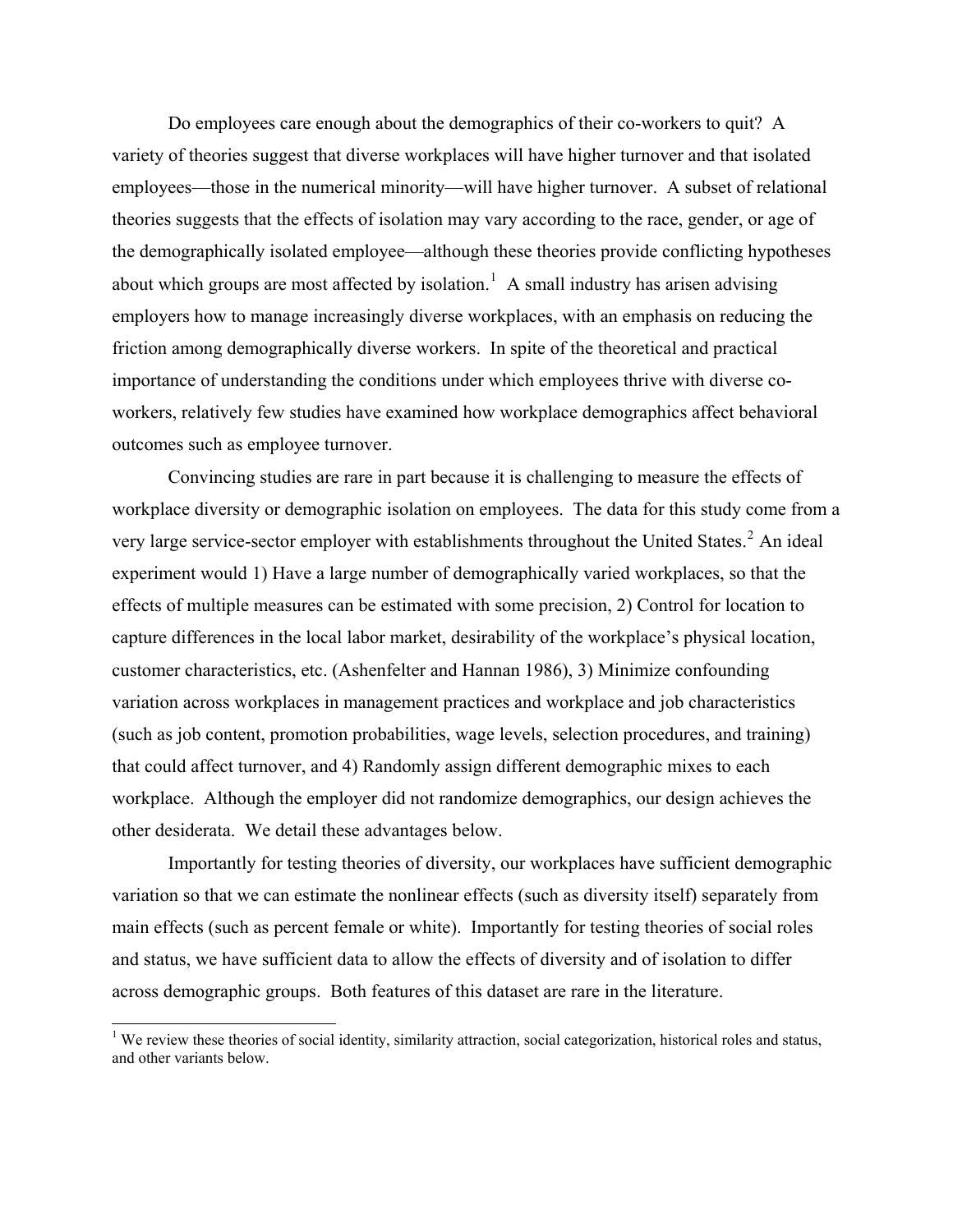Our findings are important for understanding theories of demographic similarity (e.g., Becker's theory of co-employee discrimination, similarity attraction, and others) and theories of social roles and status.

The considerable amount of rhetoric concerning workplace diversity has not been matched by large-scale studies of workplaces that could provide a factual basis. This study examines the effects of workplace demographic diversity on employee retention: Do many employees continue to prefer segregated workplaces four decades after passage of the Civil Rights Act of 1964?

### **Theory and Past Research**

Theories of diversity in work groups can be grouped broadly into two categories with distinct predictions: theories of similarity attraction – where each group's role is symmetric – and theories of social roles – where groups are differentially affected according to their status rank.

For most Americans, "increasing diversity" means increasing the share of minorities and females in a workplace. This study focuses on the effect of diversity along the dimensions of age, race, ethnicity, and gender. Although many other dimensions might be relevant in the workplace, these dimensions are socially salient, measured in our dataset, and the target of persistent public debate and public policy.

### *The Effects of Diversity*

 $\overline{a}$ 

Within the social sciences, the aphorism that "Birds of a feather flock together" has developed into a set of theories based on similarity-attraction, social identity, social categorization, and co-worker discrimination: People are attracted to those they resemble (Byrne, 1971; Tajfel and Turner, 1986; Turner, 1985; Becker, 1957). For example, both blacks and whites prefer a neighborhood that has their own group as half or more of the population (Massey & Denton, 1993, pp. 88-96). If these preferences also hold in workplaces, then exit rates will be lower in homogeneous groups.<sup>[3](#page-3-0)</sup>

 $2$  Due to confidentiality restrictions, we cannot describe the sector of the company or its history in more detail. We will refer to generic "workplaces." You should think of workplaces as outlets performing similar tasks in a chain of retail stores or restaurants. 3

<span id="page-3-0"></span><sup>&</sup>lt;sup>3</sup> The same prediction is made by related theories of organizational demography (Pfeffer, 1983) and social categorization (Tajfel and Turner, 1986) and similar predictions come from older theories such as social contact (Allport 1954). Researchers have found attraction based on similarity in characteristics including hobbies, attitudes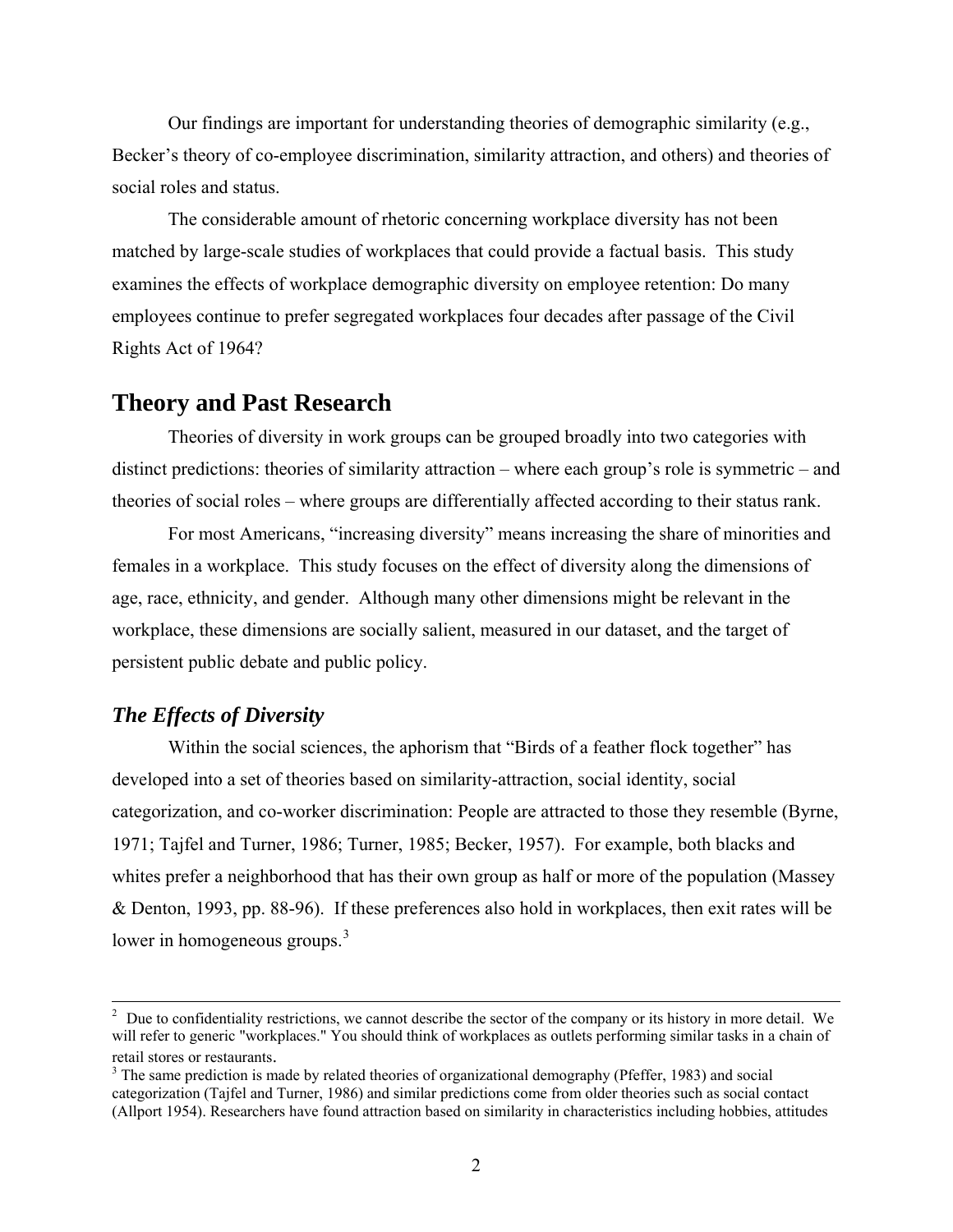Models of repeated interaction provide economic foundations for these predictions (e.g., Greif 1993). If people interact more often with those of their demographic group (both coworkers and mutual acquaintances outside the workplace), then we expect more cooperation in demographically similar groups. In addition, many jobs are found through social contacts rather than formal application procedures (Holzer, 1988). Demographically similar employees are, thus, more likely to have overlapping social networks. Reputations for unfriendly actions may be more likely to spread among those sharing a demographic group, and the group can more effectively sanction those who break group norms (Bernstein, 1992).

Workplaces also provide various public goods for employees—characteristics of the workplace that affect all employees. These goods range broadly and include minor items such as the choice of how loud to play the workplace's music, subtle norms of attire and language, and investments of time in forming friendships outside of the workplace and in helping others at work. If demographic heterogeneity increases the heterogeneity of preferences, then diversity lowers the average satisfaction with any mix of public goods. In general, any taste features that are correlated with demographics are easier to satisfy if demographics are less diverse. This effect can lead to employees sorting themselves into more groups with more homogeneous preferences (Tiebout, 1956). Conversely, lower sorting may reduce some public goods (Alesina, et al., 1999). Language is an example of a network externality: commonality is valuable. Diverse groups have more difficulty communicating, and communication difficulties can increase turnover (Price and Mueller, 1981). Even among native English speakers, racial (Lang, 1986) and gender (Tannen, 1990) diversity often make communication difficult.

People may also form an image of the appropriate place for someone like them to work. A proclivity to have a high opinion of yourself and your demographic group makes it natural to populate this image with similar colleagues. Employees may be less attached to a workplace with a demographic profile different from their own (Tsui et al., 1992, p. 554).

For this study, the key points of these theories are that people with similar demographic backgrounds are likely to be attracted to each other, trust each other more, believe they will

 $\overline{a}$ 

<sup>(</sup>Byrne, 1971), age, education, religion, health, personality (Boyden et al., 1984), economic status (Byrne et al., 1966; Alesina and La Ferrara, 2000), and abilities (Senn, 1971).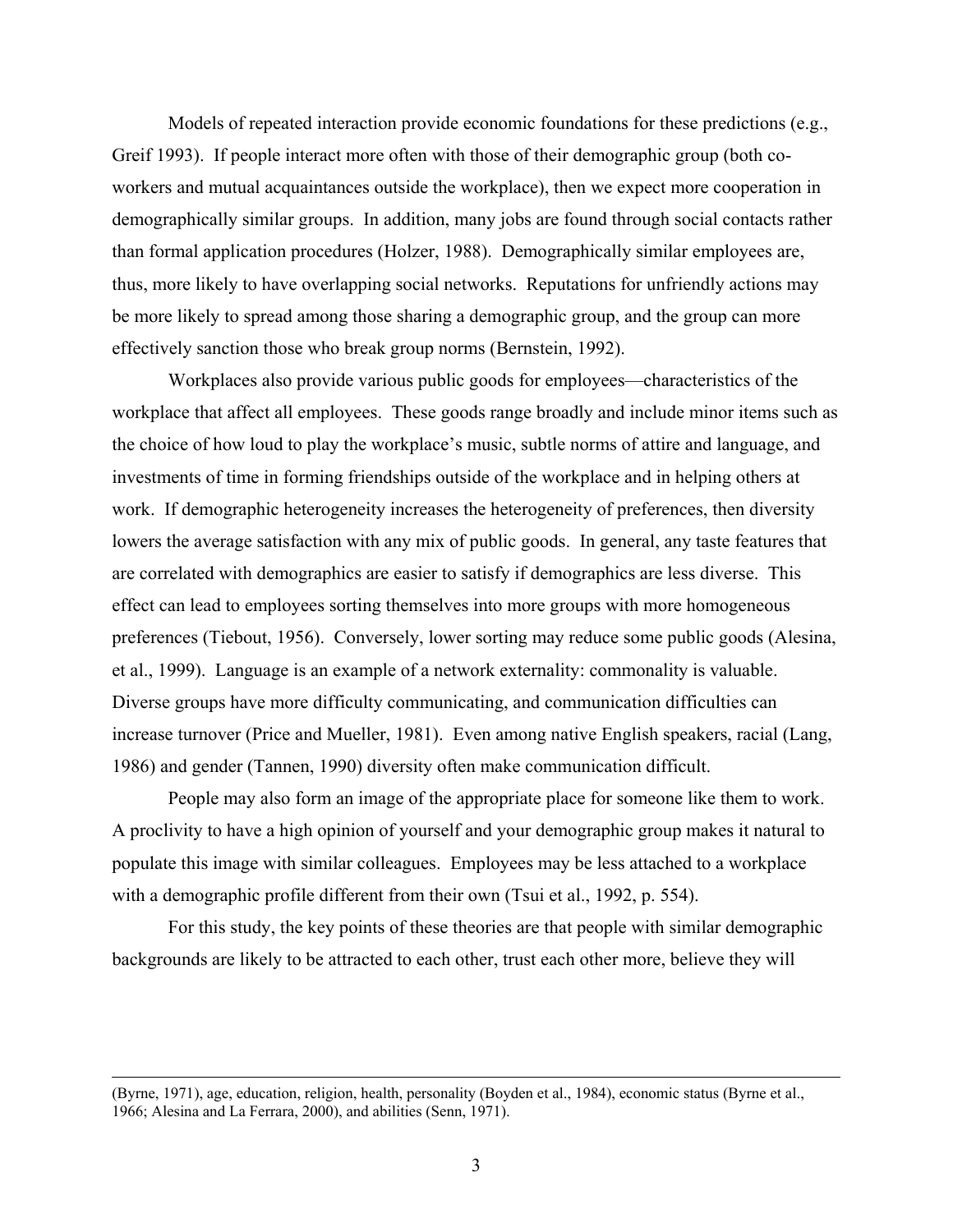receive more favorable treatment, and communicate more easily than would people with dissimilar backgrounds.<sup>[4](#page-5-0)</sup> This set of forces suggests

Hypothesis 1: Turnover is lower in workplaces with low diversity of gender, race, and age.

 The young workers in our sample have not yet moved much beyond the confines of their homes, their neighborhoods, and their schools. For all groups, homes are usually racially homogeneous. For neighborhoods and schools, average diversity depends on the group: Spending time in racially diverse neighborhoods and schools is common for Asians, fairly common for blacks and Hispanics, and relatively uncommon for whites. For example, in 2000- 2001, on average, whites attended high schools with a diversity index of 35 percent; for black and Hispanic students, diversity was near 60 percent; and, for Asian students, 69 percent (calculated from Frankenberg, Lee and Orfield, 2003). If this familiarity with diversity creates comfort, then we have:

Hypothesis 2a: As racial diversity increases, white turnover will increase faster and Asian turnover will increase slower than will black or Hispanic turnover.

 The younger people in our sample have spent more of their time with same-aged peers. Thus, if this familiarity breeds comfort, we have:

Hypothesis 2b: Turnover among younger workers will increase with age diversity faster than will turnover among older workers.

 $\overline{a}$ 

<span id="page-5-0"></span><sup>&</sup>lt;sup>4</sup> The empirical record is scanty and mixed. O'Reilly et al. (1989), found that groups with a high coefficient of variation of tenure were the least socially integrated groups and the most likely to have members exit. These results are difficult to interpret causally, as turnover affects the distribution of tenure by reducing the number of low-tenure employees. Wiersema and Bird (1993) found that within the top management teams of Japanese firms, heterogeneity on age, team tenure, and the prestige of the university attended were significant correlates of high team turnover. At a much higher level of aggregation, a metropolitan area's diversity in income and race has predicted low self-reports of trusting attitudes (Alesina and La Ferrara, 2000). These articles, like this one, examine only one set of outcomes from diversity. To the extent demographic diversity increases diversity of information, creativity, and understanding of organizational stakeholders, it may increase workgroup effectiveness (Jehn, Northcraft and Neale, 1999).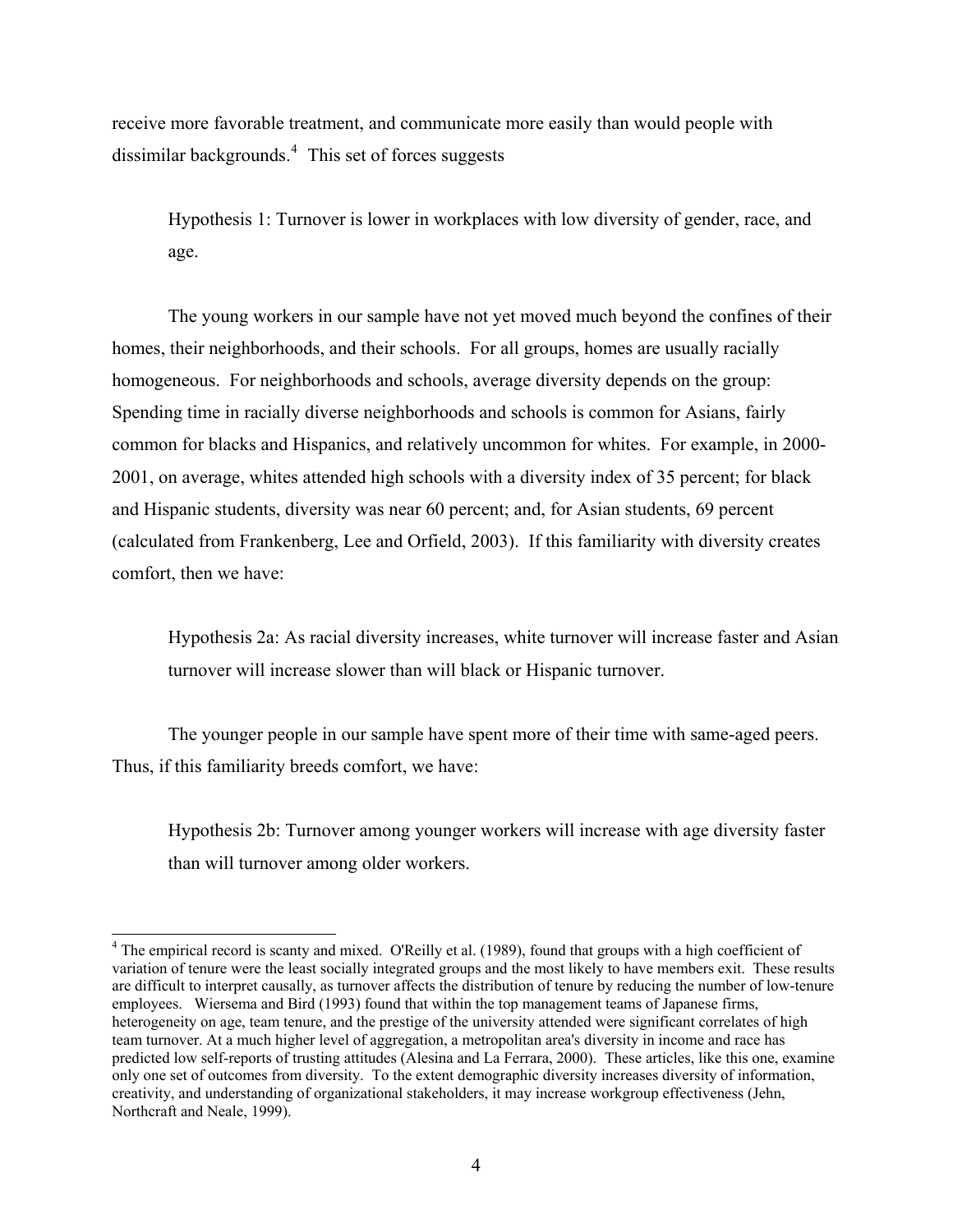Both men and women grow up surrounded by gender-mixed settings. Thus, we have no hypothesis about gender-specific effects of gender diversity.

### *Isolation*

A subset of similarity theories predicts not just higher general turnover in more diverse workgroups, but higher turnover concentrated in the out-group: those in numerical minority. Diversity is a characteristic of a workplace. Isolation is a characteristic that describes how unusual an individual is within a workgroup. Intuitively, if a group is 90 percent female and highly cohesive on average, the few men may not be included in the portion of the group that is cohesive and has repeated interactions (Pfeffer 1983; Greif 1993). The theory of workplace public goods also suggests that the minority group is (all else equal) less likely to find the mix of public goods satisfying. These theories predict that

Hypothesis 3a: Turnover is higher among employees with few co-workers of their gender;

Hypothesis 3b: Turnover is higher among employees with few co-workers of their race;

#### and

Hypothesis 3c: Turnover is higher among employees whose co-workers have a different average age.

As with the predictions of organizational diversity, theories of isolation have a mixed empirical record (contrast Riordan and Shore (1997) and Pelled (1996)).

### *Do Isolation Effects Vary across Groups?*

The theories, reviewed above, that workers prefer similar co-workers ignore groups' distinctive historical roles and status. These theories treat a group that is 90 percent white identically to one that that is 90 percent black. A complementary set of theories emphasizes social roles, stereotypes, status, hierarchy, and norms based on characteristics such as age, race, and gender (Akerlof and Kranton, 2000; Eagly, 1987). In these theories, whites and blacks (for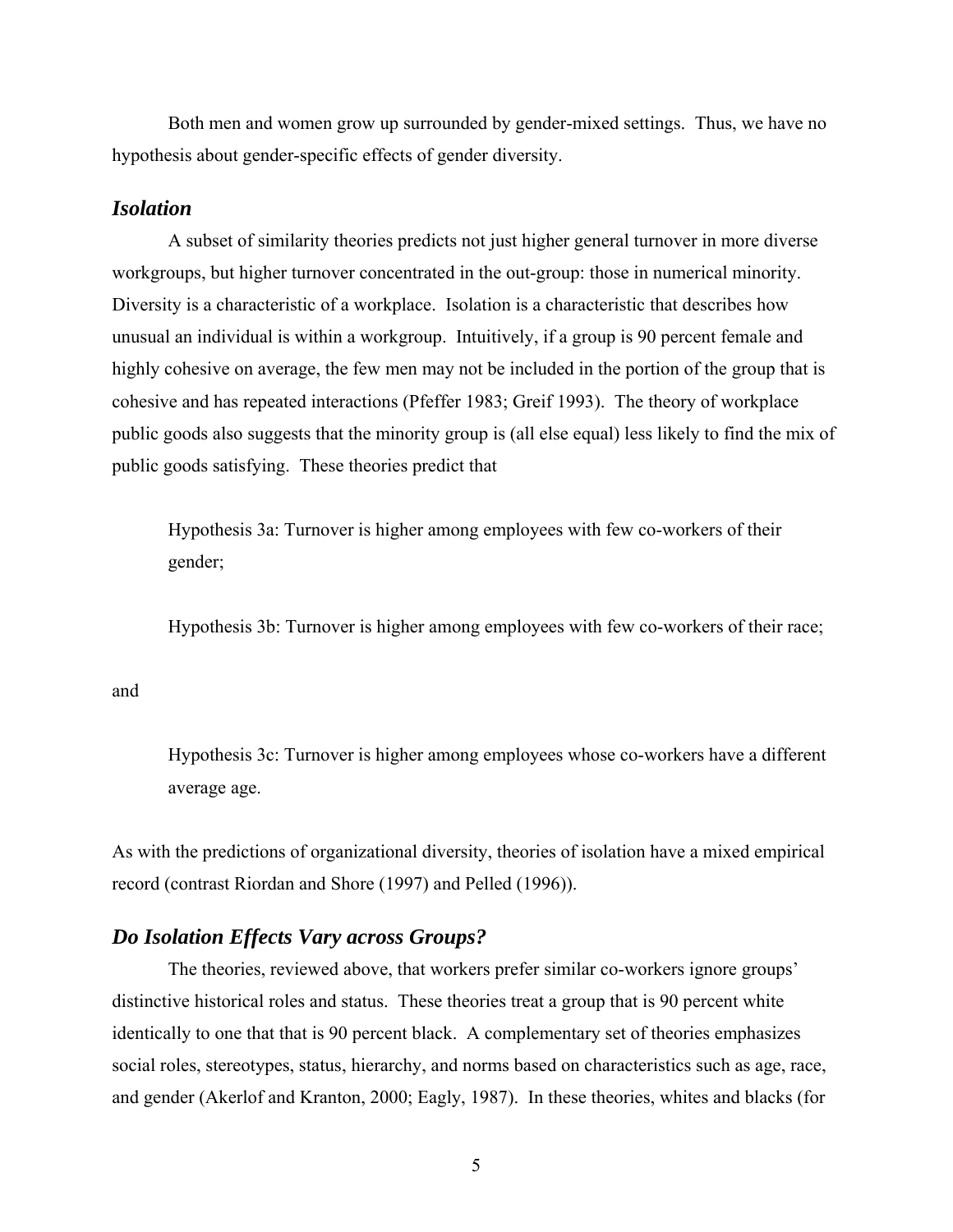example) both tend to treat blacks as holding lower status. Diversity now has a direction: different age, education, gender and racial groups have normative, stereotypical, and historically typical roles and status determined in part outside the workplace.

These theories suggest that diversity has different effects on different groups, but the rankings of effects across status groups are not consistent across theories. Whites, for example, may be more used to working in homogeneous settings than are other groups. The average white attended a high school that was 80 percent white, while Asian students on average attend schools that are only 22 percent Asian, with black and Hispanic isolation in between (calculated from Frankenberg, Lee and Orfield, 2003). Isolation may then cause whites more discomfort than it would women and minorities (Tsui et al., 1992). If these forces are powerful, we have:

Hypothesis 4a: Isolation increases turnover more for whites than for other racial groups.

In contrast, the effects of being a numerical minority or token may be mitigated for highstatus groups because they do not face the expectations of failure and resulting extra scrutiny that a low-status token might face (e.g., Fairhurst and Snavely, 1983; Kanter, 1977). This reasoning suggests:

Hypothesis 4b: Isolation increases turnover less for men, for whites, and for older employees than for the complementary groups.

These hypotheses compete in part because past research is mixed. Tsui, et al. (1992) report that the presence of minorities lowers whites' commitment and intent to stay. As the authors note, this effect could be due to minorities being over-represented in undesirable jobs, and this omitted job characteristic, rather than minority co-workers, may lower whites' commitment. This interpretation is supported by their result that percent minority also reduces blacks' intention to stay with a substantively similar and statistically indistinguishable point estimate. In contrast, gender diversity has had similar effects on men and on women.

Because gender is a binary variable, the interaction of gender isolation times female is collinear with the other measures needed to test relational theories (gender diversity, female  $\times$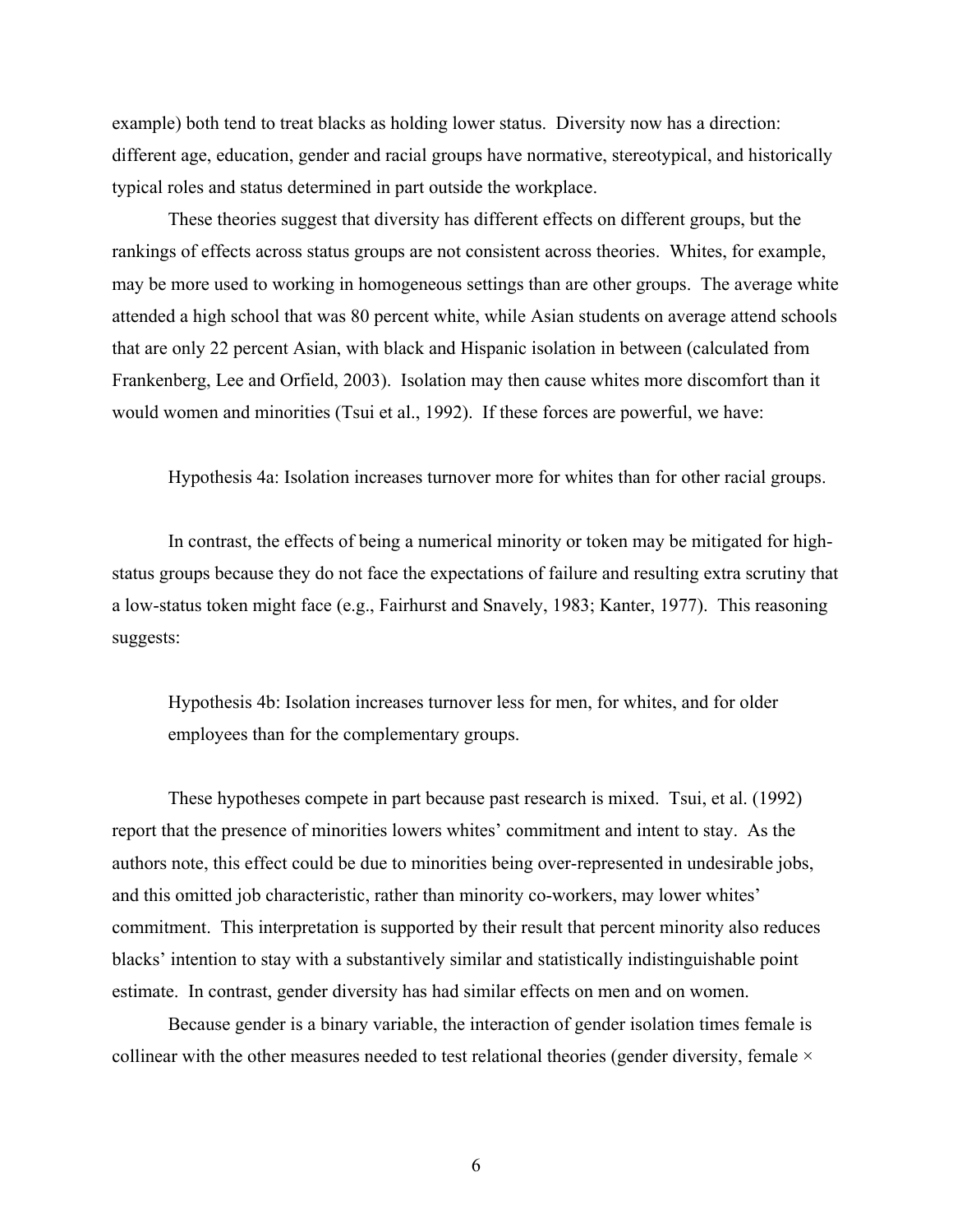gender diversity, female employee, female manager, and gender isolation). Thus, we can only test these hypotheses for race and age.

#### *Other Dimensions of Diversity*

#### **Do the effects of isolation vary depending on who is in the other groups?**

Some races may react differently to specific other races. Race-specific interactions may occur, for example, if communication gaps are largest between certain racial pairs or if discrimination or other sources of animosity are greater among certain racial pairs. Elvira, Zatrick and Cohen (1998) review these theories and evidence in more detail. For example, blacks historically have low status in American society. Hispanics also suffer from some discrimination and often come from a distinct culture. Moreover, language and accent barriers may further increase their social difference with non-Hispanics. Asians, in contrast, are sometimes stereotyped as the "model minority" (Wong, et al., 1998). Thus, we have:

Hypothesis 5a: White turnover is lower with Asian co-workers than with the other nonwhite groups.

The disparagement of blacks may not hold as strongly among Hispanics for several reasons. First, this employer required employees to choose only one race/ethnicity category., Thus, we expect a significant minority of Hispanics in our sample would also classify themselves as black, while some blacks in our sample also consider themselves Hispanic. In addition, many Hispanics think of themselves as of mixed race. These forces yield:

Hypothesis 5b: Black turnover is lower with Hispanic co-workers than with whites;

and

Hypothesis 5c: Hispanic turnover is lower with black co-workers than with whites. At the same time, some anecdotal reports have noted tension between blacks and Hispanics (e.g., Goering et al., 2002: 13), and Sacco and Schmidt (2005) did not find any difference in turnover rates for Hispanics depending on whether co-workers were white versus black.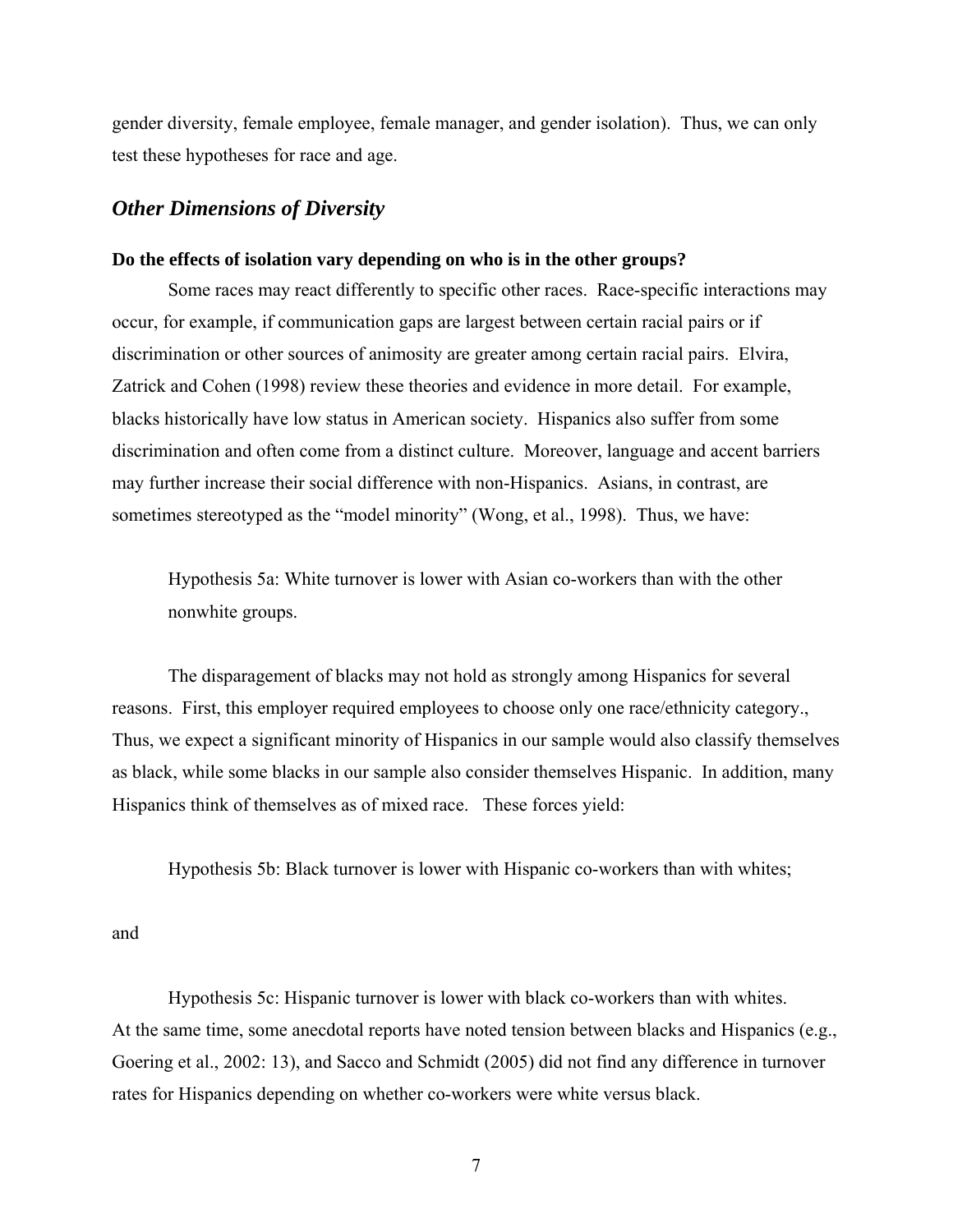#### **Tokens**

Tokens are the numerical extreme of isolation. To the extent tokens face extra pressure and social isolation, isolation theories predict:

Hypothesis 6a: Employees who are the only member of their sex, the only member of their race, the youngest or the oldest among their co-workers have above-average turnover.

Being a token need not affect all groups in the same way. The sole man in a work group is unlikely to experience the sexual and other forms of harassment that a lone woman frequently faces, and he may face less intense stereotyping (Kanter, 1977; Fairhurst and Snavely, 1983). Thus, we have

Hypothesis 6b: Male and white tokens do not experience the above-average turnover of other tokens.

At the same time, if whites or males have had less experience as a minority, then being a token may be most stressful for these groups. This extra stress leads to an alternative:

Hypothesis 6b′: Male and white tokens experience higher turnover than do other tokens.

#### **Similarity along multiple dimensions**

The many isolation theories described above do not describe which demographic boundaries or sets of boundaries are most salient in American workplaces. Perhaps due to limited sample sizes, past research has examined demographic dimensions as independent dimensions without attention to interactions of race and sex. But the effects of having many similar co-workers may be most intense when it is compounded along more than one demographic dimension. People may bond more strongly when co-workers share multiple characteristics. While having some women around may matter for many women, having women of the same race may matter more. This theory predicts a testable interaction effect (co-workers of the same race and same sex):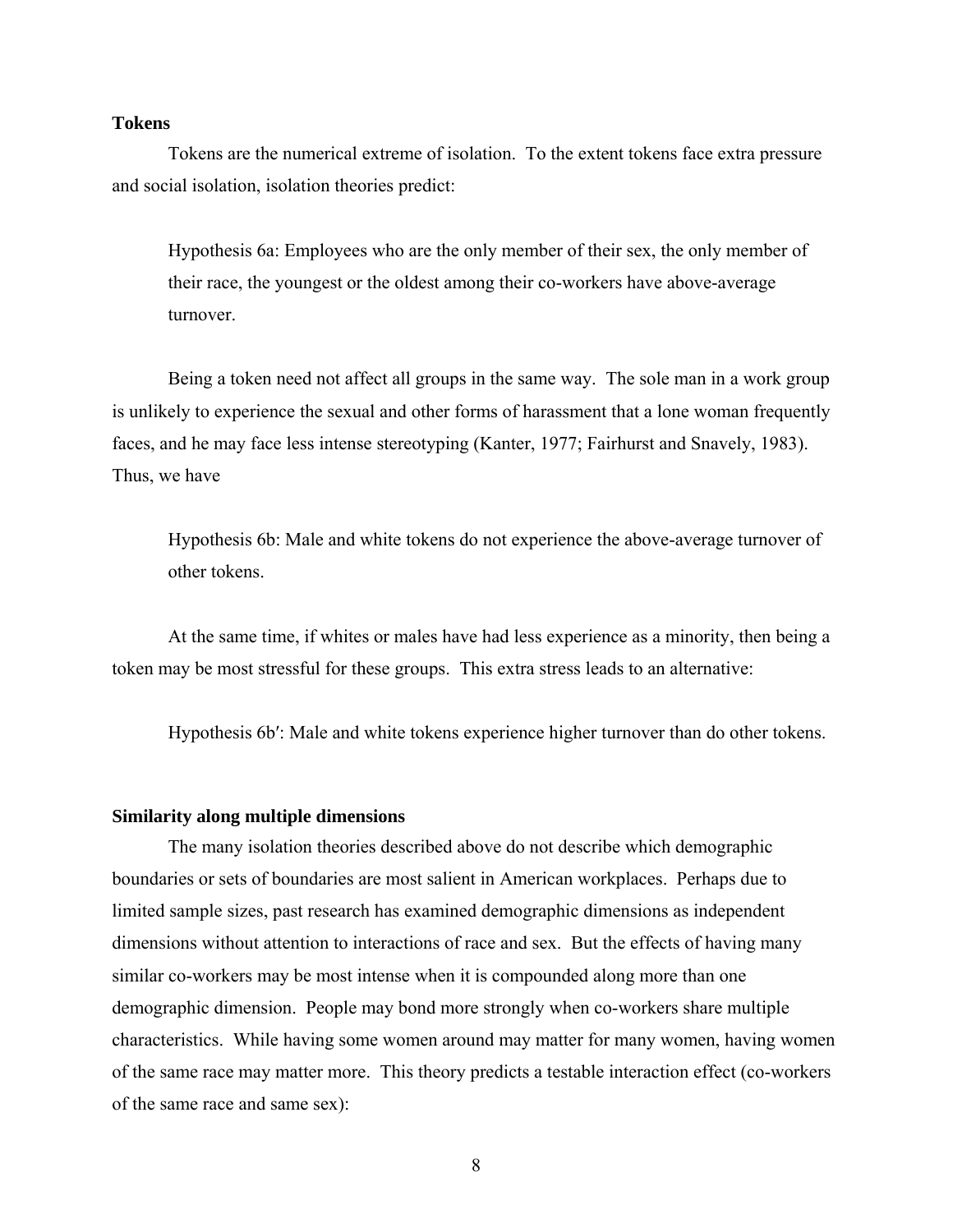Hypothesis 7: Employees who have co-workers that share multiple characteristics are less likely to turnover than employees with co-workers who share only one characteristic, and this effect is larger than would be predicted by the main effects on the characteristics individually.

#### **Isolation from customers**

Just as demographic distance among co-workers can affect the ease and comfort of their relationship, the distance between workers and potential customers can affect their relationship. A related literature explores the hypothesis that customers prefer to deal with demographically similar employees. One important study finds that newly hired low-wage workers who have direct contact with customers are more likely to match the demographics of those customers than are new hires who have no customer contact (Holzer and Ihlanfeldt, 1988). Similarly, restaurants hire workforces that approximate the demographics of their clients (Neumark, 1996). These employers act as if customers discriminate. For suburban-urban differences, see Holzer, Raphael and Stoll (2000). Whether customers do actually discriminate is a distinct question (see the citations in Leonard and Levine 2002). Although the evidence is mixed, and the practice can lead to employment discrimination litigation, many managers and management consultants advocate hiring a workforce that matches the demographics of potential customers in the belief that customers prefer to deal with demographically similar employees.

An important twist on this argument is that if customers are more comfortable with and have an easier time communicating with demographically similar employees, then the same effect should operate in reverse. That is, employees should experience lower psychic costs of serving demographically similar customers. These forces lead to

Hypothesis 8: Employees who are demographically dissimilar from potential customers are more likely to exit.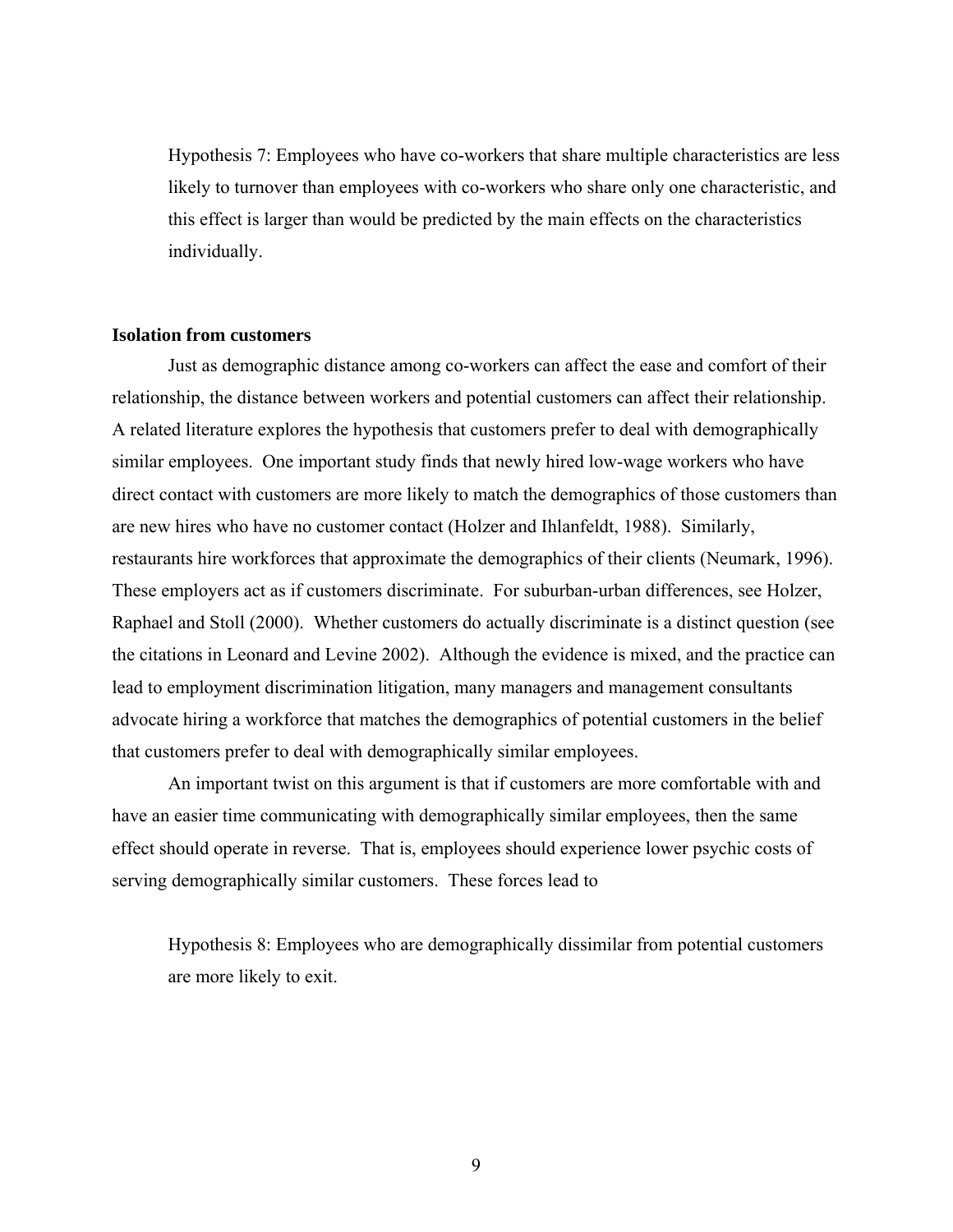## **Data and Methods**

The data are the complete personnel records from a large service-sector employer from February 1996 to October 1998. We analyze data on frontline workplace employees, excluding managers, assistant managers, and headquarters or international staff. Because we want workplace averages to be reliable measures, we drop workplaces with fewer than ten employees. Because we are interested in voluntary exits, we also drop workplaces that closed within our sample period.

We analyze retention for six months of over 70,000 workers hired or rehired into more than 120,000 employment spells between February 1996 and December 1997. Approximately 13 percent of the workforce had multiple employment spells. Our data cover more than 800 workplaces with at least 10 employees that were open during this period and stayed open until at least July 1998.

To construct community demographics, we use each workplace's ZIP code to identify Census tracts in its ZIP code or within two miles of the centroid of its ZIP code. We then merged 1990 Census data for this local region to each workplace to construct the proportion white, black, Hispanic, and Asian, surrounding each workplace. The 1990 Census asks questions on race (black vs. white, etc.) separately from ethnicity (Hispanic vs. non-Hispanic). In the Census, respondents can categorize themselves as both black and Hispanic or as both white and Hispanic. In contrast, the employer has mutually exclusive codes of white, black, and Hispanic (as well as Asian).

#### *The Setting*

The workplaces we study typically consist of 10 to 40 part-time employees with a fulltime manager or assistant manager on duty. The employees work scattered shifts through the week, associating with a mix of the other employees on the payroll at that time. Frontline employees rotate through the several tasks in the workplace, spending some of their time dealing with customers and other time in support tasks.

Employees receive minimal training or orientation. At the same time, some self-selection may occur because of the popular image of this employer. Advertisements show a demographically diverse (though consistently young) group of customers. Managers (unlike new hires) do receive some training in managing a diverse workforce.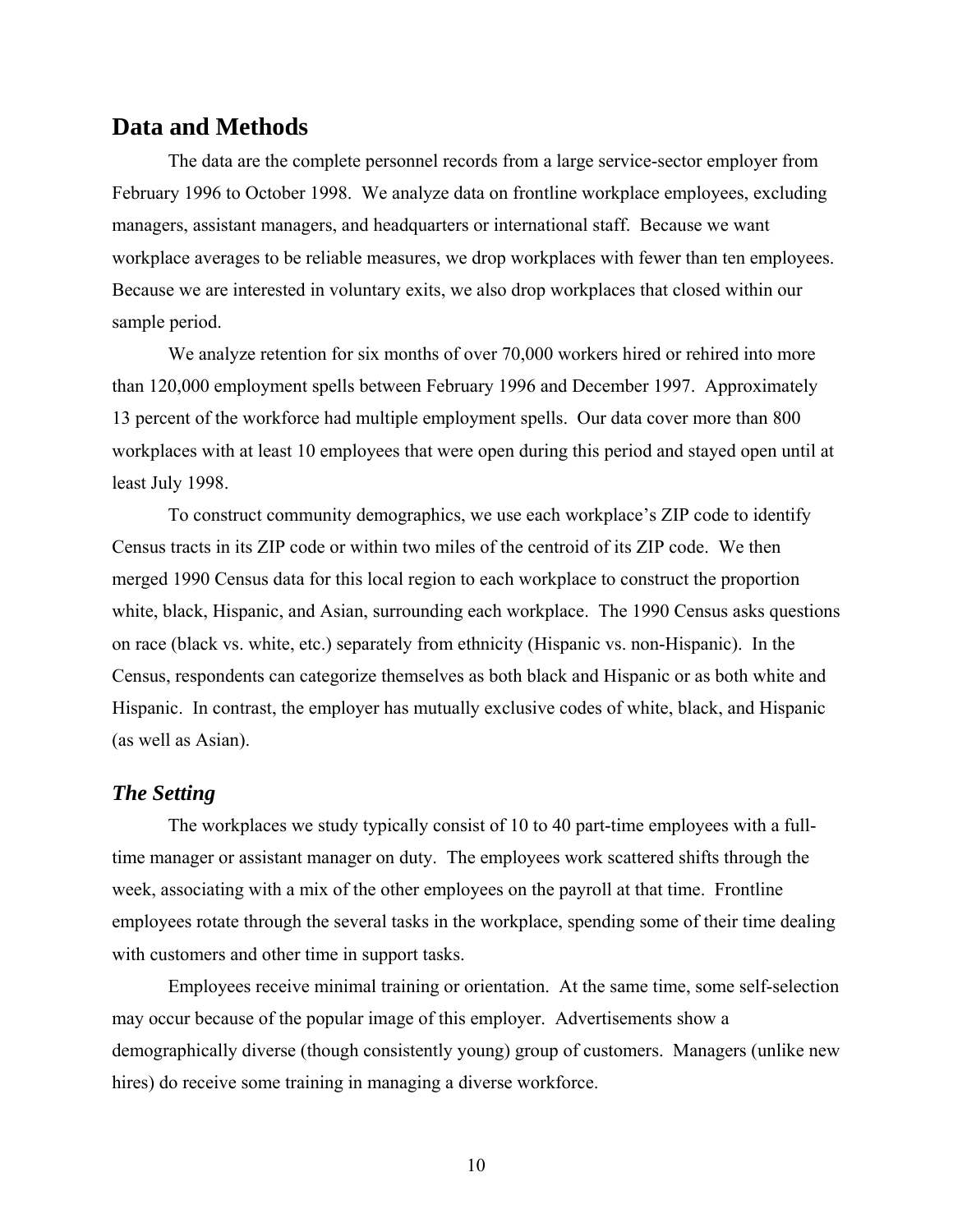According to exit interviews, roughly 82% of exits from employment are quits, 10% are layoffs (typically due to end of seasonal work), and 8% are dismissals for cause. There is an unknown amount of misclassification in these categories (e.g., induced quits, dismissal due to absences that are truly a quit, and so forth). Hence we interpret the dependent variable as voluntary separations and briefly describe results with other measures of exits. The exits of the relatively isolated are more likely to reflect employee preferences than employer or manager preferences. After all, the workplace manager hired the people we observe. Differences in quit propensities or employer discrimination associated with race, ethnicity, age or sex would show up in the individual or group main effects, rather than in the diversity measures.

These workplaces are useful for studying the effects of changing demographics because employee turnover is very high. Roughly half of new hires left within four months of being hired (a rate typical of retail). Testing diversity theories with the sample of workers flowing into the organization avoids a problem that would arise if we started with the entire stock of employees: Retention is determined in part by the demographic mix of the workplace, but the demographic mix of still-present colleagues depends in part on the focal employees' demographics. We study new hires who have as yet had little chance to affect their colleagues' turnover.

The nature of the workplaces and work populations involved in this study should be kept in mind in thinking about possible effects. Consider the example of age diversity. The employees of this firm and this industry tend to be young. The relatively low pay and lack of promotional opportunities means we are not seeing older workers who have moved up the job ladder nor very many with good job alternatives.

### *Methods*

We analyze turnover within the first six months of hire. We first use a nonparametric graphical analysis to look at differences in turnover rates for the various demographic groups at workplaces with different demographic mixes. This method is basically a smoothed histogram of turnover rates separately for men and for women at workplaces of different proportion female. Histograms are affected by bumps due to random factors. To avoid these misleading points, we use a locally weighted technique that smoothes the predicted values of turnover.<sup>[5](#page-12-0)</sup>

<span id="page-12-0"></span><sup>&</sup>lt;sup>5</sup> Formally, we use the Stata lowess estimator with a tricube weighting scheme and a bandwidth of .15. Results were not sensitive to variations in the bandwidth. See Stata (2000, p. 173) for the specific methods and formulae.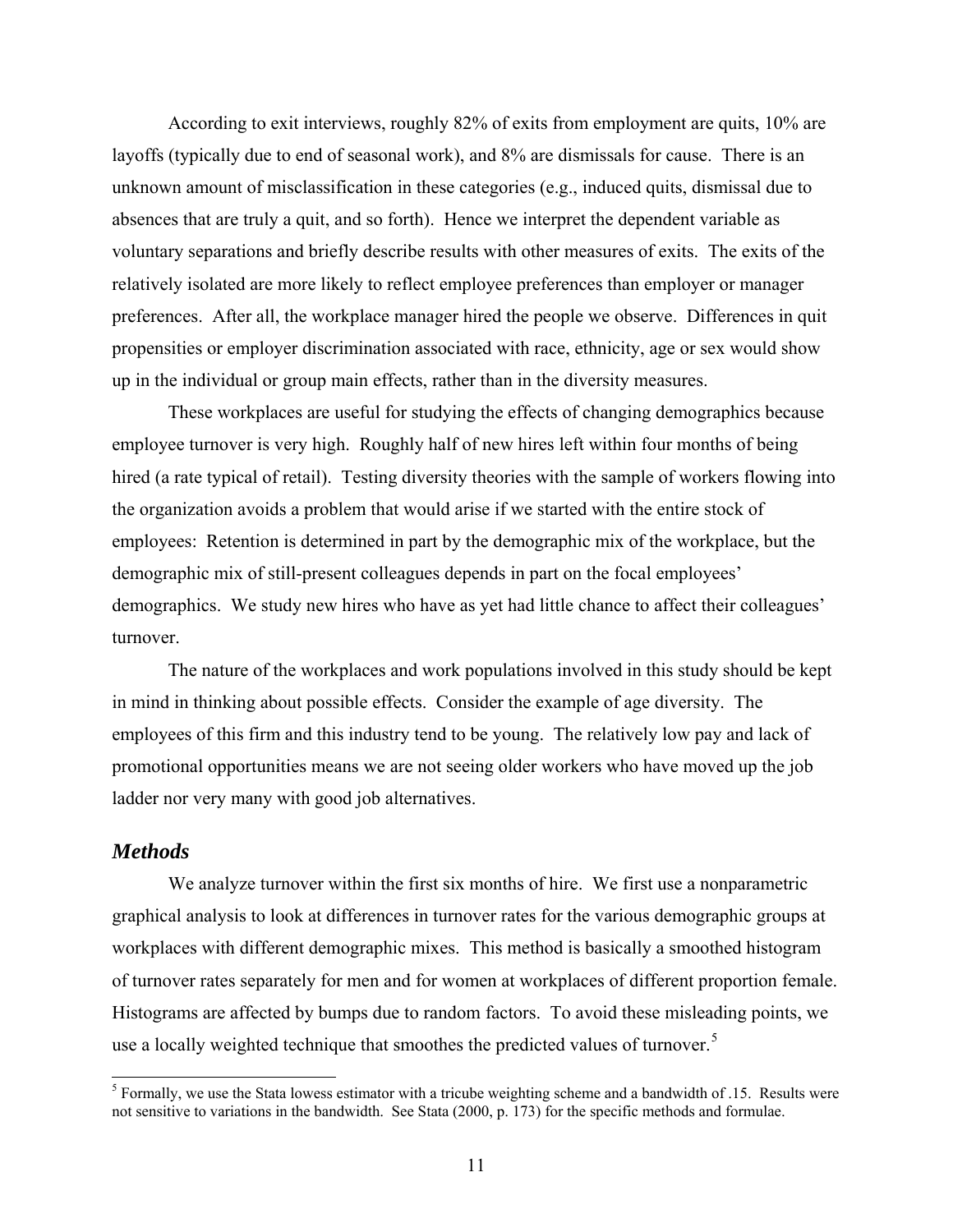To focus on changes over time at a workplace we then estimate a linear probability model with a fixed effect for each workplace. A Hausman test strongly rejects the random effects model in favor of the fixed effects model we present here. Any workplace or location specific omitted variable, such as local labor market conditions that is unchanging over the few years we observe is captured in the fixed-effect.

The sign, significance, and relative magnitude of all coefficients were unchanged in a fixed-effects (conditional) logit regression that included a separate intercept for each workplace, and in a continuous time hazard model with workplace fixed effects (the Cox proportional hazard model). As it is easier to read the magnitude of the coefficients with the linear probability model, we rely on that specification.

Because demographics change during an employees' tenure, our results may suffer modest attenuation as we measure demographics only at the date of hire. Below we discuss results that adjust for both demographics at hire date and (the partly endogenous) changes in demographics over time.

#### *Measuring Diversity*

 $\overline{a}$ 

We construct diversity indices for the race, gender, and age of the other employees in the workplace. For race and gender, we use a diversity index equal to the odds that two people selected at random from a workplace differ on race or gender (first used by E. H. Simpson, 1949). The diversity index is one minus the sum of the demographic shares squared (also known as 1 minus the Herfindahl Index):

Diversity index on race or gender =  $1 - \sum_i S_i^2$ ,

where  $S_i$  is the share of each gender or racial group *i*. This diversity index is zero with perfect homogeneity and is maximized when each group has an equal share of employment.<sup>[6](#page-13-0)</sup>

Most past researchers have used the coefficient of variation on age or the standard deviation of age to measure age diversity. We prefer to use the standard deviation within the workgroup of the natural logarithm of age. This formulation assumes that proportional gaps in age are what lead to social distance.

As noted above, traditionally high-status groups such as men, whites, or older workers may react to minority status differently than lower-status groups such as women, blacks and

<span id="page-13-0"></span><sup>&</sup>lt;sup>6</sup> A maximally diverse workplace is not necessarily identical to one selected in a race or gender blind fashion because demographic shares of the relevant labor pools need not be equal.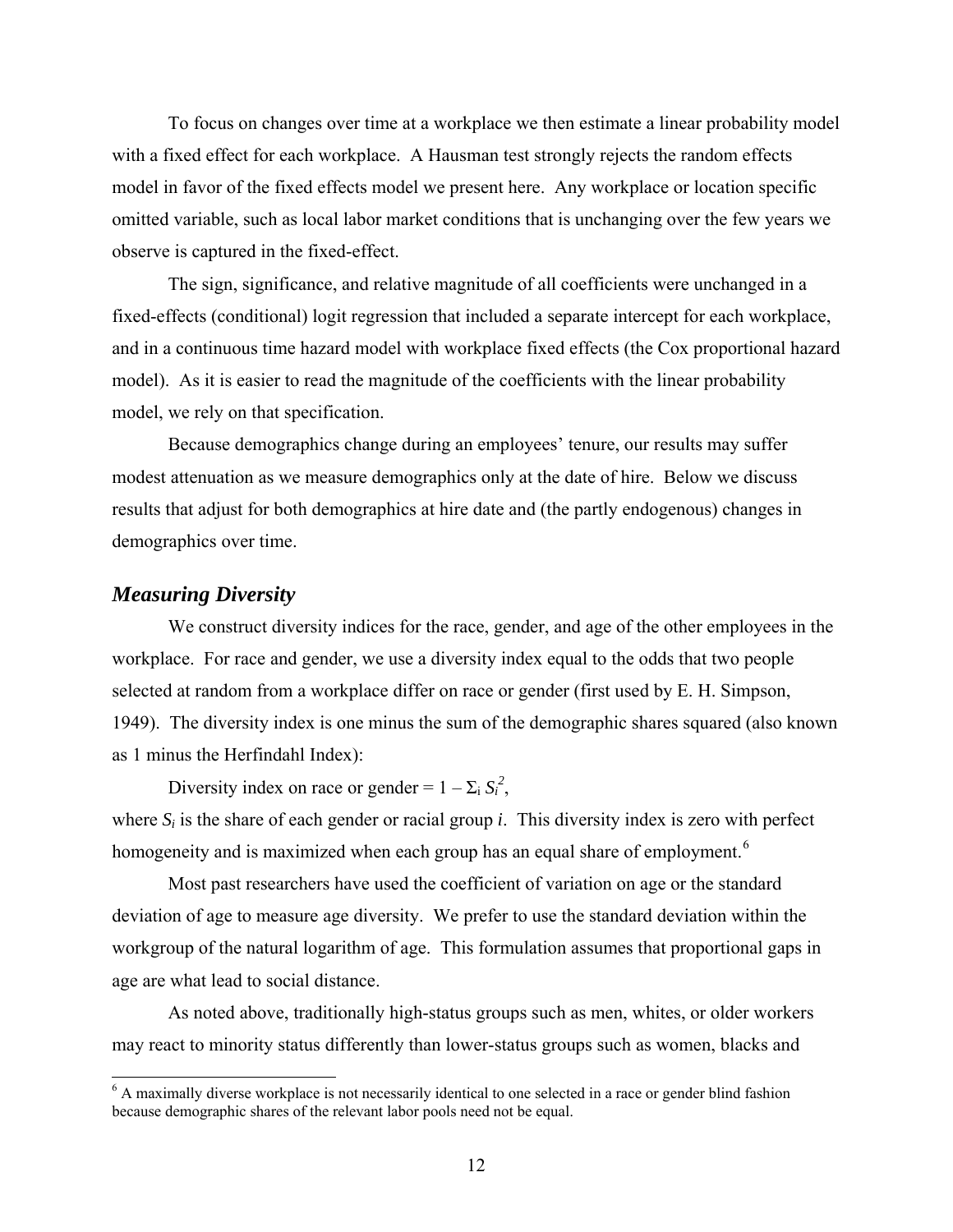Hispanics, and younger workers. To capture this, we interact the workgroup diversity measures with dummy variables for gender, race and age.

Finally, we examine the effect of tokenism: being the only man or woman, the only one of your race, or the oldest or youngest employee in the workplace that month.

#### *Distinguishing Diversity from Main Demographic Group Effects*

Diversity is often incorrectly assumed to necessarily increase with increasing minority or female share. Gender diversity reaches its maximum in a workplace that is half female. As the percent female increases further towards 100 percent, diversity falls to zero. While both the 50:50 and the female only workplaces both differ from the stereotypically male-dominated workplace, only the former is gender diverse.

To identify the effect of gender diversity requires observations both above and below 50 percent female. In most empirical work few if any workgroups have a female or nonwhite majority. In that situation, percent female or percent white and a measure of gender or racial diversity are collinear, and researchers cannot empirically disentangle whether the main effect or diversity mattered. This study has sufficiently rich data to distinguish the proportion of females and nonwhites from gender and racial diversity effects.

We define diversity as a nonlinear effect. To be clear, as the proportion female in a workplace increases from zero to half, both the main effect of percent female and the effect of diversity grow. As the proportion female increases from half to one, the effect of percent female continues to increase, but that of diversity falls. This is the non-linearity we use to identify the effect of diversity distinct from the main demographic effects.

### *Isolation*

 $\overline{a}$ 

Isolation measures being in a numerical minority in a workgroup: the percent unlike the focal worker. Consider two examples: for females, gender isolation is the percent male; for Asians, racial/ethnic isolation is the percent non-Asian. For age we use the difference from workgroup mean log age, which is approximately the percentage difference of the individual's age from the mean age of the rest of workgroup.<sup>[7](#page-14-0)</sup> To look at the interaction of age isolation and

<span id="page-14-0"></span><sup>&</sup>lt;sup>7</sup> Researchers in organizational behavior usually analyze a different indicator of isolation  $(d_{i_b}$  known as "relational demography"), which equals the average Euclidean distance between how far each person in group *g* is from each other person on trait *t*: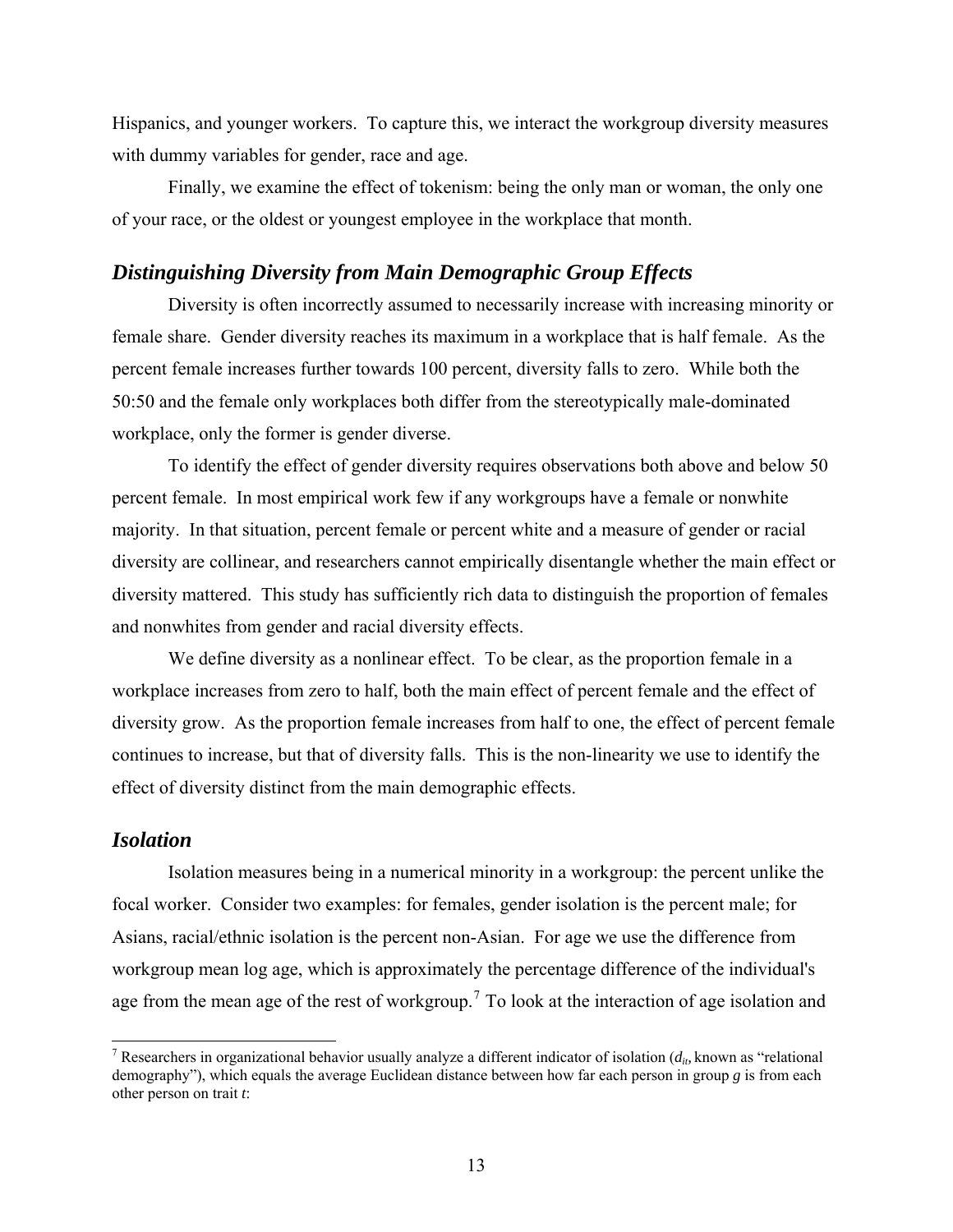age, we interact the absolute deviation of own log age minus the log of workgroup mean age with own age.

For race isolation, the measure Asian \* %Asian can be rewritten as Asian \*  $(1 - %white -$ %black - %Hispanic) = %Asian – Asian \* %white – Asian \* %black – Asian \* %Hispanic. We can see that including the (Asian \* %Asian) term alone implicitly implies the 3 race interactions Asian \* %white, Asian \* %black, Asian \* %Hispanic have identical effects on Asian exits; that is, Asians care about working with other Asians, but are indifferent to the race of the non-Asians. To test Hypotheses 5a-c, that some groups are not indifferent to the mixture of races of coemployees not of their race, we include the 3 race interactions Asian \* %white, Asian \* %black, Asian \* %Hispanic for Asians and the analogous triples for the other three groups and test whether the interactions differ.

#### *Control Variables*

 $\overline{a}$ 

We control for whether the individual is hired as a part-time employee (over a third of the sample) or temporary employee (over half the sample). Consistent with the low-wage, highturnover status of these jobs, over 90 percent of the sample were hired as part-time or temporary employees. Many temporary workers later switched to permanent status, a choice not studied here. To capture seasonal and secular effects we also include 20 dummies for month of hire.

Control variables include an indicator variable for each employee's gender and for 6 categories for race or ethnicity (white, black, Asian, Hispanic, Native American, and unknown ethnicity). The race and ethnicity codes are the company's coding, and they create a set of

$$
d_{it} = [[x_{it} - x_{gt}]^{2} + sd(x_{it})^{2}]^{1/2}.
$$

 $d_{it} = 1/n_g [\sum_j (x_{it} - x_{jt})^2]^{1/2}$ , j = 1 to n<sub>g</sub>,

where  $x_{it}$  is the focal person's measure of attribute  $t$ ,  $x_{it}$  is the measure for others in the group,  $t$  indexes the attributes (race, sex, and nationality, for example), and *ng* is the number of members in the group (e.g., Tsui and O'Reilly, 1989; Chatman et al., 1998). The relational demography measure  $d<sub>it</sub>$  can be rewritten as a nonlinear average of (1) the gap between person *i* on the trait and the mean of that trait in the group  $(x_{\alpha}$ , and (2) the standard deviation of the trait within the group  $(sd(x_{it}))$ :

Conceptually, person i can differ by roughly 5 years of age for the relational demography measure  $d_i$ , by (a) being 25 years old in a group where everyone else is 20; or (b) being the mean age of a group that has a standard deviation of age of 5 years. Being the mean age of a heterogeneous group may indicate weak norms (as discussed above), while being the outlier in an otherwise homogeneous group raises the likelihood that strong norms exist but are unfavorable to oneself. We prefer to enter the two effects of isolation ( $[x_i - x_{gt}]$ ) and of diversity (sd( $x_{it}$ )) separately, without assuming a particular functional form.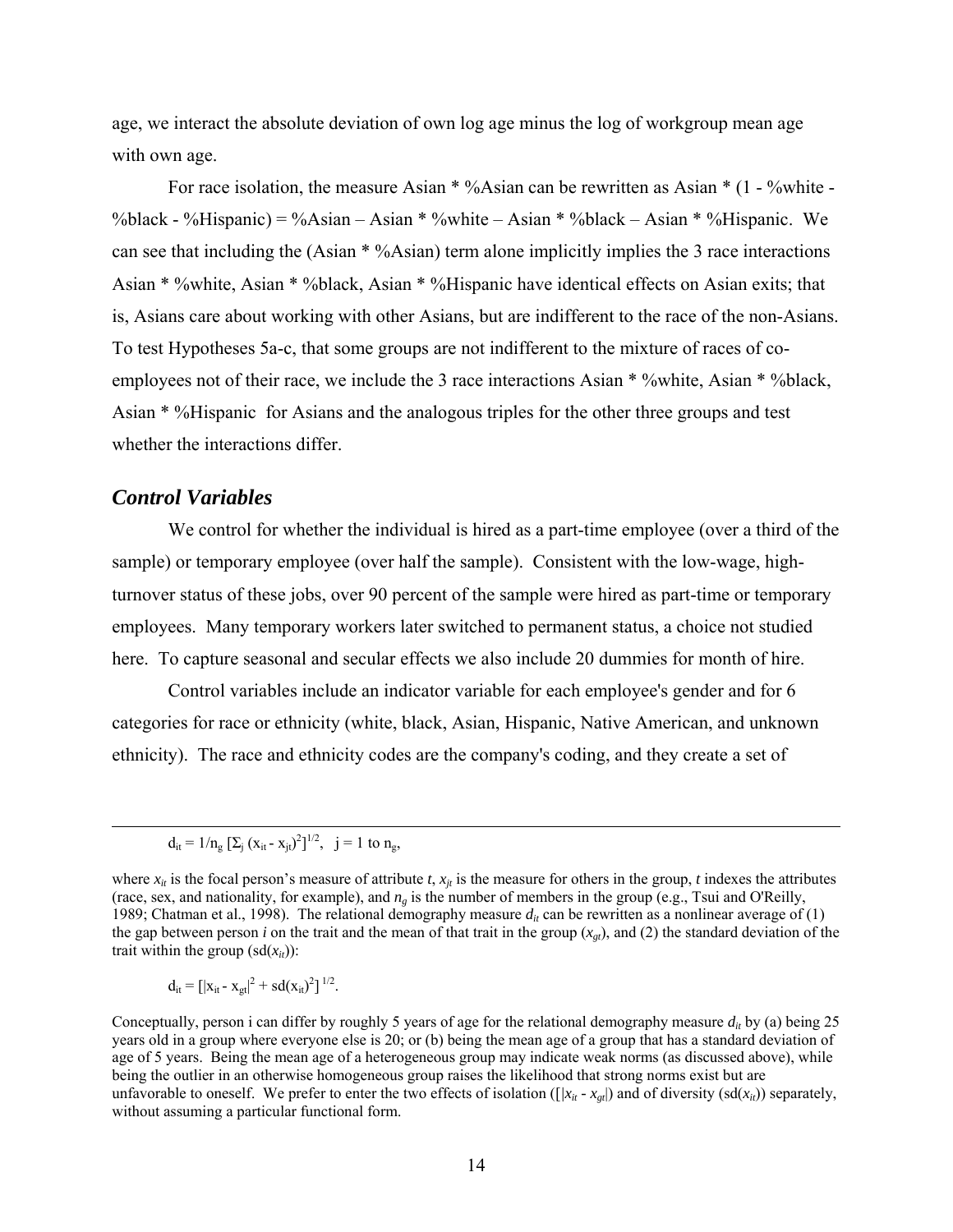mutually exclusive and collectively exhaustive categories that (for simplicity) we refer to as "race." We control for the worker's age and its square.

We also control for the percentage of each gender and race and for the mean age for all workers in the workplace surrounding the individual (but not including the focal employee). When the numerical majority determines norms of an organization, then the typical behavior of any group (as measured in the individual effects) spills over when it becomes the majority. This yields the hypothesis that the effects of workplace-level proportion female, black, etc. will have the same sign as the individual-level coefficients. The same spill-over result could also occur because employees with low intentions to remain invest less in building relationships in the workplace; thus, their colleagues are also more likely to quit (as modeled by Glaeser et al. [2000]). Offsetting this effect, if promotions and other rewards are at least partly based on relative competition, then there may be one group of employees who do well and are less likely to quit, while their unsuccessful colleagues are more likely to leave.

#### *Methodological Strengths*

The usual downside of field research is having a limited number of observations, limiting the power of statistical tests. We examine over 800 workplaces and over 70,000 employees. Our total number of workgroups is roughly the total number of natural workgroups in *all* the field studies reviewed by Williams and O'Reilly (1998).

We reduce potentially confounding variation because we examine one very large multiestablishment employer. This employer actively seeks uniformity of process and product across establishments. This study design controls for most of the variation in job characteristics that confound other field studies of diversity. Examining almost-identical jobs is important because in most sectors of the economy the presence of women, blacks or Hispanics in a workplace or occupation is strongly correlated with the characteristics of the workplace and occupation.

Workplace demographics are also correlated with the local economy; for example, blacks are disproportionately concentrated in poorer neighborhoods than are whites. We examine longitudinal data permitting a set of workplace-specific intercepts to control for the locational differences that plague all previous field studies of workgroup diversity.

The data used in this study are unique among studies of organizational demography in having a sufficiently large sample size and sufficiently dispersed workgroup compositions to examine both diversity and the main effect of percent female, percent black, and percent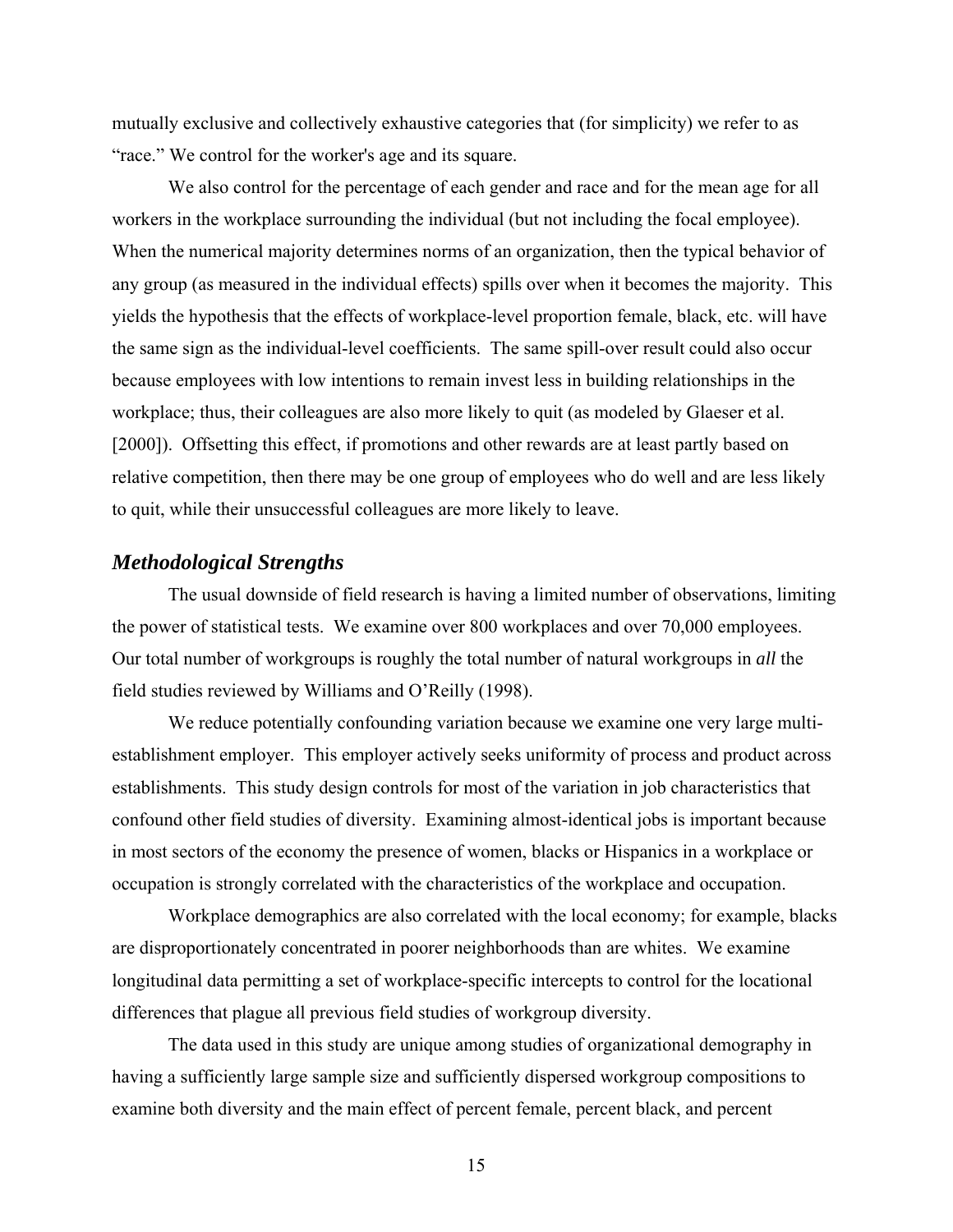Hispanic. The data are rich and varied enough to allow us to distinguish a number of theoretically and empirically distinct measures of workplace demographics. We distinguish (1) the main (linear) effect of workgroup demographics; (2) diversity, identified as a non-linear effect of workplace demographic shares; (3) isolation, or being in a numerical minority of the workplace; and (4) the extreme of isolation, the effect of being a token individual at the workplace (for example, the only black or male).

We also examine how diversity and isolation affect different demographic groups (men vs. women, whites vs. other races, etc.) differently. The literature on racial diversity focuses almost exclusively on blacks and whites (Reskin et al., 1999, p. 357), in spite of the fact that the racial and ethnic palette in this country is a broad and varied one. We have enough whites, blacks, Hispanics and Asians to examine each group.

While the study has many strengths, it remains a case study of one large employer in the retail and services sector in a time of relative labor-market tightness. We discuss below limitations on generalizing to other employers, sectors, or times.

### **Results**

Summary statistics are presented in Table 1. Although the sample is two thirds white, almost a quarter of the workplaces have a nonwhite majority. Such workplaces are typically quite diverse, with fewer than 10 percent having a majority of employees who are a single nonwhite group. The workforce is 71 percent female, and about 5 percent of the workplaces have a male majority.

The mean age of employees in our data is only 22 years. The standard deviation of log(age) is 6 percent, a very small figure. Most employees in these workplaces are within a few years of age 22. Thus, any employees in their thirties or older may have low labor-market attachment or be reentering the labor market; either could reverse the usual negative effect of age on turnover.

We observe workplaces over practically the entire range of gender and race diversity. With two sexes, the maximum of the gender diversity index is  $\sim$  5 and with our five ethnic/racial groups, the maximum racial diversity index is .8. In our study, the observed maximums are .5 and .795 respectively. Mean gender diversity is .36, and mean racial diversity is .39. In the absence of comparable diversity measures for other U.S. establishments, we can only say that we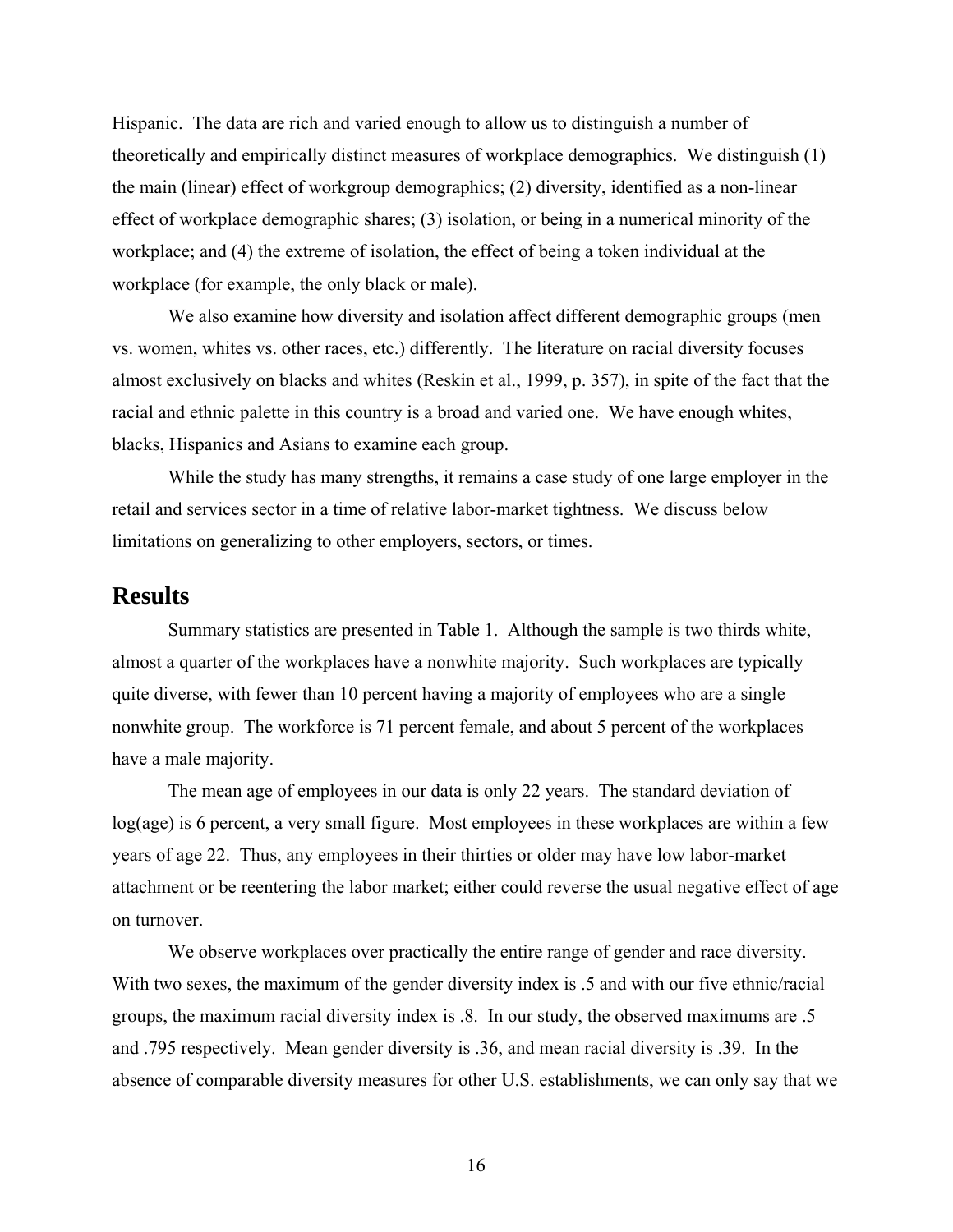believe these establishments are unusually diverse in terms of gender and race, and unusually homogenous in terms of age.

### *Regression Results*

Table 2 presents the main results of the paper, estimates of the probability of turnover six months after hire or rehire with fixed effect (not shown) for each workplace and each month. To adjust for common shocks to a workplace, in addition to including the workplace fixed effects we adjust standard errors for clustering by the workplace×month.<sup>[8](#page-18-0)</sup>

Column 1 presents the baseline results with standard controls for individual and workplace characteristics, and for the mean race, sex, and age composition of each workplace. Compared with whites (the omitted racial category), blacks have slightly higher turnover while Hispanics and Asians have slightly lower turnover. As expected, both part-time and temporary seasonal workers are more likely to leave. Women, in contrast, are more likely to stay than are men. All these coefficients are strongly statistically significant.<sup>[9](#page-18-1)</sup> Consistent with most samples, age predicts lower turnover in this sample. These results are not due to differences in starting wages or in workplace size, which are directly controlled for.<sup>[10](#page-18-2)</sup> The usual results that turnover falls with wages and rises with establishment size prevail here as well.

The heartening news here is that, in the linear specification, employee's quit behavior is not very responsive to the demographic composition of a workplace. The workplace demographic variables -gender proportions, race proportions and mean age- do not have statistically significant relations to turnover.

#### **Diversity**

 $\overline{a}$ 

We estimate the effects of diversity on particular groups in Column 2. In results not shown, the main effects of gender diversity, race diversity and age diversity are small and not

<span id="page-18-0"></span><sup>&</sup>lt;sup>8</sup> This correction solves the problem of correlated error terms that is also addressed by hierarchical models (Stata 2005: 275-280). Our clustering correction permits arbitrary between-cluster correlations; thus, it corrected for autocorrelated errors in a store's time series due to having largely the same workers in adjacent months at a workplace.

<span id="page-18-1"></span><sup>&</sup>lt;sup>9</sup> In contrast, in most studies black and white turnover rates are similar, and women quit more than men. As others have found (e.g., Blau and Kahn 1981), controlling for job characteristics typically reduces or eliminates the gender gap in quitting.

<span id="page-18-2"></span> $10<sup>10</sup>$  Across demographic groups hired in a given workplace during the same month, there were no economically meaningful differences in starting wages.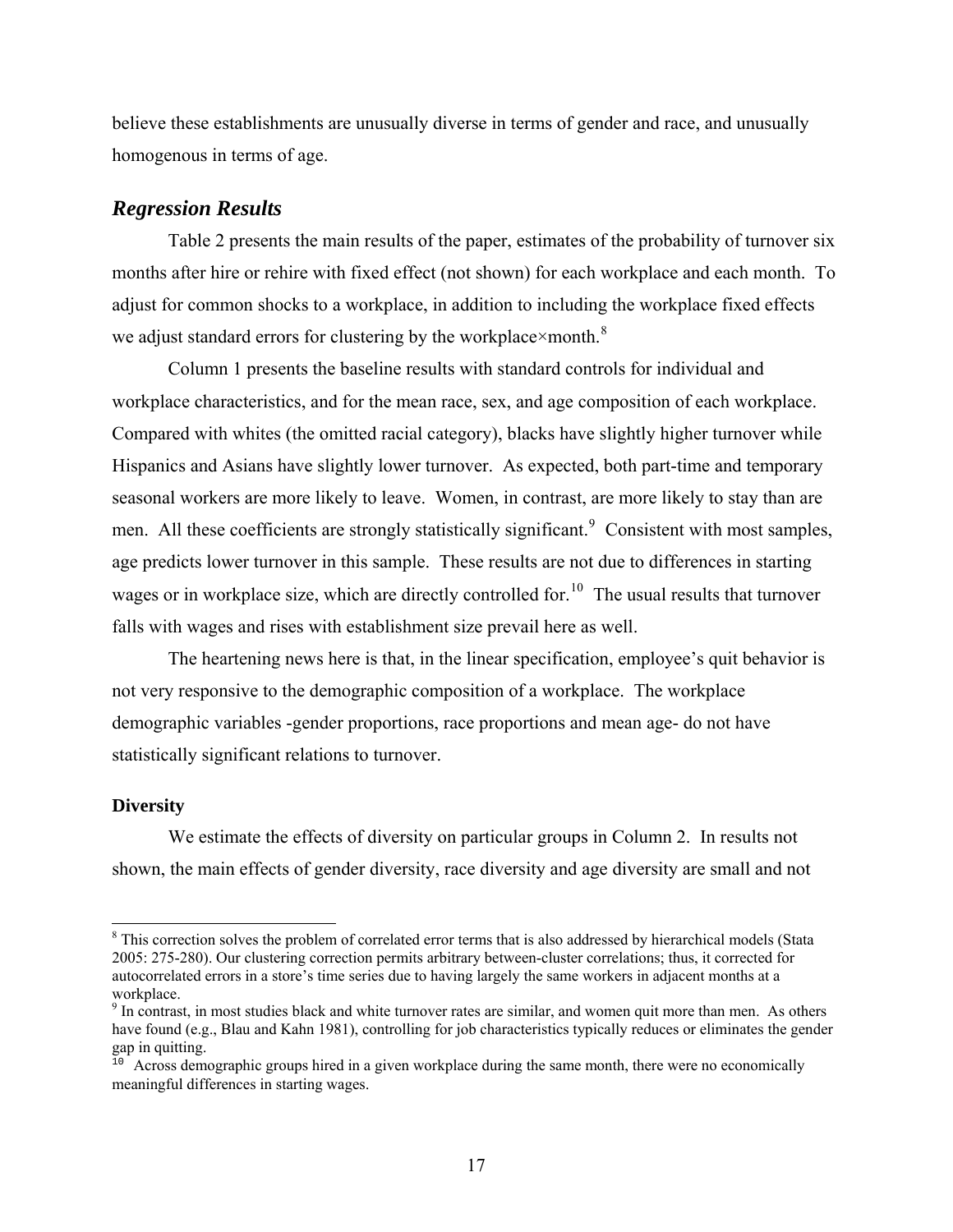statistically significant (providing no support for hypothesis 1). That non-result masks the varying effects of diversity on some groups.

Men's turnover rate is unaffected by gender diversity; that is, the main effect of Diversity index for Gender is not statistically significant. Women, in contrast, leave diverse workplaces more often than workplaces with high shares of men or high shares of women; the coefficient of Female\*(Diversity Index for Gender) is .17 ( $p$ < .01). This is almost the only result consistent with the hypothesis that diversity promotes turnover.

Diversity has no effect on whites (that is, the main effect of Diversity index for Race in column 2 is small and not statistically significant). For the other groups, turnover is *lower* in more diverse workforces, and diversity reduces turnover most heavily for Hispanics (coefficient on Hispanic \* Diversity index for Race =  $-0.25$ , P  $\leq 0.01$ ). That is, if one could hold everything constant while increasing the diversity index by .25 (about two standard deviations), this model predicts Hispanic turnover would decrease by 6 percentage points (about a tenth of the mean). Overall these results give no support for hypothesis 2a that diversity would increase turnover for whites the most and Asians the least; instead diversity has no effect on whites and reduces turnover for Hispanics the most.

When diversity changes, the demographics of the workplace also change. In most cases raising diversity implies increasing the share of Asians, Hispanics, or blacks. In this specification, the main effects of the proportion Asian, Hispanic, and black all predict higher turnover. Thus, the linear main effects (which increase turnover) work in the opposite direction of the non-linear diversity effect (which reduces turnover).

There is no strong evidence that age diversity matters more for the young than the old (Hypothesis 2b). The coefficient on  $log(Age)*sd(log(Age))$  in column 4 is not statistically significant.

#### **Isolation**

Column 3 of Table 2 adds the measures of isolation (being in a numerical minority). Being relatively isolated by gender has no consistent relation with retention, in contrast to hypothesis 3a. For women, the isolation and diversity effects largely offset each other when the women are in the majority. The total of the several effects are best viewed in Figure 1. When men are a majority, female turnover rates decline. In contrast, male turnover rates are highest when women are a large majority.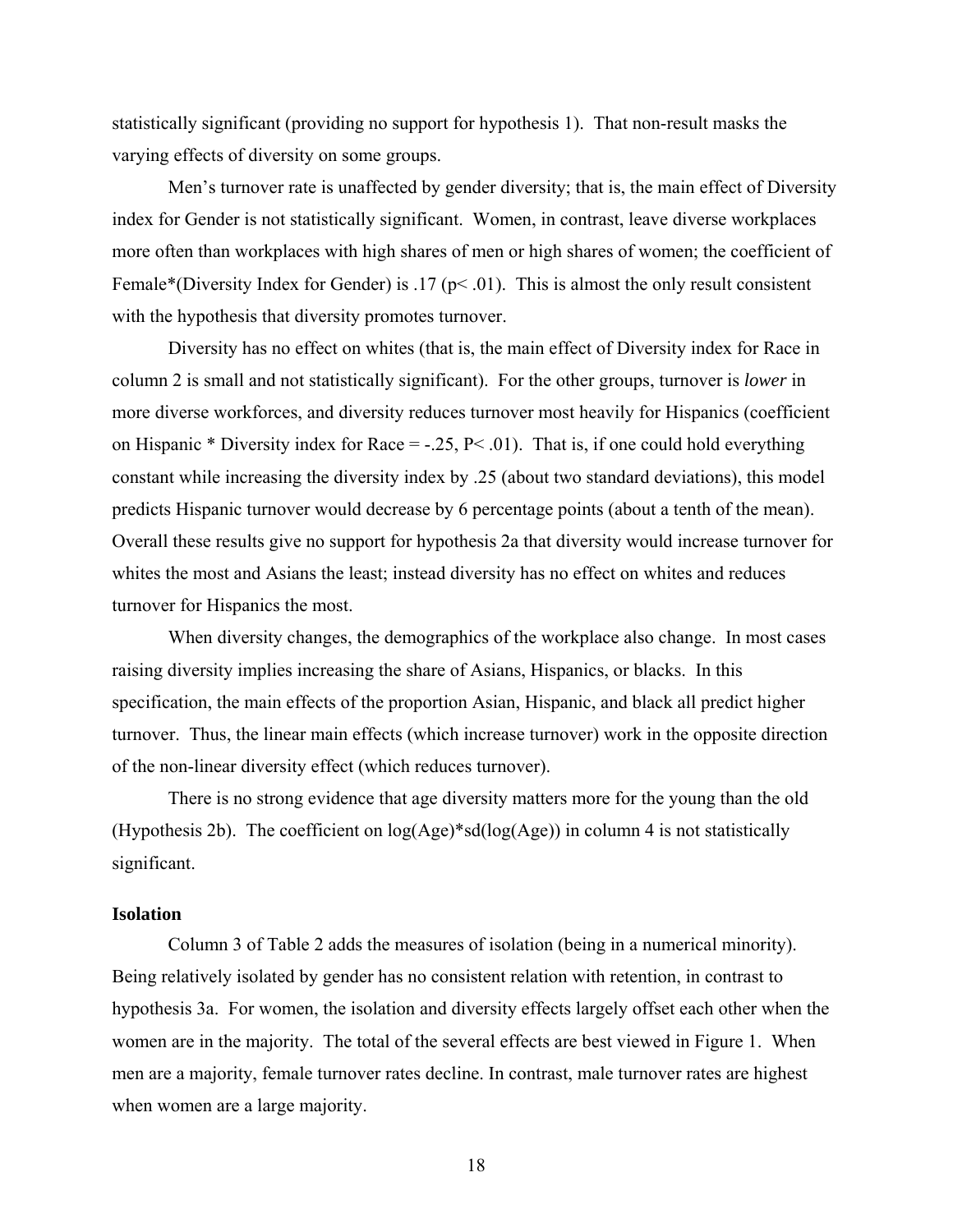Perhaps the most robust result in this study is that racial isolation predicts higher turnover, consistent with hypothesis 3b. Even here, the effect size is modest: a 32 percent reduction in colleagues of the same race (one standard deviation across workplaces) raises turnover at 6 months by about 2.6 percentage points.

Once again, to correctly interpret these coefficients, bear in mind that as isolation changes other racial shares must change as well. The full effect of isolation is the sum of the isolation effect, the diversity effect, and the shifts in the main effect on those races that rise or fall to increase diversity. To take one numerical example, if the white share is .7 and the black share is .3, diversity is modest and turnover is modest. If the nonwhite share remains at .3 but becomes an even mixture of the blacks, Asians and Hispanics, turnover rises slightly. This increase in turnover is not due to diversity per se, but is because the main effects on Asian and Hispanic predict above-average turnover. We present graphs against each of these alternatives.

Figure 2 uses the coefficients from Table 2, column 3 to graph the total effect of changes in racial composition combining the individual effect, the main effect (percent white, etc.), the diversity effect, and the diversity effect interacted with each group (black  $\times$  racial diversity, etc.). Whites leave more often in situation where there are fewer whites, but diversity has little effect on that result (Figure 2a). Blacks leave more often when blacks are rare, and that result is slightly stronger if non-blacks are highly diverse than if they are all whites (Fig. 2b). Hispanics, unlike the other groups, do not show any isolation effect; instead, turnover is lowest with a mixture of Hispanic and others (Fig. 2c). Finally, Asians' turnover does not depend much on the Asian share in the workplace; at the same time, Asian turnover is lower with white colleagues than with an evenly mixed set of colleagues (Fig. 2d). As is apparent, the magnitude of these effects is modest.

Age isolation has a larger effect on turnover, but it is not that predicted by hypothesis 3c (that people exit when their age is far from the mean age of their workplace). The main effect on age isolation (Table 2, col. 3) shows that increases in isolation *reduces* turnover.

This result masks some variation of the effects of age isolation, with stronger effects on younger and older employees than on those with average age (Table 2, col. 4, whose coefficients generate Fig. 3). When the mean age moves from 22 to 28, isolation increases for 22-year-old workers and their predicted turnover rate rises slightly from 68.5 to 70.5% (change not statistically significant). At the same time, the same increase in mean age from 22 to 28 reduces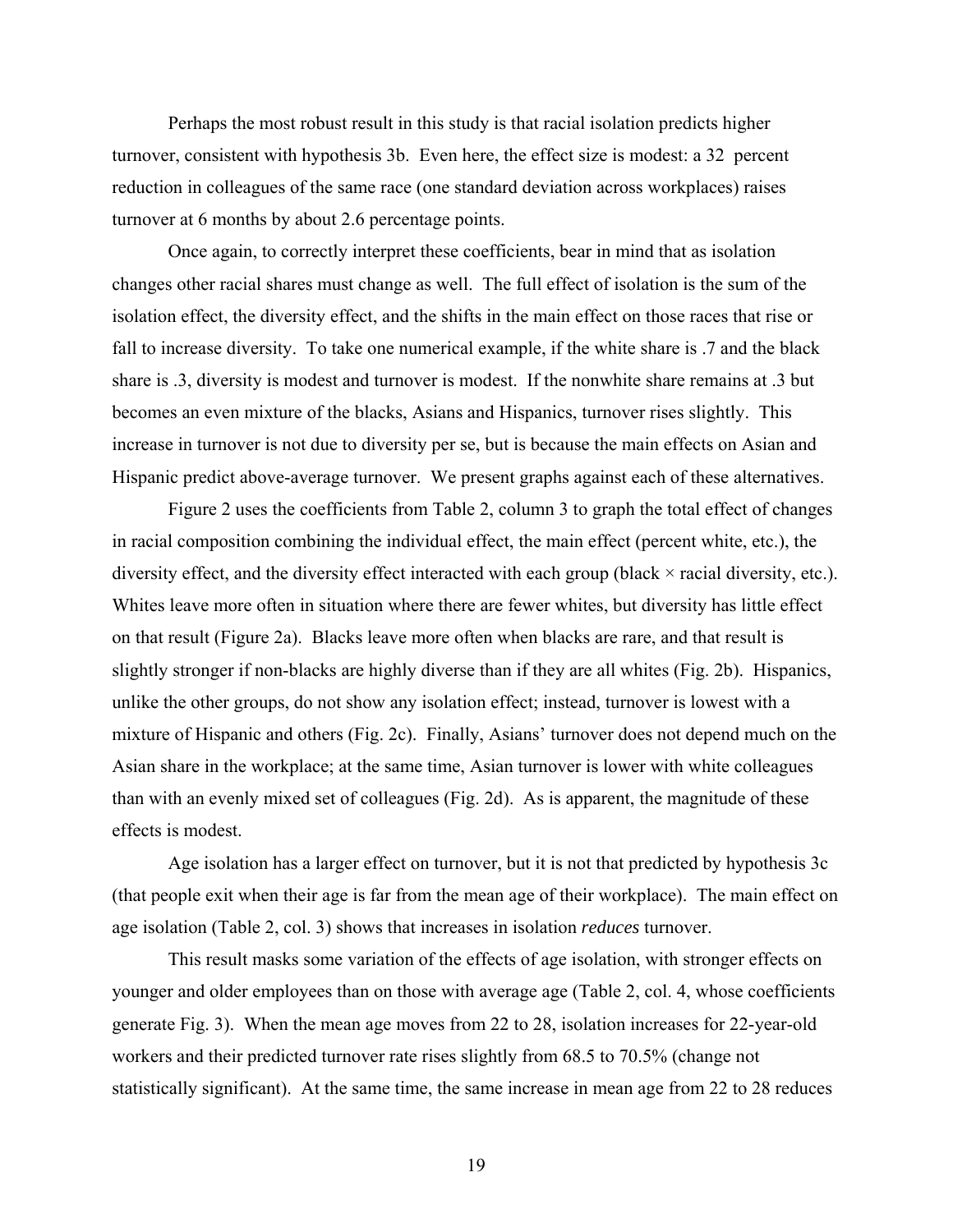age isolation for 28-year-old workers, but their predicted turnover rate also rises from 57.1 to 62.7%. Overall we have no support for hypothesis 4b that isolation increases turnover less for high-status groups (men, whites, and older employees).

Finally, age diversity has no effect on turnover (again, see Figure 3).

### **Extensions: Other Dimensions of Diversity**

#### *Do the Effects of Isolation Vary by Group?*

Because the specification in Table 2, col. 4 examines racial isolation in general (that is, "percent not my race"), it constrains the effects of isolation on whites, blacks, Hispanics and Asians to be equal. Table 3 includes all the variables in the specification of Table 2, column 4, but allows racial isolation to affect each race differently As noted above, the race isolation effect (Table 2, col. 3) was .081, meaning that 10% more people not of a focal employee's race led to almost 1% more turnover. Interestingly, this effect is somewhat stronger for Hispanics than for the other groups, with a coefficient on Hispanic \* %Hispanic equal to -0.187 ( $p < .01$ ); the test of difference from  $-1 \times$  the overall isolation effect of 0.081 is also significant at the 1% level; table 3, col. 1). (It is not possible to estimate white \* %white due to perfect collinearity with the variables already included.)

## *Do the Effects of Isolation Vary Depending on who is in the Other Groups?*

We next turn to the hypotheses that the detailed racial composition of co-workers not of your race matters. (hypothesis 5a-c). Are all co-workers not of your race lumped together in terms of their effect on turnover? Column 2 of Table 3 allows each race to affect each other race differently.

Black exits are particularly rapid when co-workers are white or Asian, with effects roughly twice as large as the average isolation effect (and difference  $p < .01$ ). In contrast, Hispanic colleagues do not increase black employees' exit rate. Similarly, Hispanics leave stores with many whites or Asians, but are not statistically significantly more likely to leave stores with co-workers who are black. Asians leave more often when co-workers are white. In contrast, the high exit rates of blacks and Hispanics in the presence of Asians is not reciprocated, although precision on these estimates is low. That is, the F-test strongly rejects the hypothesis that white, black and Hispanic co-worker effects on Asians are the same. At the same time, the standard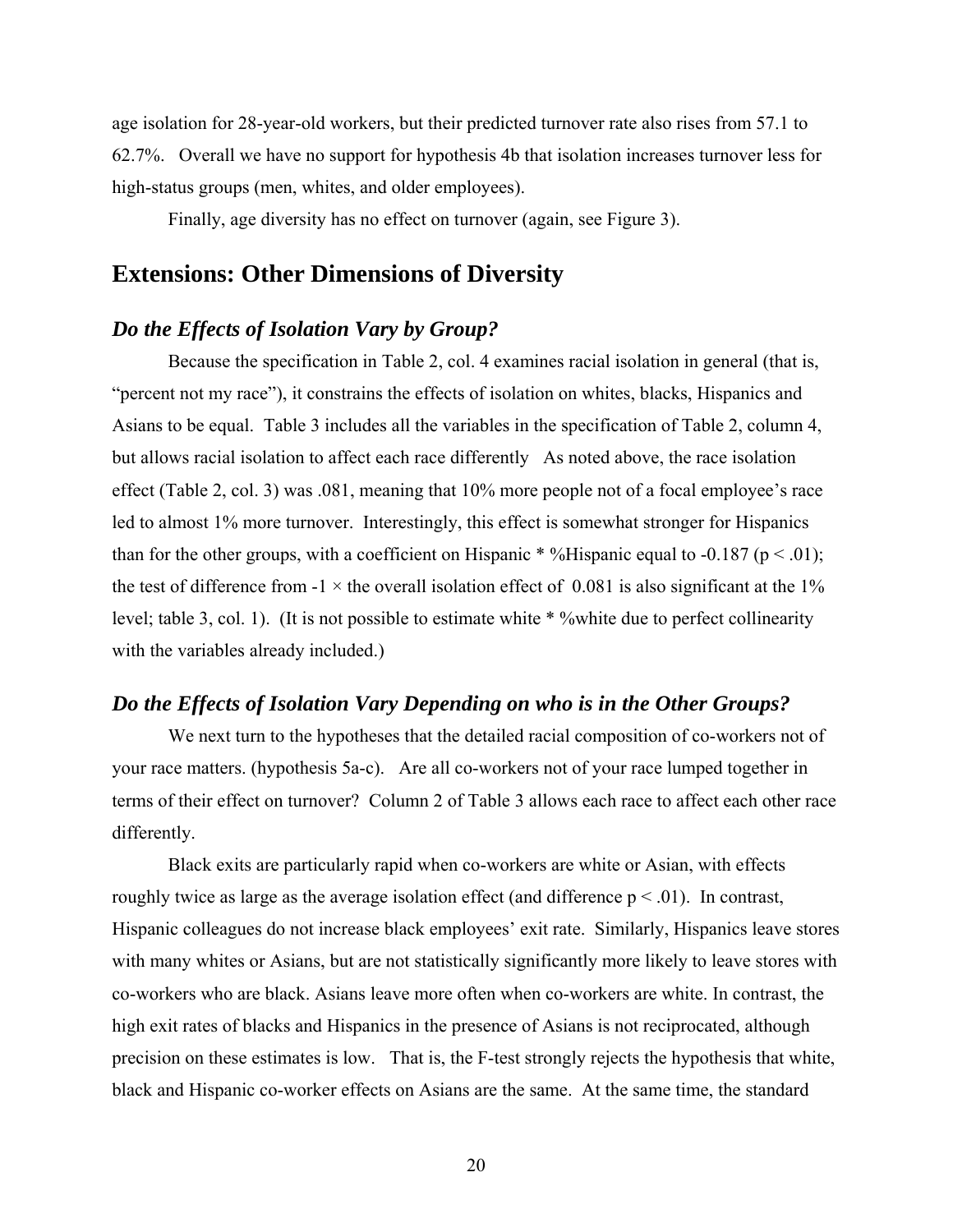error on both the black and Hispanic co-worker effects are roughly half the white effect. Thus, it is difficult to be sure that both are less than the white effect. Unfortunately, it is not possible to examine which groups lead to white exits due to perfect collinearity with the variables already included. There is evidence that blacks prefer Hispanic to white co-workers (supporting hypothesis 5b), and that Hispanics prefer black to white co-workers (supporting hypothesis 5c). Asians leave due to the presence of Whites. We can also read the table emphasizing the effects of workplace average demographics. Both Hispanics and Blacks are more likely to leave workplaces with more Asians. All of the minority groups, Blacks, Hispanics and Asians, are more likely to quit whiter workplaces. In this sense, diversity faces an uphill battle.

### *Tokens*

Tokens are (by definition) maximally distinct from the rest of the workplace. If isolation has increasing costs on the isolated individuals, theories of isolation and relational demography predict the highest turnover for tokens. Theories of norms suggest that white, male, and oldest tokens may not experience all the negative effects that female, racial minority, and young tokens do.

Inspection of the nonparametric graphs (figures 1, 2 and 3) does not show any dramatic increase of exit rates when the share of same-race or same-sex colleagues moves toward zero. In Table 2, our regression with workplace fixed effects, the effects on turnover of being a token are presented in Column 4. No race or gender tokens had statistically significant distinctive quit rates. (Too few workplaces had only one woman to estimate this coefficient.) The age extremes are less visibly tokens than the only black or male. Nevertheless, the youngest had belowaverage turnover.

These results provide no evidence that being a token – the extreme of isolation – predicts low retention (in contrast to hypothesis 6a). For high-status groups (males and whites) we had offsetting predictions of protection due to higher status (hypothesis 6b) or extra effects due to unfamiliarity with being a token (hypothesis 6b'). We provide no support for one of these effects dominating, although it is possible they are both true and offsetting.

At the same time, this setting is a difficult one to study token status. We measure token status at the date of hire; it is likely that many tokens did not remain the only person of their group for very long. At an extreme in the demographic distribution, tokens tend to be transient. Additionally, most of the employees in these stores work rotating part-time shifts. Thus, when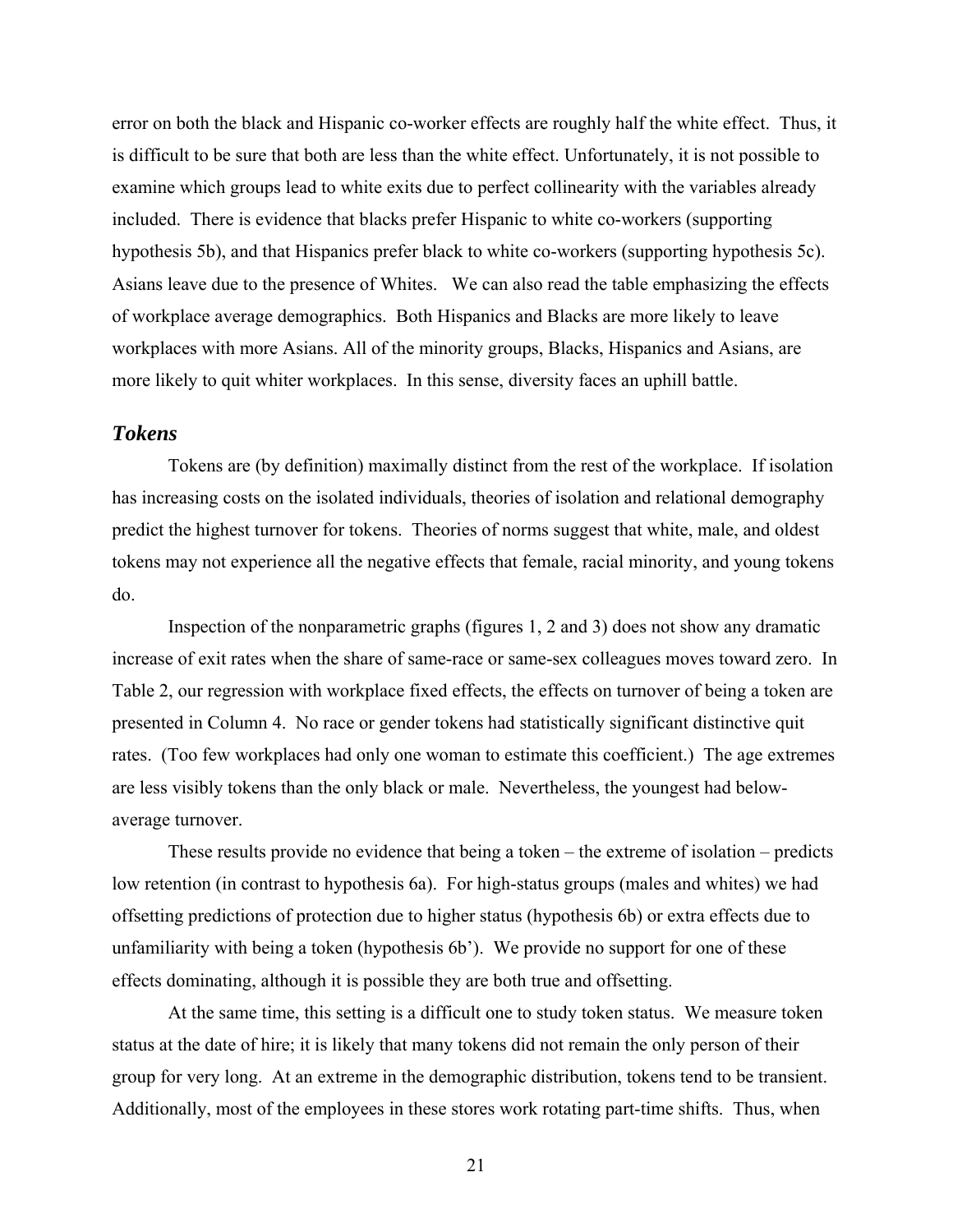isolation is high (for example, 2 men working in a store of 30 women), during most of their shifts each man will probably be the only male working in the store. As we do not have shift-level data, we cannot measure the share of time a person is the only representative of their group.

### *Isolation along Multiple Dimensions*

Given the relatively consistent effects of race and gender isolation described above, it is interesting to look at the effects of isolation along multiple dimensions (hypothesis 7). In fact, race and gender isolation do show a negative interaction, as predicted by hypothesis 7. A ten percentage point increase in the share of white women (the most common gender×race group) at a workplace reduces a white woman's turnover by about one half a percentage point (Appendix A, col. 1). This effect is beyond the effects of increasing the proportion white and the proportion female.

The results are not only for white women. If we rerun the analysis with a variable measuring the proportion of the workforce sharing each worker's race and gender, the estimated effect is roughly the same size (Appendix A, col. 2).

#### *Isolation from Customers*

Our next tests examine the effects of isolation from customers. For three of the four racial groups, the higher the share of the same race or ethnicity in the community, the lower is turnover (Table 4). The effects are statistically significant for blacks and Hispanics, but not for whites. For Asians the effect is weakly positive, but it is not statistically significant. The results on blacks and Hispanics support hypothesis 8 that isolation from potential customers increases exits – at least for some groups: Black and Hispanic employees are less likely to quit in heavily black and Hispanic communities, respectively.

The results for blacks indicate that 10 percentage points more blacks in the community reduces black turnover in the first six months by almost 1 percentage point. The effect is about half again larger for Hispanics. In an organization with almost two thirds of workers exiting within 6 months, the effects for both groups are economically rather small. Recall that these results incorporate a fixed effect for each workplace; thus, they are not due to different labor markets that blacks and whites are typically located in.

One might suspect that these results need not be solely due to black and Hispanic employee comfort around similar customers. Minority employees have to travel further to jobs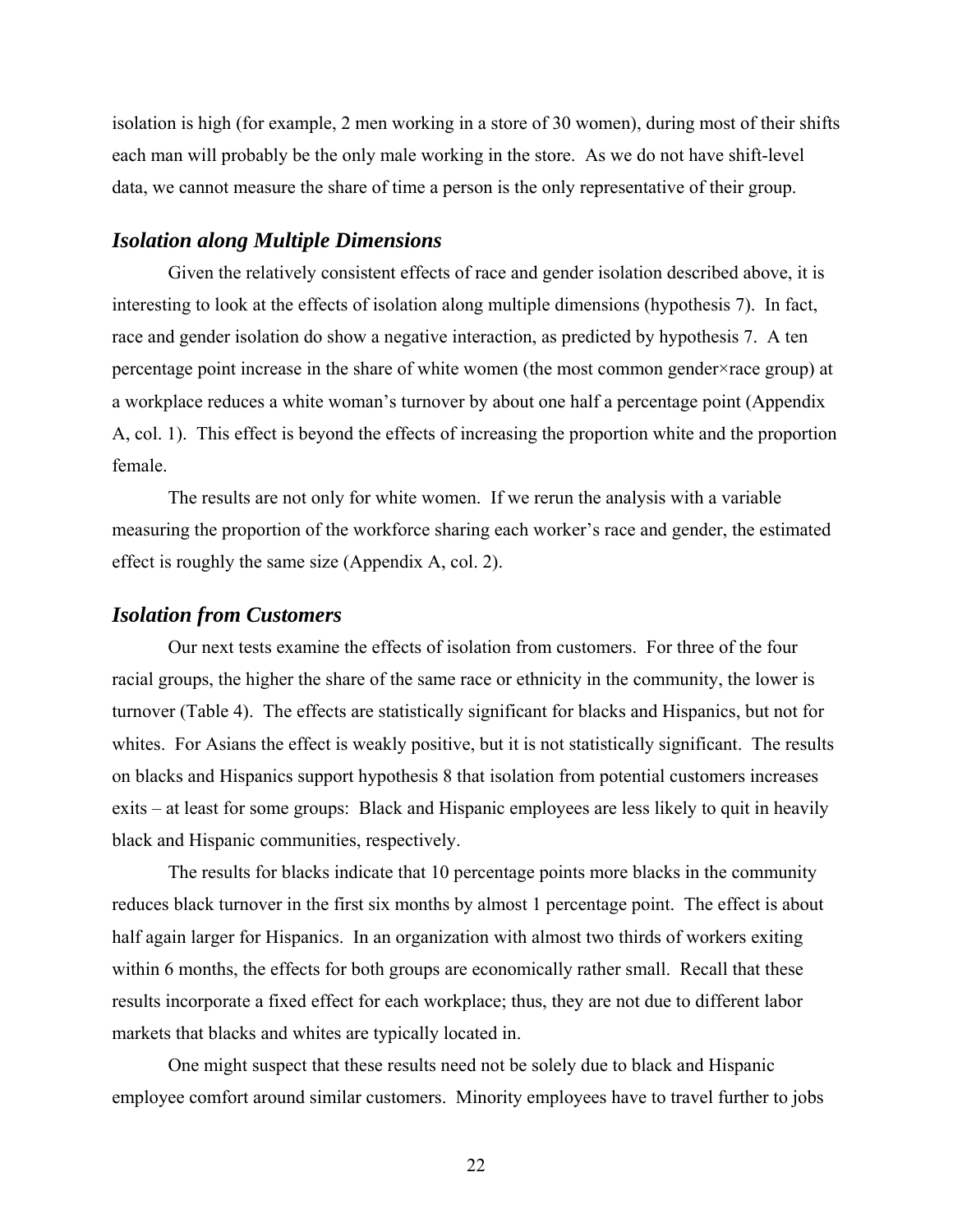in communities with few minorities. That is, whites were almost twice as likely (14 percent) to live in the same ZIP code as their workplace than were blacks (7.6 percent). Rates for Hispanics (10 percent) and Asians (11 percent) were intermediate. It is possible then that minorities may have more dismissals due to lateness and absences (the main causes for dismissals at this employer).

In fact, the effects of living near the workplace do not appear to drive our results. Living in the same ZIP code as the workplace had no effect on turnover rates. Controlling for whether an employee lived in the same ZIP code as the workplace as well as an interaction of that measure and race had no effect on the importance of the community percent black and percent Hispanic on turnover rates of blacks and Hispanics. (Results are available on request.)

#### *Robustness Checks*

Local labor market shocks might affect both workplace demographics and exit rates. For example, if labor markets tighten more rapidly in one region than the national average, the employer might hire less-advantaged groups, and turnover rates will rise. If racial minorities are over-represented among the disadvantaged, such labor market tightening will make it appear that rising minority shares increase turnover.

To control for this possibility we permitted each of our local labor markets (defined as the first four digits of a ZIP code) to have a location-specific trend in turnover rates. In results not shown, permitting several hundred local trends had no important effect on the results.

As noted above, we replaced the logits on 6-month retention with Cox proportional hazard rate models that permit the equivalent of workplace fixed effects. Again, results were very similar to those presented in the tables.

Because it may sometimes be difficult to separate dismissals from quits, we analyze all separations. At the same time, our theories largely address voluntary exits. Thus, we replicated our analysis using quits as identified in an exit interview as the dependent variable. Whether you include all exits or only those coded as quits, our major conclusions are unchanged. In fact, it is possible some exits reported as "quits" were, in fact, involuntary; for example, induced by the threat of being fired, but this appears to be of little consequence for our work. The analysis of both explicitly labeled quits and of all turnover yield similar results.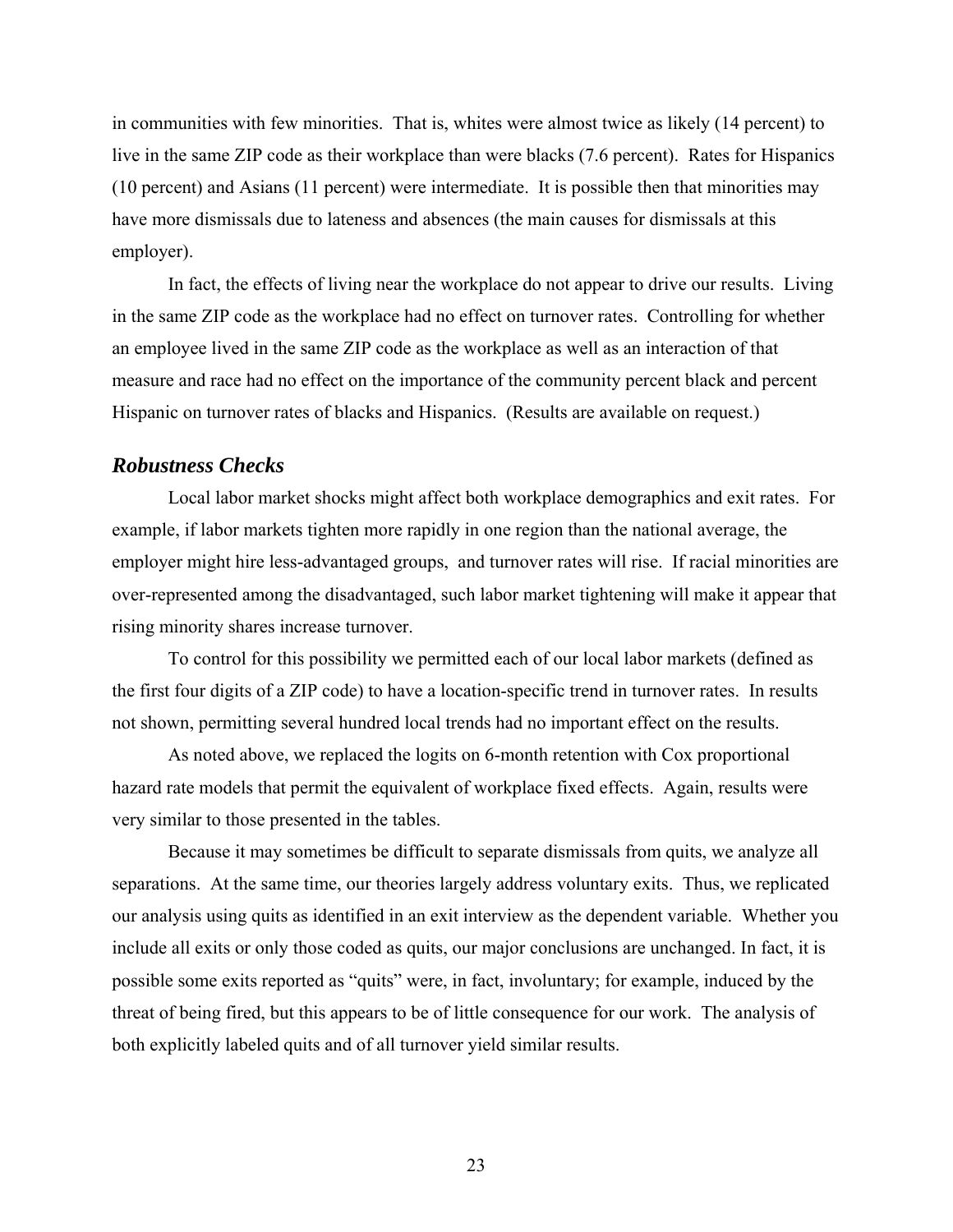## **Discussion**

### *Methodological Implications*

This study's setting holds constant a vast number of factors that plague field studies. We examine an organization which as a matter of corporate policy seeks to replicate the same workplace with the same practices, policies, and working conditions across almost every U.S. city and large town. Job requirements are uniformly minimal, and in nearly all cases turnover is the result of a voluntary decision to quit. This paper then shows how the individual decision to quit depends on workplace demographics, controlling by corporate design for many other work conditions.

We include a workplace fixed effect that captures persistent features of the labor market, including customers, regional management, etc. Researchers should be concerned about omitted workplace and labor market characteristics. Comparing the effects of percent female on female turnover with and without fixed effects demonstrates the importance of the workplace fixed effects. Moving from 50 to 5 percent male reduces female turnover by over 10 percentage points in a nonparametric analysis (the largest effect size) but by only about 3 percentage points in the fixed-effect regression. Omitted workplace or location characteristics are likely to confound cross-sectional studies.

Diversity is both multidimensional and complex. A key finding of this study is that results using only one or two of these many measures can give misleading results.

In most datasets, one demographic group is numerically a minority in all workgroups. For example, in studies of managers in the United States, women and nonwhites have almost always been in the minority. It is not possible with such data to separately and convincingly identify the main effect of reducing the minority's isolation (increasing percent minority) and of increasing diversity. For example, hiring more blacks into a majority-white workplace reduces black isolation, increases white isolation, and increases diversity. When the separate effects cannot be causally identified, it is crucial that researchers describe their results appropriately; nevertheless, most researchers emphasize only one reading of their estimates.

We have also unpacked an often-used measure of diversity, the relational demography measure that indicates how far away a focal worker is from each co-worker in terms of demographic characteristics (Pfeffer, 1983). This measure turns out to be a complicated average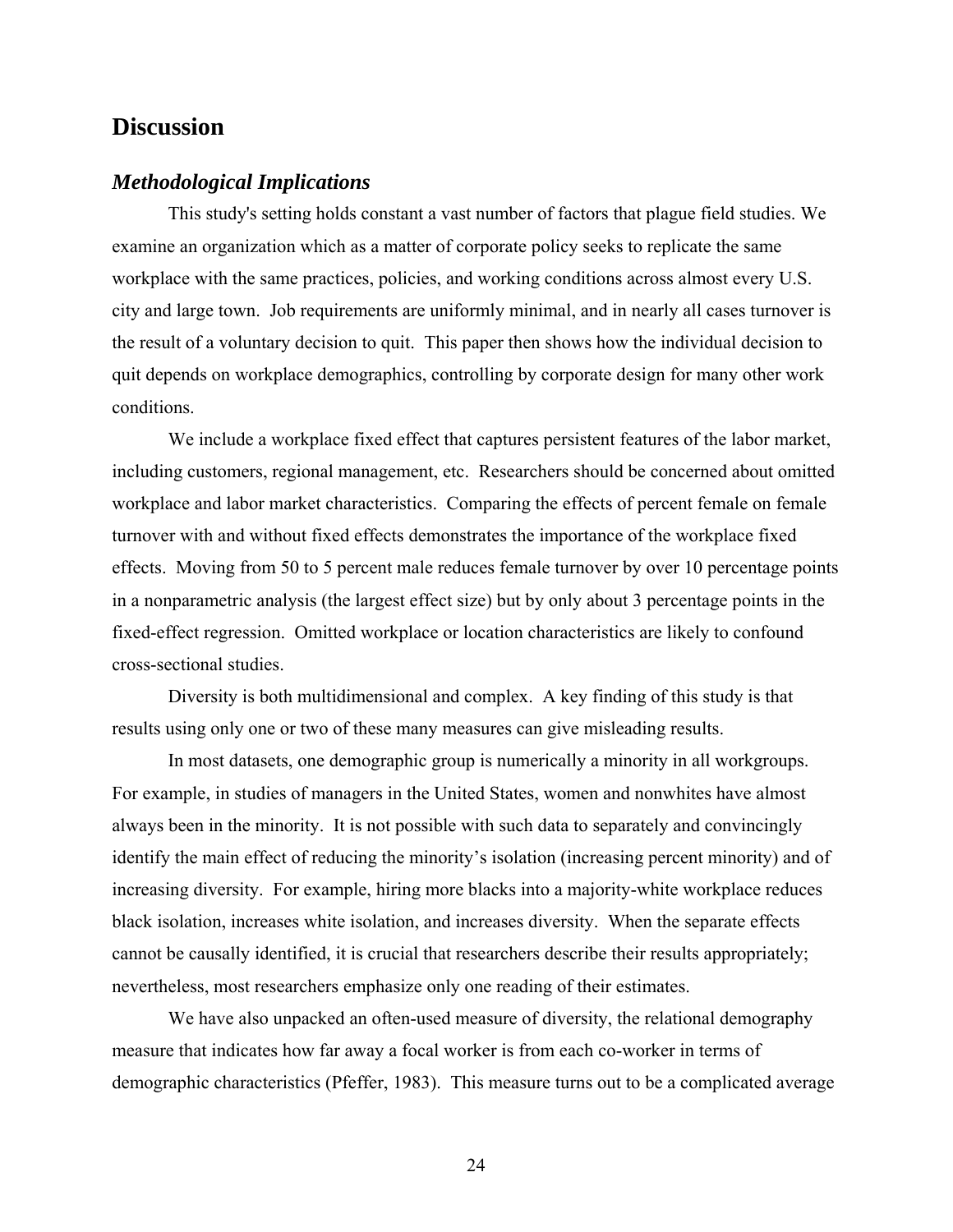of diversity within the workgroup and the distance between the focal worker and the workgroup mean.

Finally, the different effects of isolation on men and on women emphasize the importance of not imposing equal coefficients on different groups.

#### *Limits on Generalizability*

Results from this organization may not generalize to other organizations, or even to all organizations within this sector. For several reasons, the effects we estimate here may be larger than in most other workplaces. First, low training, little deferred compensation, and low unemployment rates keep exit costs low. Modest effects that in other settings might lead to litigation or other methods of voicing disputes may lead to exit in this setting. In addition, because many accessible and comparable jobs are available, turnover becomes a sensitive indicator of perceived differences across jobs. To be concrete, most of these workplaces are located in shopping centers where employees have an easy time finding out about nearby job opportunities and where the costs of shifting jobs (especially during the period we study) were low. In addition, the low educational requirements and modest diversity training may also contribute to larger effects here. The lack of strong organizational culture and low expected tenure implies that demographic characteristics may be more salient than in organizations that make the new employer, not demographic identities, salient.

In contrast,, several factors could lead the effects we estimate here to be smaller than in most other workplaces. The importance of social forces may be lower in a high-turnover setting. For example, most employees are not going to be around long enough to become bitter that the promotion they were expecting went to a member of a group favored by ascribed characteristics. Moreover, these workplaces have unusually visible employee demographics because they are open to the public. Potential employees who dislike diversity can readily discover the approximate demographics of the workplace by walking in. This employee self-selection would leave only those most comfortable with diversity in diverse workplaces. It is curious that we observe people quitting in response to something they could easily have known before starting the job. In a companion paper (Suppressed, 2005) we examine whether employees whose manager shifts from the same to a different race or gender are more likely to quit; interestingly, we do not find that turnover among those who chose to work with a demographically different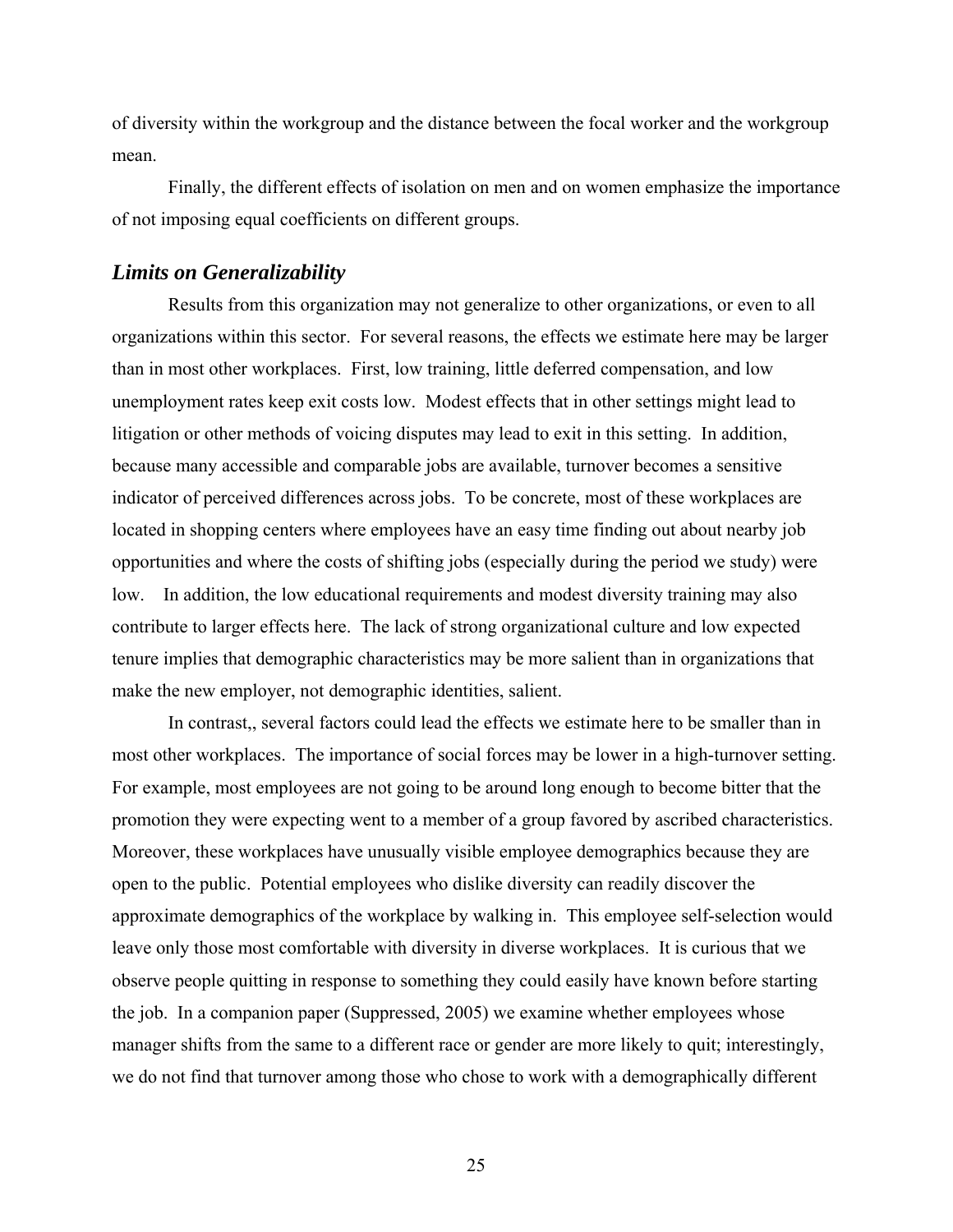manager differed much from turnover rates among those who initially had a demographically similar manager.

In contrast to the workplaces previously examined by most studies of tokens, prime-aged white men are a relatively small minority of the retail and food services sectors and of the employer analyzed in this paper. Thus, these theories may not apply because these sectors do not have norms of racially homogeneous "organization men."

We are most comfortable applying our results to the low-wage service sector.<sup>[11](#page-27-0)</sup> Worklife as experienced in this sector carries implications for understanding the attitudes of the workforce well beyond the 18 percent of the U.S. workforce employed in retail and restaurants in any particular week. This sector is a common entry point into the workforce. It is where many people are first socialized into workplace norms and where they will form their first direct impression of diversity in the workplace.

#### *Conclusion*

 $\overline{a}$ 

We have three main results. The first is that diversity does not consistently predict high turnover (in contrast to H1 and H2). Across the seven categories (age, men, women, whites, blacks, Asians, and Hispanics), diversity only has a statistically significant or large effect of increasing turnover in one case: women dislike gender diversity. These results provide no consistent support for theories of ethnolinguistic fragmentation, organizational demography, or related theories.

The second is that isolation, unlike diversity, is often a useful predictor of retention. Consistent with theories of similarity attraction and of relational demography, isolation by gender (at least for men) and by race predicts higher turnover (supporting hypothesis 3a in part, and 3b). Similarly, retention rates are higher for blacks and Hispanics who work in communities with many residents of their race (supporting hypothesis 8). In contrast, results on age isolation directly oppose the standard hypothesis that isolation predicts higher turnover (hypothesis 3c). In fact, as the average age of a workplace rises over time, newly hired older workers have higher turnover.

<span id="page-27-0"></span><sup>&</sup>lt;sup>11</sup> Much previous research on diversity has concentrated on a small number of samples with accessible data: top management teams, university staffs, and (in laboratory studies) college students. Thus, as in the current study, it is unclear how well their results generalize.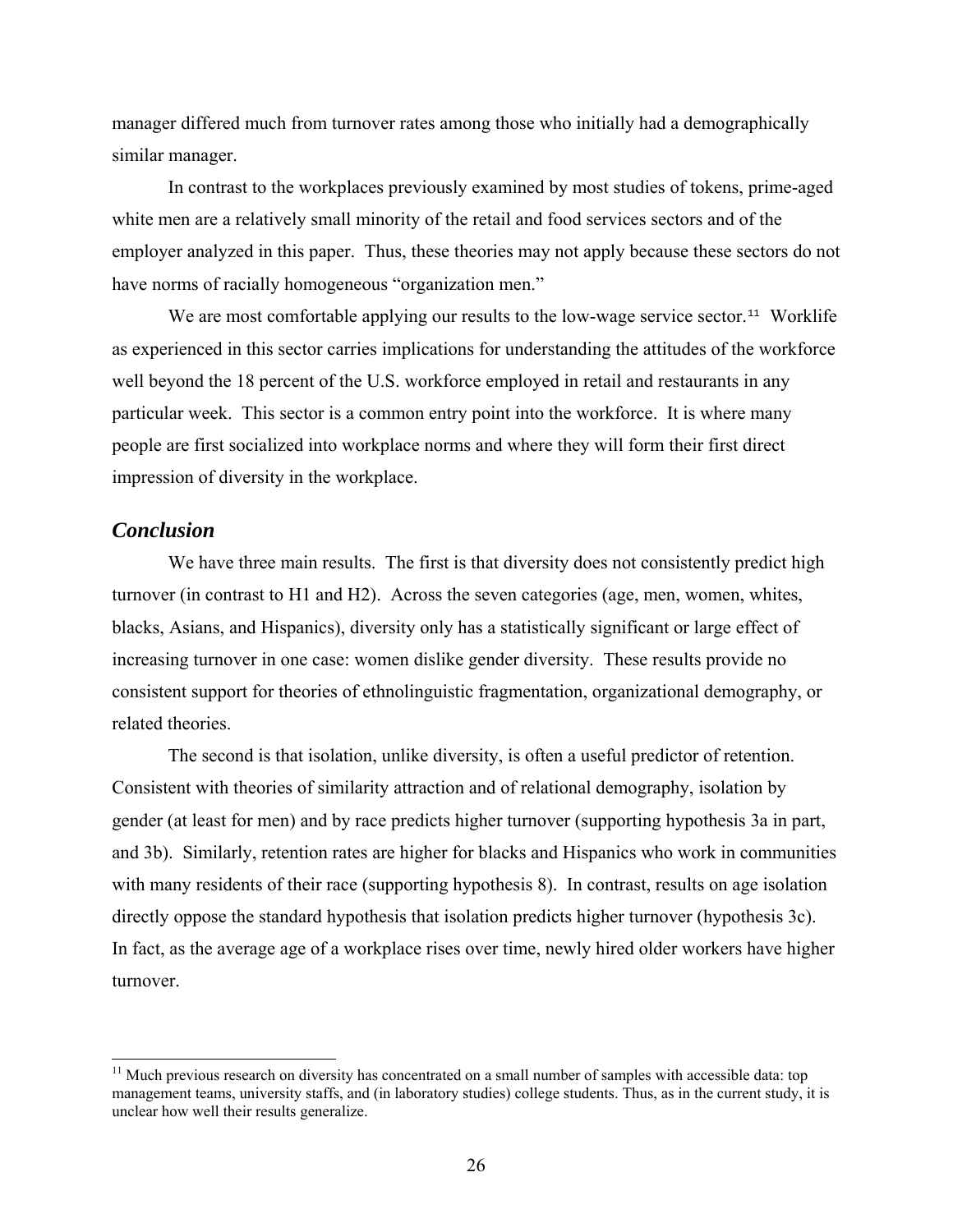The final main result is that gender, racial, and age tokens are not more likely to quit (in contrast to hypothesis 6); in fact, the youngest worker in the workplace stays longer than similarly-aged colleagues who are not the youngest in their workplace. That is, isolation may have nonlinear effects, but they do not show up as discretely higher turnover rates for the only man, black, Hispanic, or Asian or for the youngest or oldest in a workplace. It is reasonable to suspect self-selection at work.

While many of our results provide no support for pre-existing theories, from a policy perspective they are encouraging: most employees in this sector are not overly concerned with the age or gender composition of their workplace. At the same time, there still appears to be good reason for concern about the effects racial isolation. Augmenting past theory, we find that racial isolation from potential customers – not just co-workers – predicts higher turnover.

Because this company clones stores and because we control for fixed effects for each workplace, the company and we control for most factors that might affect quits. It is difficult to see what else could create the high turnover for racially isolated employees besides employee preference; which Becker defined as co-employee discrimination. At the same time, we cannot unravel when the higher turnover is due to the focal employee's preference, when it is the workgroup's preference, and when it is both. We acknowledge that proof by residual is inherently weak; at the same time, it is hard to imagine another causal path other than (some) workers' desires for colleagues of a similar race. Recognizing that people may not candidly admit they discriminate , further research that linked attitudinal measures with behavioral measures of the type studied here would to delineate the role of preferences in explaining this relationship.

 We are currently following up this study to examine how turnover and other outcomes such as hiring and promotions are affected by similarity to an employee's current manager, past managers, and customers. Those results will help flesh out our understanding of this case study. Ultimately, research is needed in many sectors if we are to understand how diversity affects employees and organizations.

 In the low-wage service sector where our employees work, turnover rates are so high that changes in diversity are not the main driver of turnover costs. But turnover is costly, and learning to manage a diverse workforce can bring tangible benefits.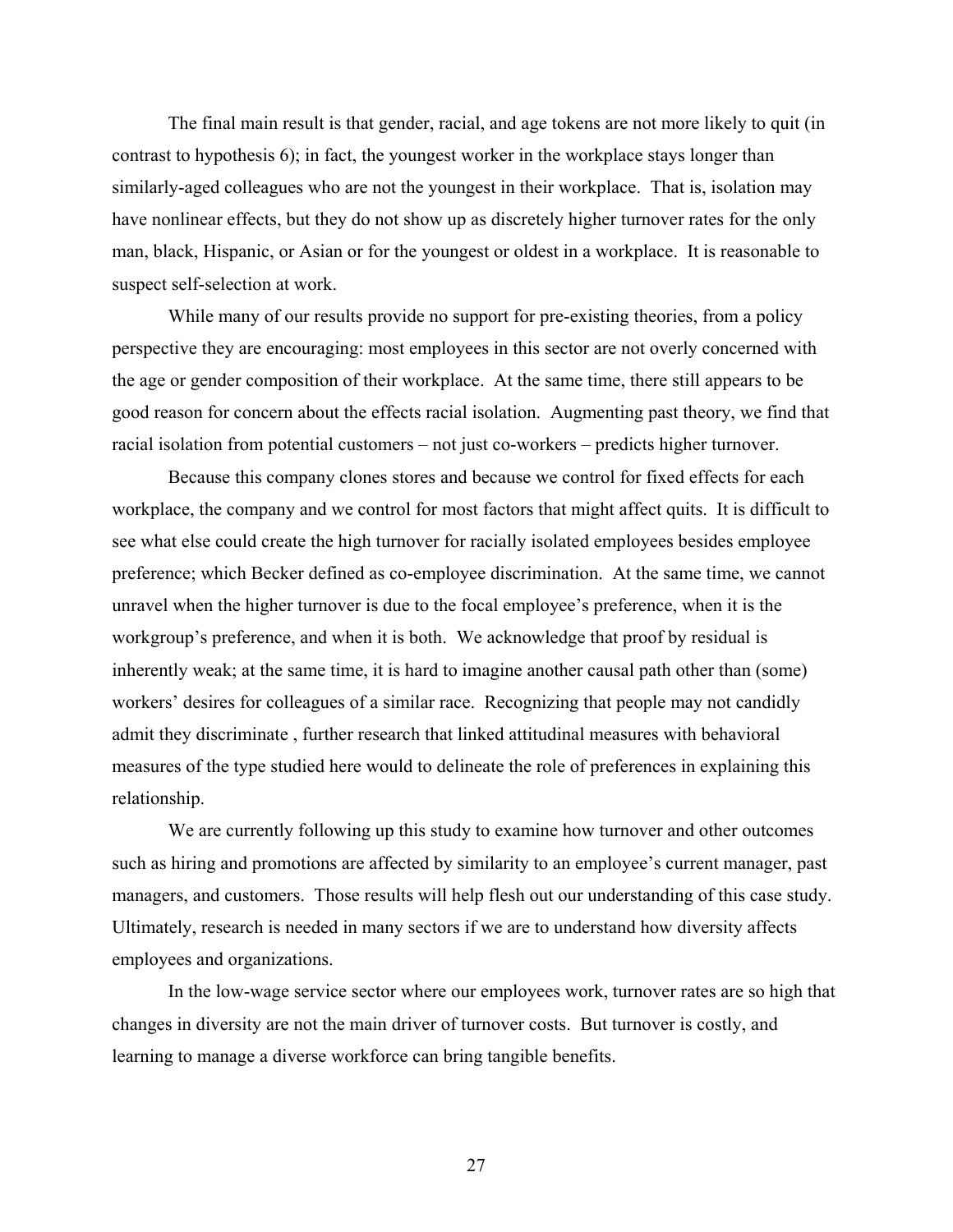Economists' traditional prediction is that employees' preferences to work near similar others will lead to segregation (Becker, 1957). In a world where complete segregation is both illegal and often unsustainable for an enterprise (in that the workforce is so diverse), the problem for managers is that each new hire raises isolation for some groups at the same it decreases isolation for others. Managers must learn to help employees thrive in a world of racial diversity – a prescription that is easier to state than to implement.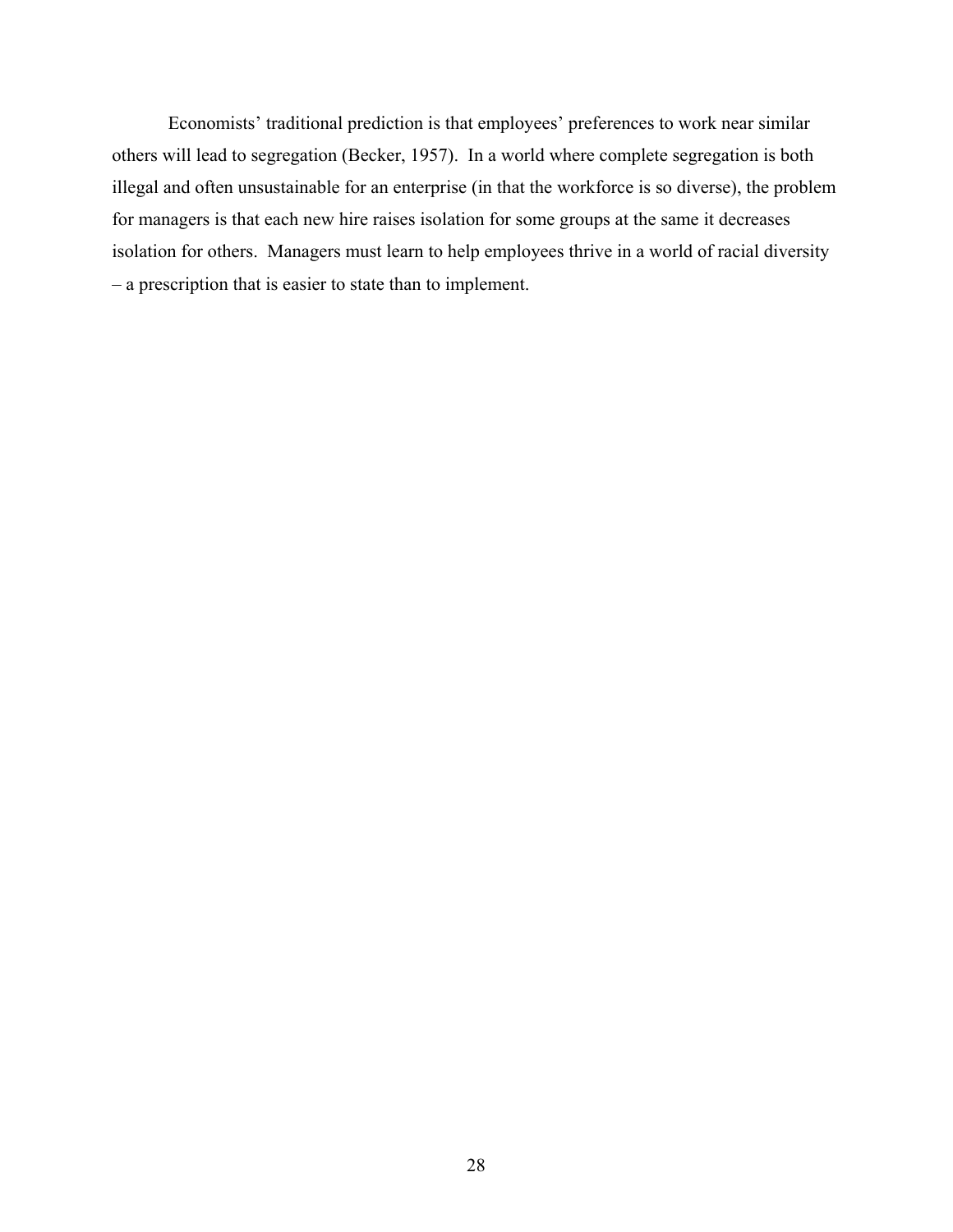## **References**

- Akerlof, George A., and Rachel E. Kranton. 2000. "Economics and identity." *Quarterly Journal of Economics*, Vol.115, No. 3, pp. 715-753.
- Alesina, Alberto, and Eliana La Ferrara. 2000. "The Determinants of Trust." NBER Working Paper No. 7621, March.
- Alesina, Alberto, Reza Baqir, and William Easterly. 1999. "Public Goods and Ethnic Divisions." *Quarterly Journal of Economics*, Vol. 114, No. 4, pp. 1243-84.
- Allport, G. W. 1954. *The Nature of Prejudice*. Cambridge, MA: Addison-Wesley.
- Ashenfelter, Orley, and Timothy Hannan. 1986. "Sex Discrimination and Product Market Competition: The Case of the Banking Industry." *Quarterly Journal of Economics*, Vol. 101, No. 1, pp. 149-173.
- Becker, Gary Stanley. 1957. *The economics of discrimination*. Chicago: University of Chicago Press.
- Bernstein Lisa. 1992. "Opting out of the Legal System Extralegal Contractual Relations in the Diamond Industry." *Journal of Legal Studies*, Vol. 21, No. 1, pp. 115-157.
- Blau, Francine D., and Lawrence M. Kahn. 1981. "Race and Sex Differences in Quits by Young Workers." *Industrial and Labor Relations Review*, Vol. 34, No. 4, pp. 563-577.
- Boyden, T., J. S. Carroll, & R. A. Maier. 1984. "Similarity and attraction in homosexual males: The effects of age and masculinity-femininity." *Sex Roles*, Vol.10, pp. 939-948.
- Byrne, D. 1971. *The attraction paradigm*. New York: Academic Press.
- Chambers, Stan. 1997. *Stan Chambers: News at 10.* Chapter 1, "Rodney King and the L.A. Riots," is at http://www.citivu.com/ktla/sc-ch1.html
- Chatman, J. A., J. T. Polzer, S.G. Barsade, and M. A. Neale. 1998. "Being different yet feeling similar: The influence of demographic composition and organizational culture on work processes and outcomes." *Administrative Science Quarterly*, Vol. 43, pp. 749-780.
- Eagly, A. H. 1987. *Sex differences in social behavior: A social role interpretation*. Hillsdale, NJ: Earlbaum.
- Easterly, William, and Ross Levine. 1997 . "Africa's growth tragedy: Policies and ethnic divisions." *Quarterly Journal of Economics*, Vol. 112, No. 4, pp. 1203-1250.
- Elvira, Marta, and Christopher Zatzick, 1998. "Racial Composition and Voluntary Turnover in a Multiracial Setting," Academy of Management Best Paper Proceeding.
- Fairhurst, Gail Theus, and B. Kay Snavely. 1983. "Majority and Token Minority Group Relationships: Power Acquisition and Communication." *Academy of Management Review*, Vol. 8, No. 2, pp. 292-300.
- Frankenberg, Erica Chungmei Lee, and Gary Orfield. 2003. *A Multiracial Society with Segregated Schools: Are We Losing the Dream?* Harvard Civil Rights Project.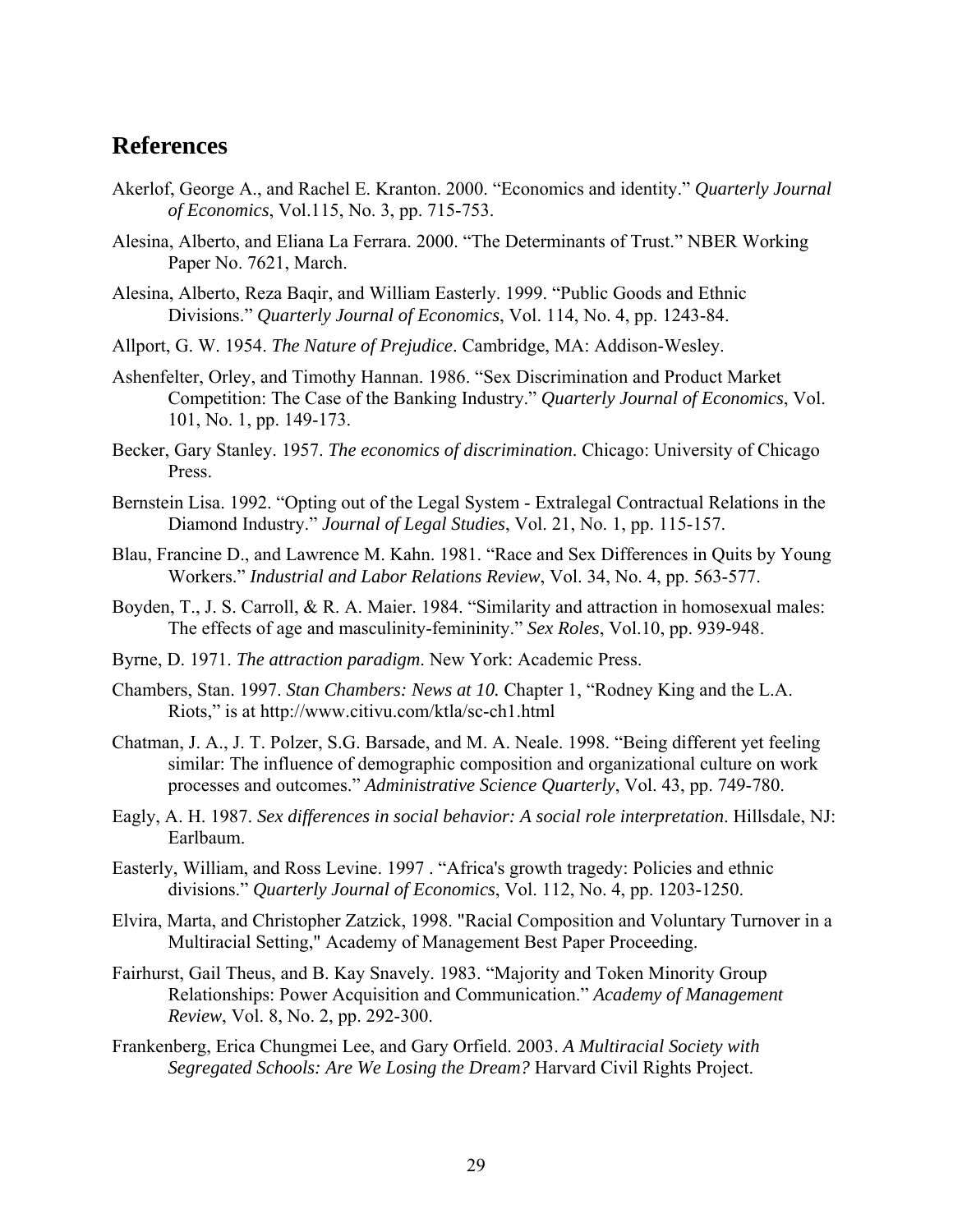[http://www.civilrightsproject.harvard.edu/research/reseg03/national.pdf] accessed February 22, 2005

- Glaeser, Edward L., David Laibson, and Bruce Sacerdote. 2000. "The Economic Approach to Social Capital." NBER Working Paper 7728 (June).
- Goering, John, Judith D. Fein and Todd M. Richardson. 2002. "A Cross-Site Analysis Of The Initial Moving To Opportunity Demonstration Results." *Journal of Housing Resarch*, Vol. 13, No. 1, pp. 1- 30.
- Greif, Avner. 1993. "Contract enforceability and economic institutions in early trade: The Maghribi traders' coalition." *American Economic Review*, Vol. 83, No. 3, pp. 525-548.
- Greif, Avner, Paul Milgrom, and Barry R. Weingast. 1994. "Coordination, Commitment, and Enforcement: The Case of the Merchant Guild." *The Journal of Political Economy,* Vol. 102, No. 4., pp. 745-776.
- Holzer, Harry. 1988. "Search Methods Used by Unemployed Youth." *Journal of Labor Economics*, Vol. 6, pp. 1-12.
- Holzer, Harry J. 1996. *What Employers Want: Job Prospects for Less-Educated Workers*. New York: Russell Sage Foundation.
- Holzer, Harry J., and Keith R. Ihlanfeldt. 1998. "Customer discrimination and employment outcomes for minority workers." *Quarterly Journal of Economics*, Vol. 113, No. 3, pp. 835-867.
- Holzer, Harry, Steven Raphael and Michael Stoll. 2000. "Are Suburban Firms More Likely to Discriminate Against African-Americans?" *Journal of Urban Economics,* Vol. 48, No. 3, pp. 485-508.
- Jehn, Karen, Greg Northcraft, and Margaret Neale. 1999. "Why differences make a difference: A Field study of diversity, conflict, and performance in workgroups." *Administrative Science Quarterly*, Vol. 44, No. 4, pp. 741-763.
- Kanter, R. M. 1977. *Men and women of the corporation*. New York: Basic Books.
- Lang, Kevin. 1986. "A Language Theory of Discrimination." *Quarterly Journal of Economics*, 1986, Vol. 101, No. 2 (May), pp. 363-382.
- Leonard, Jonathan, David I. Levine, and Laura Giuliano. 2005. "Manager-Employee Similarity and Employee Turnover." Mimeo, U.C. Berkeley.
- Massey, Douglas S., and Nancy A. Denton. 1993. *American apartheid: segregation and the making of the underclass*. Cambridge, MA : Harvard University Press.
- Neumark, David, Roy J. Bank, and Kyle D. Van Nort. 1996. "Sex Discrimination in Restaurant Hiring: An Audit Study." *Quarterly Journal of Economics,* August, pp. 915-941.
- O'Reilly, C. A., D. F. Caldwell, and W. P. Barnett. 1989. "Work group demography, social integration, and turnover." *Administrative Science Quarterly*, Vol. 34, pp. 21-37.
- Pelled, L. H. 1996. "Demographic diversity, conflict, and work group outcomes: An intervening process theory." *Organization Science*, Vol. 7, pp. 615-631.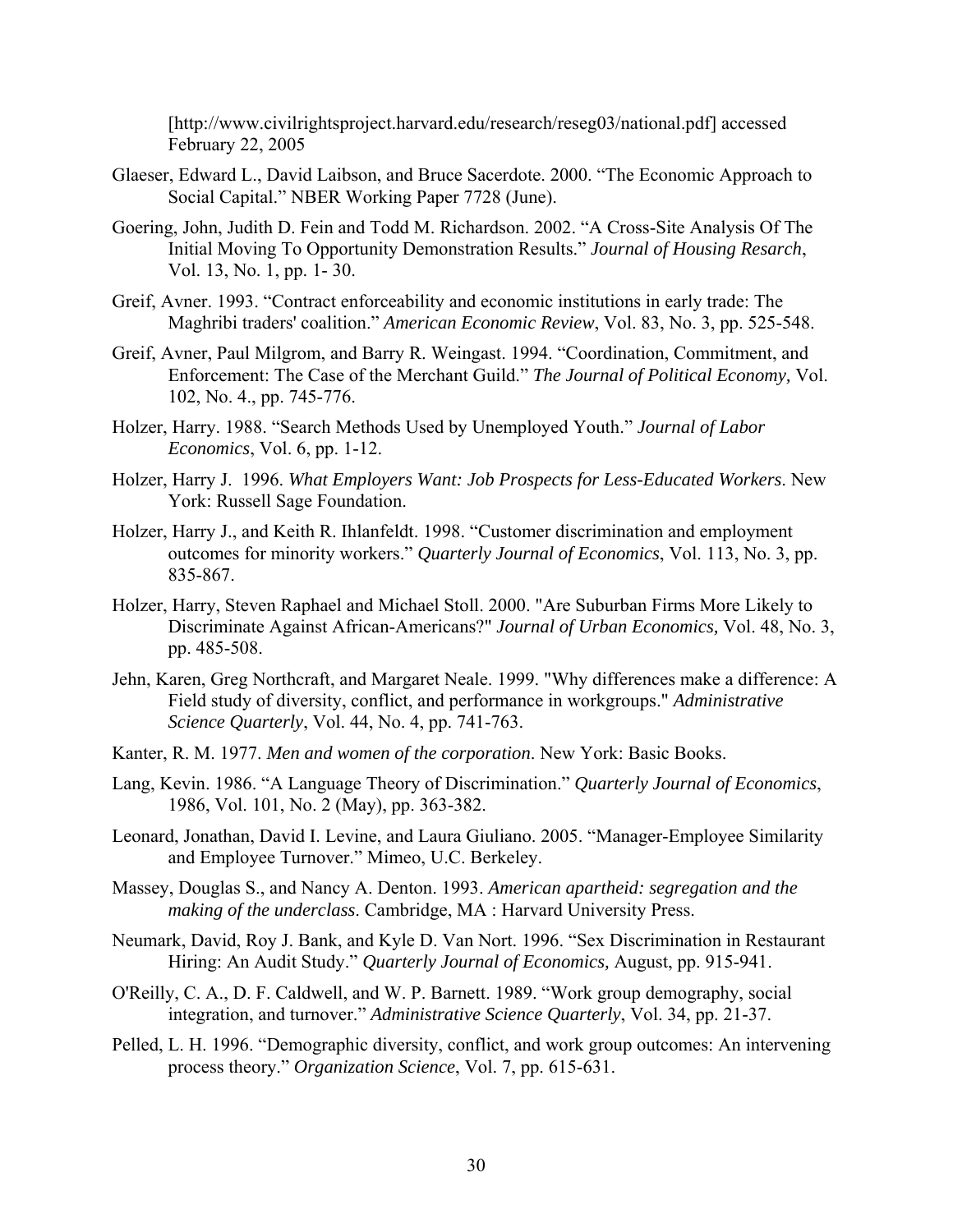- Pfeffer, J. 1983. "Organizational Demography." In B. Staw & L. Cummings (eds.), *Research in Organizational Behavior*, Vol. 5. Conn.: JAI Press.
- Price JL, and C.W. Mueller. 1981. *Professional Turnover: The Case of Nurses*. Jamaica, NY: Spectrum Publishers.
- Reskin, Barbara F., Debra B. McBrier, and Julie A. Kmec, 1999. "The determinants and consequences of workplace sex and race composition." *Annual Review of Sociology*, Vol. 25, pp. 335-361
- Riordan, Christine M., and Lynn McFarlane Shore. 1997. "Demographic diversity and employee attitudes: An empirical examination of relational demography within work units." *Journal of Applied Psychology*, Vol. 82, No. 3 (June), pp. 342-358.
- Sacco, Joshua M. and Neal Schmitt. 2005. "A Dynamic Multilevel Model of Demographic Diversity and Misfit Effects." *Journal of Applied Psychology*, Vol. 90, No. 2 (Mar), pp. 203-231.
- Senn, D. 1971. "Attraction as a function of similarity-dissimilarity in task performance." *Journal of Personality and Social Psychology*, Vol. 18, pp. 12-123.
- Stata. 2005. *Stata Reference Manual: Release 9*. Plano TX.
- Tajfel, H., and J. C. Turner. 1986. "The social identity theory of intergroup behavior." In S. Worschel & W. G. Austin (eds.), *Psychology of intergroup relations, 2nd ed.,* Chicago: Nelson-Hall, pp. 7-24.
- Tannen, Deborah. 1990. *You just don't understand: women and men in conversation*, *1st ed*. New York: Morrow.
- Tiebout, Charles M. 1956. "A Pure Theory of Local Government Expenditures." *Journal of Political Economy*, Oct.
- Tsui, A. S., T. D. Egan, and C.A. O'Reilly. 1992. "Being different: Relational demography and organizational attachment." *Administrative Science Quarterly*, Vol. 37, pp. 549-579.
- Tsui, A. S., and C. A. O'Reilly. 1989. "Beyond simple demographic effects: The importance of relational demography in superior-subordinate dyads." *Academy of Management Journal*, Vol. 32, No. 2, pp. 402-423.
- Turner, J. C. 1985. "Social categorization and the self-concept: A social cognitive theory of group behavior." In Edward J. Lawler (ed.), *Advances in group processes: Theory and research*, *Vol. 2*, Greenwich, CT: JAI, pp. 77-121.
- Williams, K. Y., and C. A. O'Reilly. 1998. "Forty years of diversity research: A review." In M. A. Neale, E.A. Mannix, and D. H. Gruenfeld (eds.), *Research on managing groups and teams*, Greenwich, CT: JAI Press.
- Wiersema, Margarethe F. and Allan Bird. 1993. "Organizational demography in Japanese firms: Group heterogeneity, individual dissimilarity, and top management team turnover." *Academy of Management Journal*, Vol. 36, No. 5 (Oct.), pp. 996-1025.
- Wong, Paul, [Chienping Faith Lai, Richard Nagasawa, and Tieming Lin](http://www.jstor.org/search/BasicResults?Search=Search&Query=aa:%22Paul%20Wong;%20Chienping%20Faith%20Lai;%20Richard%20Nagasawa;%20Tieming%20Lin%22&hp=25&si=1). 1998. "[Asian Americans](http://www.jstor.org/view/07311214/ap050061/05a00060/0?currentResult=07311214%2bap050061%2b05a00060%2b0%2cFFFFFF01&searchUrl=http%3A%2F%2Fwww.jstor.org%2Fsearch%2FBasicResults%3Fhp%3D25%26si%3D1%26Query%3DAsian%2BAmericans%2Bas%2Ba%2Bmodel%2Bminority%253A%2BSelf-perceptions%2Band%2Bperceptions%2Bby%2Bother%2Bracial%2Bgroups)  [as a Model Minority: Self-Perceptions and Perceptions by Other Racial Groups.](http://www.jstor.org/view/07311214/ap050061/05a00060/0?currentResult=07311214%2bap050061%2b05a00060%2b0%2cFFFFFF01&searchUrl=http%3A%2F%2Fwww.jstor.org%2Fsearch%2FBasicResults%3Fhp%3D25%26si%3D1%26Query%3DAsian%2BAmericans%2Bas%2Ba%2Bmodel%2Bminority%253A%2BSelf-perceptions%2Band%2Bperceptions%2Bby%2Bother%2Bracial%2Bgroups)" *[Sociological Perspectives](http://www.jstor.org/browse/07311214)*, [Vol. 41, No. 1](http://www.jstor.org/browse/07311214/ap050061), pp. 95-118.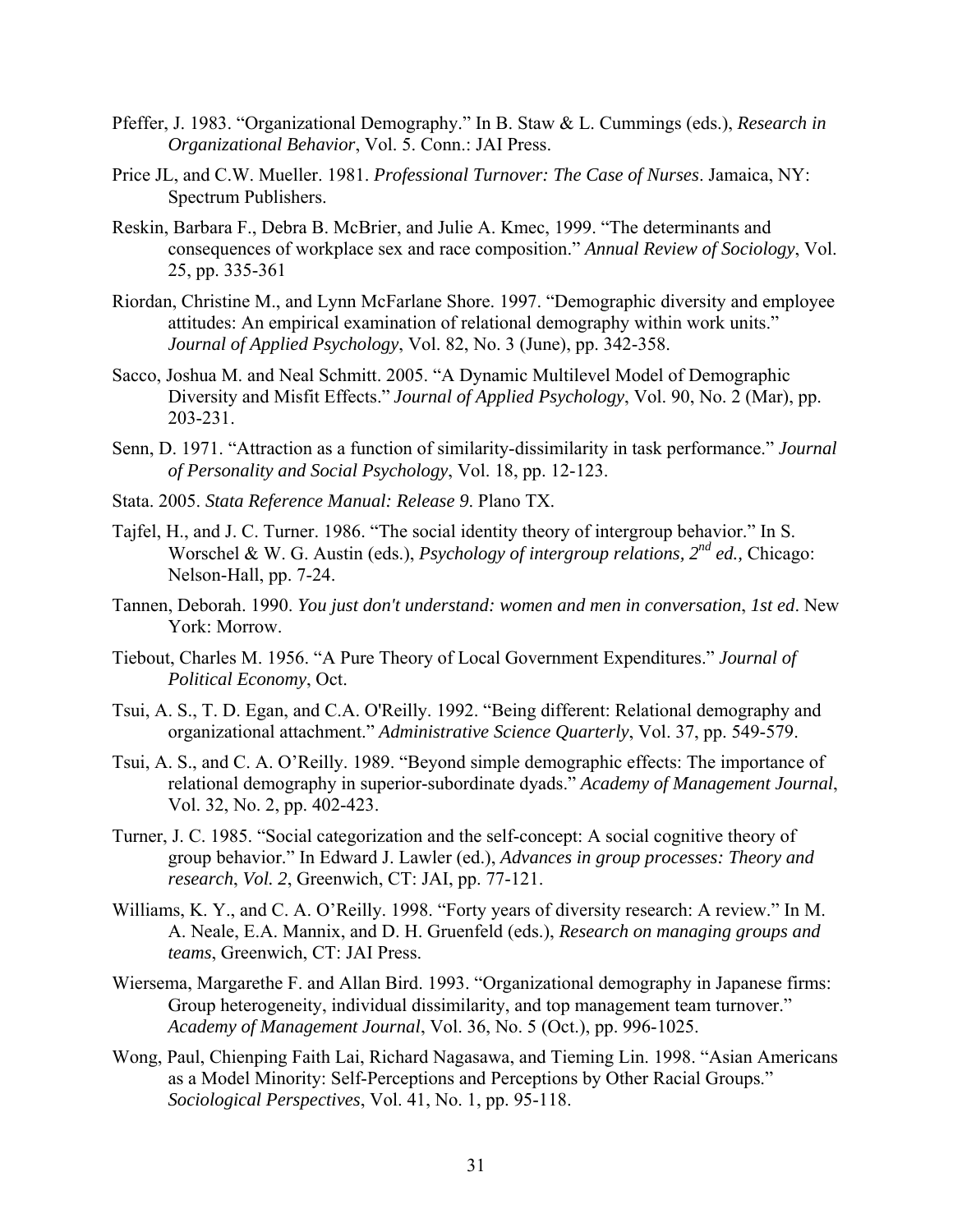## *Figure 1: Gender & Predicted Turnover*

Results from Table 2, Column 3



Note: The lower average level of the female turnover rate and the difference in the curvature of the male and female relations are both statistically significant at the 1 percent level.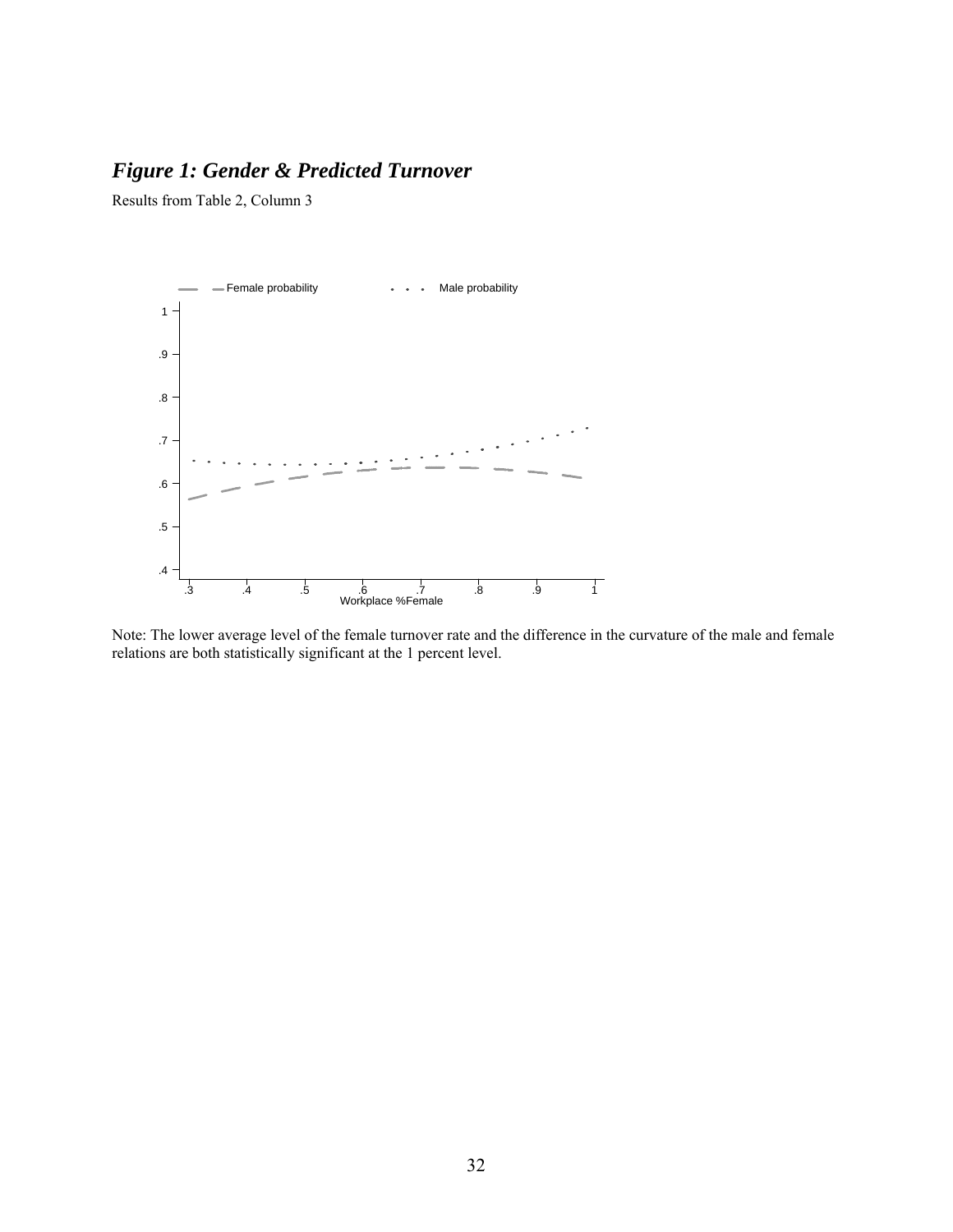## *Figure 2: Predicted turnover as a function of the racial mix of others in the workplace*

#### **2a: White Turnover Rates**



*Note*: In white vs. black, turnover rates are predicted if all non-whites are black. In white vs. mix, all non-whites are evenly distributed among blacks, Hispanics, and Asians. All figures are drawn using the coefficients from Table 2, col. 3.



#### **2b: Black Turnover Rates**

*Note*: In black vs. mix, all non-blacks are evenly distributed among whites, Hispanics, and Asians.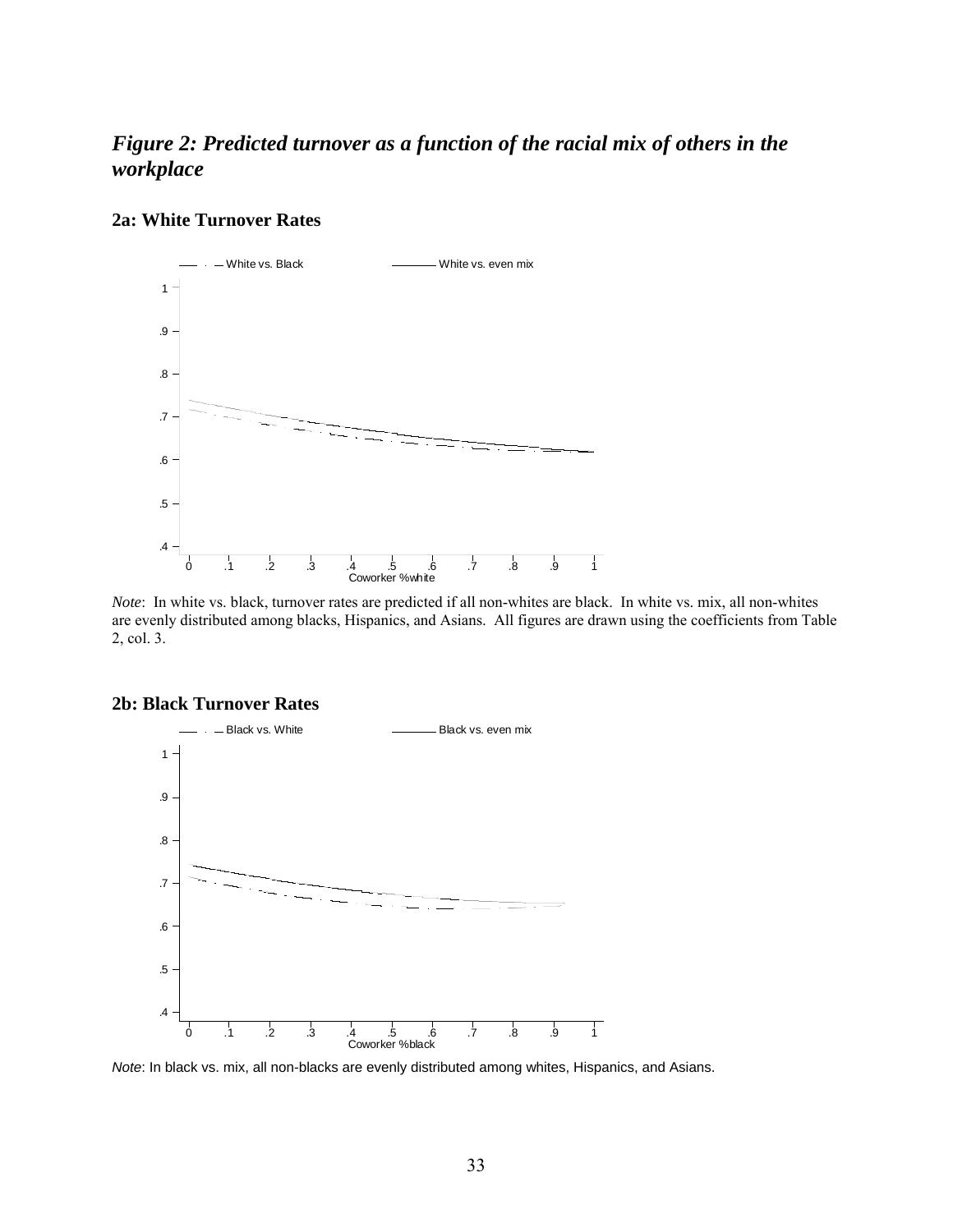### **2c: Hispanic Turnover Rates**



*Note*: In Hispanic vs. mix, all non-Hispanics are evenly distributed among whites, blacks, and Asians.

#### **2d: Asian Turnover Rates**



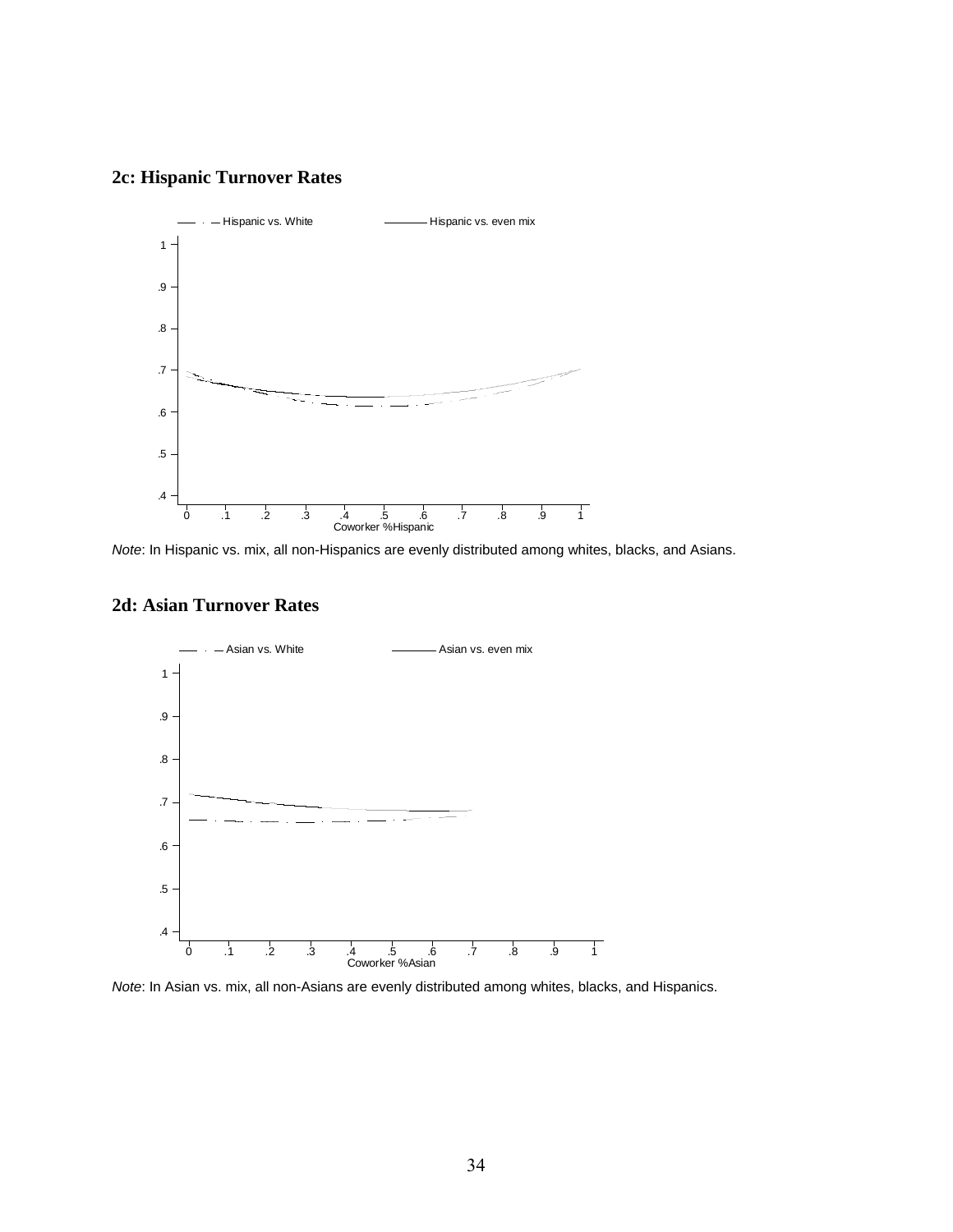## *Figure 3: Age Diversity and Turnover within 6 Months*

Based on coefficients in Table 2, col. 4.



*Note: Age at time of hire refers to the focal worker. Mean and sd(ln(age)) refer to the age distribution of the rest of the workplace at the date of hire.*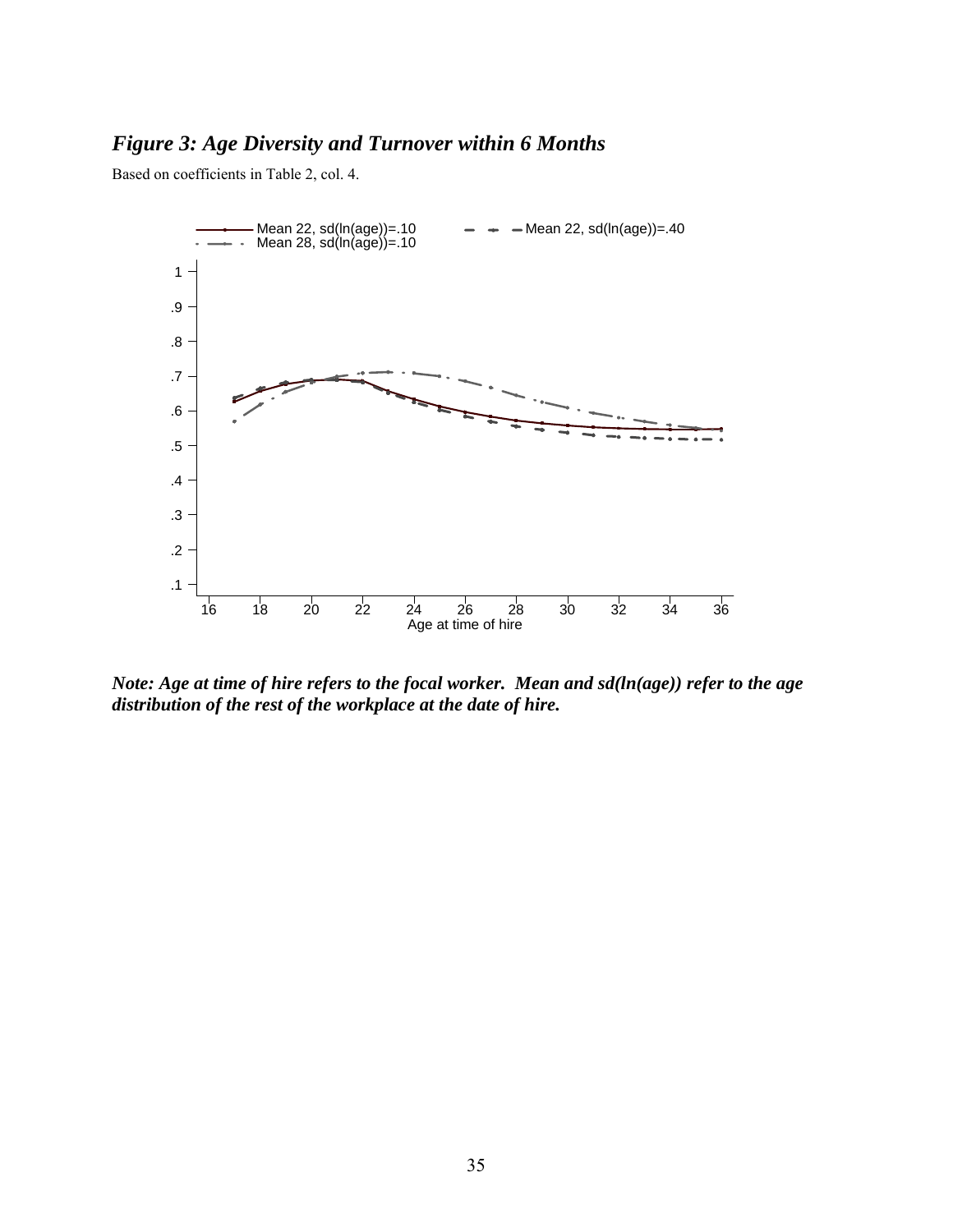# *Table 1: Summary Statistics*

|                        |                                                                                  | Mean           | Std. Dev. | Min   | Max   |
|------------------------|----------------------------------------------------------------------------------|----------------|-----------|-------|-------|
|                        | Turnover within 6 months of hire                                                 | .64            |           |       |       |
|                        | <b>Baseline demographics</b>                                                     |                |           |       |       |
|                        | Female                                                                           | 0.708          |           |       |       |
|                        | White                                                                            | 0.655          |           |       |       |
|                        | <b>Black</b>                                                                     | 0.160          |           |       |       |
|                        | Hispanic                                                                         | 0.100          |           |       |       |
|                        | Asian/ Pacific Islander                                                          | 0.068          |           |       |       |
|                        | Native American                                                                  | 0.004          |           |       |       |
|                        | Unknown ethnicity                                                                | 0.013          |           |       |       |
|                        | Age at time of hire                                                              | 22.33<br>0.346 | 6.69      | 15    | 80    |
|                        | Part time employee<br>Temp/seasonal employee                                     | 0.611          |           |       |       |
| <b>Workplace Means</b> |                                                                                  |                |           |       |       |
|                        | Workplace %Female                                                                | 0.735          | 0.126     | 0.139 | 1.000 |
|                        | Workplace %White                                                                 | 0.696          | 0.227     | 0.000 | 1.000 |
|                        | Workplace %Black                                                                 | 0.128          | 0.135     | 0.000 | 0.929 |
|                        | Workplace %Hispanic                                                              | 0.097          | 0.135     | 0.000 | 1.000 |
|                        | Workplace %Asian                                                                 | 0.063          | 0.080     | 0.000 | 0.704 |
|                        | %Native American & unknown                                                       | 0.017          | 0.030     | 0.000 | 0.585 |
|                        | Workplace Mean Age                                                               | 24.14          | 2.14      | 18.46 | 41.44 |
|                        | <b>Workplace Diversity</b>                                                       |                |           |       |       |
|                        | Diversity index for Gender                                                       | 0.358          | 0.123     | 0.000 | 0.500 |
|                        | = 1-[(%female) <sup>2</sup> + (%male) <sup>2</sup> ]<br>Diversity index for Race |                |           |       |       |
|                        | = 1-[(%White) <sup>2</sup> +(%Black) <sup>2</sup> +                              | 0.390          | 0.206     | 0.000 | 0.795 |
|                        | $(\%$ Hispanic) <sup>2</sup> +(%Asian) <sup>2</sup> ]                            |                |           |       |       |
|                        | Workplace sd(Log Age)                                                            | 0.268          | 0.060     | 0.078 | 0.585 |
| <b>Isolation</b>       |                                                                                  |                |           |       |       |
|                        | Workplace %(not my sex)                                                          | 0.383          | 0.240     | 0.000 | 1.000 |
|                        | Workplace %(not my race)                                                         | 0.414          | 0.317     | 0.000 | 1.000 |
|                        | (log(Age) - log(Workplace Mean Age)                                              | 0.219          | 0.153     | 0.000 | 1.324 |
| Tokens                 |                                                                                  |                |           |       |       |
|                        | Token Man in Workplace                                                           | 0.003          |           |       |       |
|                        | Token White in Workplace                                                         | 0.00005        |           |       |       |
|                        | Token Black in Workplace                                                         | 0.008          |           |       |       |
|                        | Token Hispanic in Workplace                                                      | 0.007          |           |       |       |
|                        | Token Asian in Workplace                                                         | 0.009          |           |       |       |
|                        | Token Native American in Workplace                                               | 0.003          |           |       |       |
|                        | Youngest in Workplace<br>Oldest in Workplace                                     | 0.068<br>0.003 |           |       |       |
| <b>Interactions</b>    |                                                                                  |                |           |       |       |
|                        | Femalex (Diversity Index for Gender)                                             | 0.244          | 0.190     | 0.000 | 0.500 |
|                        | Whitex(Diversity Index for Race)                                                 | 0.219          | 0.223     | 0.000 | 0.795 |
|                        | Blackx(Diversity Index for Race)                                                 | 0.079          | 0.195     | 0.000 | 0.789 |
|                        | Hispanicx(Diversity Index for Race)                                              | 0.051          | 0.166     | 0.000 | 0.789 |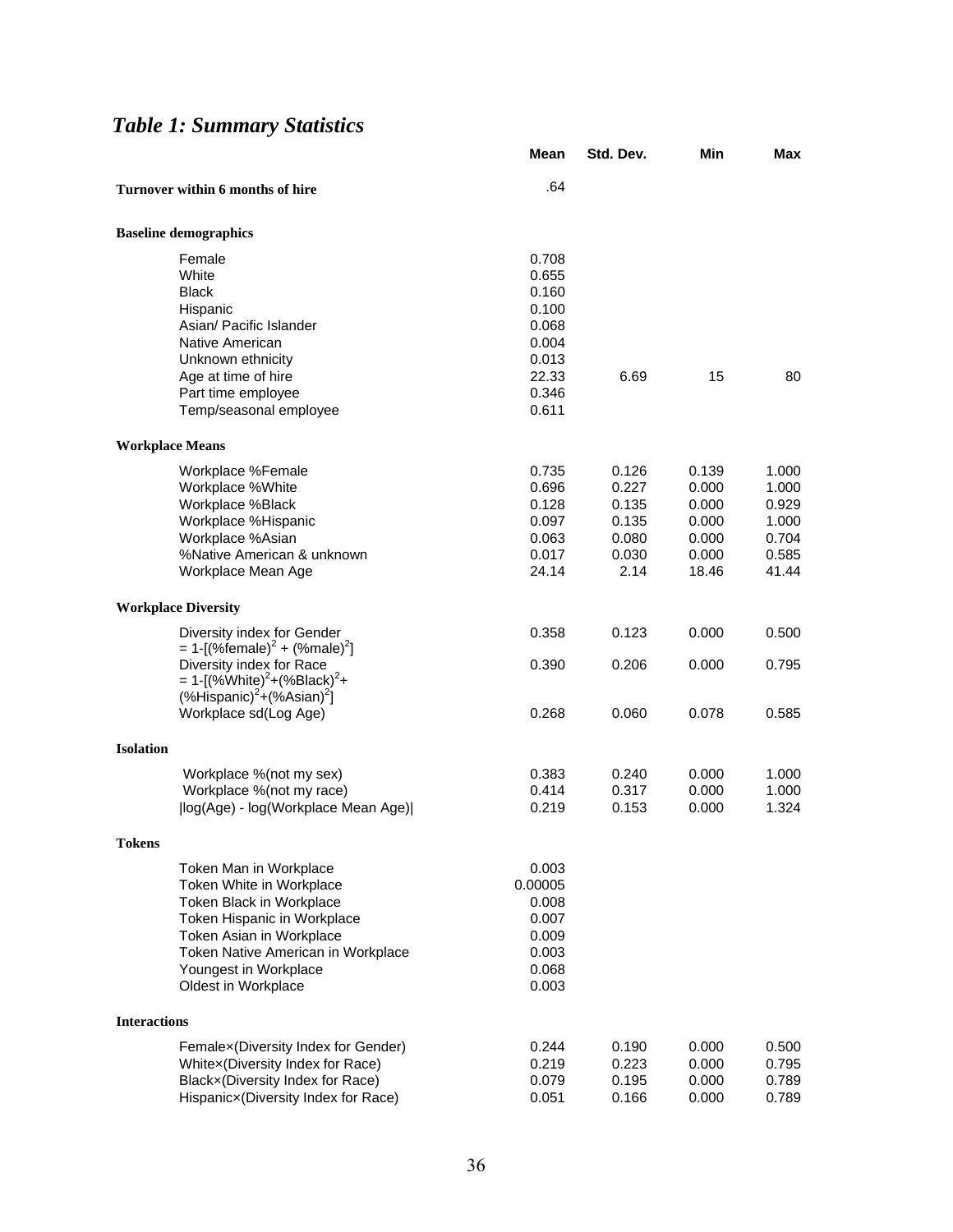| Asianx(Diversity Index for Race)             | 0.033 | 0.132 | 0.000 | 0.783 |
|----------------------------------------------|-------|-------|-------|-------|
| log(Age)×sd(log(Age))_                       | 0.824 | 0.197 | 0.235 | 2.211 |
| log(Age)× log(Age)-log(Workplace Mean Age) _ | 0.679 | 0.529 | 0.000 | 5.716 |

Notes: Percentages for a workplace do not include the focal individual. N>70,000 new hires at over 800 workplaces. Variables with "%," "Mean," "SD" or "Index" in their name are computed at the workplace level. Dummy variables do not report SD, min. or max.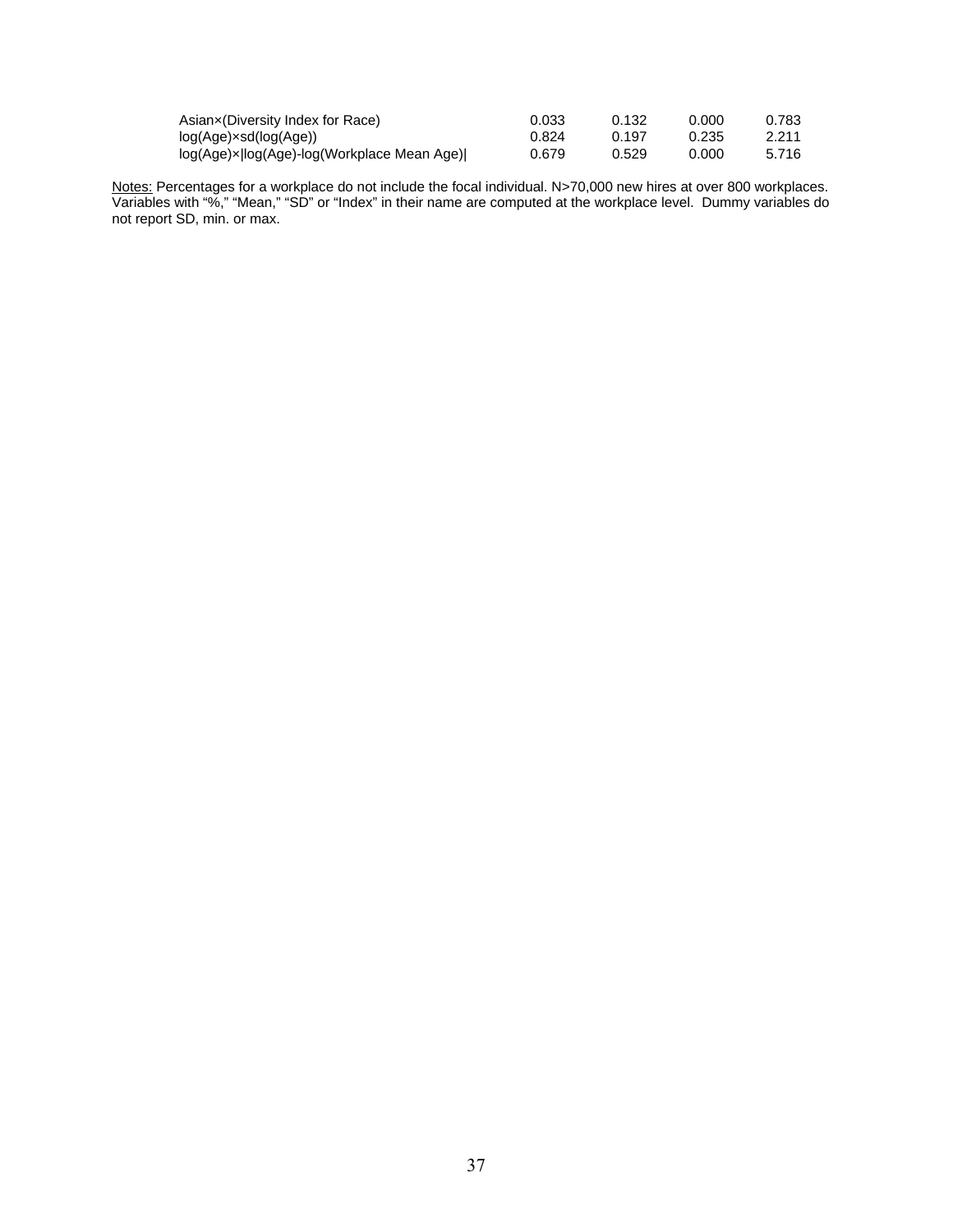| + Tokens<br>$-0.002**$<br>$-0.001**$<br>$-0.004**$<br>$-0.018**$<br>(0.000)<br>(0.000)<br>(0.000)<br>(0.002)<br>Age squared (centered at mean, coefficient multiplied by 100)<br>$-0.001**$<br>$-0.001**$<br>$0.001**$<br>$-0.003**$<br>(0.000)<br>(0.000)<br>(0.000)<br>(0.000)<br>$-0.032**$<br>$-0.098**$<br>$-0.180**$<br>$-0.193**$<br>Female<br>(0.003)<br>(0.011)<br>(0.043)<br>(0.046)<br>$0.041**$<br>$0.104**$<br>0.010<br>0.008<br><b>Black</b><br>(0.004)<br>(0.020)<br>(0.021)<br>(0.011)<br>$-0.017**$<br>$0.038**$<br>$-0.055*$<br>$-0.057*$<br>Asian<br>(0.022)<br>(0.024)<br>(0.006)<br>(0.014)<br>$-0.029**$<br>$0.089**$<br>$-0.007$<br>$-0.010$<br>Hispanic<br>(0.022)<br>(0.005)<br>(0.023)<br>(0.014)<br>0.032<br>0.000<br>0.000<br>$0.062*$<br>(0.021)<br>(0.000)<br>(0.000)<br>(0.031)<br>0.009<br>0.039<br>0.000<br>0.000<br>(0.012)<br>(0.027)<br>(0.000)<br>(0.000)<br>Part-time<br>0.019<br>0.018<br>0.016<br>0.010<br>(0.010)<br>(0.010)<br>(0.010)<br>(0.010)<br>Temp/Seasonal<br>$0.092**$<br>$0.091**$<br>$0.090**$<br>$0.086**$<br>(0.010)<br>(0.010)<br>(0.010)<br>(0.010)<br>$-0.010**$<br>$-0.011**$<br>$-0.012**$<br>$-0.011**$<br>Starting hourly wage<br>(0.002)<br>(0.002)<br>(0.002)<br>(0.002)<br>$0.001**$<br>$0.001**$<br>$0.001**$<br>$0.001**$<br>Workplace total employment<br>(0.000)<br>(0.000)<br>(0.000)<br>(0.000)<br>Workplace %Female<br>0.048<br>0.115<br>0.097<br>0.085<br>(0.029)<br>(0.063)<br>(0.064)<br>(0.064)<br>$-0.003$<br>Workplace %Black<br>$-0.033$<br>$-0.016$<br>0.002<br>(0.036)<br>(0.054)<br>(0.054)<br>(0.054)<br>0.106<br>0.111<br>0.110<br>0.079<br>(0.052)<br>(0.074)<br>(0.073)<br>(0.073)<br>Workplace %Hispanic<br>0.052<br>0.073<br>0.074<br>0.079<br>(0.048)<br>(0.063)<br>(0.063)<br>(0.063)<br>$-0.074$<br>$-0.076$<br>Workplace % Other (Native Amer. + Unknown)<br>0.007<br>0.045<br>(0.086)<br>(0.101)<br>(0.097)<br>(0.096)<br>Workplace Mean Age<br>$0.009**$<br>$0.017**$<br>0.001<br>0.001<br>(0.002)<br>(0.002)<br>(0.002)<br>(0.002)<br>Diversity index for Gender = $1 - [(%$ female $)^2 + (%$ male $)^2]$<br>$-0.143$<br>$-0.042$<br>$-0.167$<br>(0.068)<br>(0.084)<br>(0.088)<br><b>Diversity index for Race</b><br>0.028<br>$-0.044$<br>$-0.049$<br>= 1-[(%White) <sup>2</sup> +(%Black) <sup>2</sup> +(%Hispanic) <sup>2</sup> +(%Asian) <sup>2</sup> +(%Other) <sup>2</sup> ]<br>(0.046)<br>(0.045)<br>(0.046)<br>0.007<br>$-0.024$<br>0.610<br>(0.071)<br>(0.072)<br>(0.361)<br>$0.321**$<br>$0.172**$<br>$0.342**$<br>(0.028)<br>(0.077)<br>(0.082)<br><b>Black*(Diversity Index for Race)</b><br>$-0.149**$<br>$-0.027$<br>$-0.019$<br>(0.031)<br>(0.022)<br>(0.032)<br>Asian*(Diversity Index for Race)<br>$-0.132**$<br>$-0.030$<br>$-0.031$ |                                            | (1)             | (2)              | (3)              | (4) Age             |
|-------------------------------------------------------------------------------------------------------------------------------------------------------------------------------------------------------------------------------------------------------------------------------------------------------------------------------------------------------------------------------------------------------------------------------------------------------------------------------------------------------------------------------------------------------------------------------------------------------------------------------------------------------------------------------------------------------------------------------------------------------------------------------------------------------------------------------------------------------------------------------------------------------------------------------------------------------------------------------------------------------------------------------------------------------------------------------------------------------------------------------------------------------------------------------------------------------------------------------------------------------------------------------------------------------------------------------------------------------------------------------------------------------------------------------------------------------------------------------------------------------------------------------------------------------------------------------------------------------------------------------------------------------------------------------------------------------------------------------------------------------------------------------------------------------------------------------------------------------------------------------------------------------------------------------------------------------------------------------------------------------------------------------------------------------------------------------------------------------------------------------------------------------------------------------------------------------------------------------------------------------------------------------------------------------------------------------------------------------------------------------------------------------------------------------------------------------------------------------------------------------------------------------------------------------------------------------------------------------------------------------------------------------------------------------------------------------------------------------------------------------|--------------------------------------------|-----------------|------------------|------------------|---------------------|
|                                                                                                                                                                                                                                                                                                                                                                                                                                                                                                                                                                                                                                                                                                                                                                                                                                                                                                                                                                                                                                                                                                                                                                                                                                                                                                                                                                                                                                                                                                                                                                                                                                                                                                                                                                                                                                                                                                                                                                                                                                                                                                                                                                                                                                                                                                                                                                                                                                                                                                                                                                                                                                                                                                                                                       |                                            | <b>Baseline</b> | <b>Diversity</b> | <b>Isolation</b> | <b>Interactions</b> |
|                                                                                                                                                                                                                                                                                                                                                                                                                                                                                                                                                                                                                                                                                                                                                                                                                                                                                                                                                                                                                                                                                                                                                                                                                                                                                                                                                                                                                                                                                                                                                                                                                                                                                                                                                                                                                                                                                                                                                                                                                                                                                                                                                                                                                                                                                                                                                                                                                                                                                                                                                                                                                                                                                                                                                       | Age at time of hire                        |                 |                  |                  |                     |
|                                                                                                                                                                                                                                                                                                                                                                                                                                                                                                                                                                                                                                                                                                                                                                                                                                                                                                                                                                                                                                                                                                                                                                                                                                                                                                                                                                                                                                                                                                                                                                                                                                                                                                                                                                                                                                                                                                                                                                                                                                                                                                                                                                                                                                                                                                                                                                                                                                                                                                                                                                                                                                                                                                                                                       |                                            |                 |                  |                  |                     |
|                                                                                                                                                                                                                                                                                                                                                                                                                                                                                                                                                                                                                                                                                                                                                                                                                                                                                                                                                                                                                                                                                                                                                                                                                                                                                                                                                                                                                                                                                                                                                                                                                                                                                                                                                                                                                                                                                                                                                                                                                                                                                                                                                                                                                                                                                                                                                                                                                                                                                                                                                                                                                                                                                                                                                       |                                            |                 |                  |                  |                     |
|                                                                                                                                                                                                                                                                                                                                                                                                                                                                                                                                                                                                                                                                                                                                                                                                                                                                                                                                                                                                                                                                                                                                                                                                                                                                                                                                                                                                                                                                                                                                                                                                                                                                                                                                                                                                                                                                                                                                                                                                                                                                                                                                                                                                                                                                                                                                                                                                                                                                                                                                                                                                                                                                                                                                                       |                                            |                 |                  |                  |                     |
|                                                                                                                                                                                                                                                                                                                                                                                                                                                                                                                                                                                                                                                                                                                                                                                                                                                                                                                                                                                                                                                                                                                                                                                                                                                                                                                                                                                                                                                                                                                                                                                                                                                                                                                                                                                                                                                                                                                                                                                                                                                                                                                                                                                                                                                                                                                                                                                                                                                                                                                                                                                                                                                                                                                                                       |                                            |                 |                  |                  |                     |
|                                                                                                                                                                                                                                                                                                                                                                                                                                                                                                                                                                                                                                                                                                                                                                                                                                                                                                                                                                                                                                                                                                                                                                                                                                                                                                                                                                                                                                                                                                                                                                                                                                                                                                                                                                                                                                                                                                                                                                                                                                                                                                                                                                                                                                                                                                                                                                                                                                                                                                                                                                                                                                                                                                                                                       |                                            |                 |                  |                  |                     |
|                                                                                                                                                                                                                                                                                                                                                                                                                                                                                                                                                                                                                                                                                                                                                                                                                                                                                                                                                                                                                                                                                                                                                                                                                                                                                                                                                                                                                                                                                                                                                                                                                                                                                                                                                                                                                                                                                                                                                                                                                                                                                                                                                                                                                                                                                                                                                                                                                                                                                                                                                                                                                                                                                                                                                       |                                            |                 |                  |                  |                     |
|                                                                                                                                                                                                                                                                                                                                                                                                                                                                                                                                                                                                                                                                                                                                                                                                                                                                                                                                                                                                                                                                                                                                                                                                                                                                                                                                                                                                                                                                                                                                                                                                                                                                                                                                                                                                                                                                                                                                                                                                                                                                                                                                                                                                                                                                                                                                                                                                                                                                                                                                                                                                                                                                                                                                                       |                                            |                 |                  |                  |                     |
|                                                                                                                                                                                                                                                                                                                                                                                                                                                                                                                                                                                                                                                                                                                                                                                                                                                                                                                                                                                                                                                                                                                                                                                                                                                                                                                                                                                                                                                                                                                                                                                                                                                                                                                                                                                                                                                                                                                                                                                                                                                                                                                                                                                                                                                                                                                                                                                                                                                                                                                                                                                                                                                                                                                                                       |                                            |                 |                  |                  |                     |
|                                                                                                                                                                                                                                                                                                                                                                                                                                                                                                                                                                                                                                                                                                                                                                                                                                                                                                                                                                                                                                                                                                                                                                                                                                                                                                                                                                                                                                                                                                                                                                                                                                                                                                                                                                                                                                                                                                                                                                                                                                                                                                                                                                                                                                                                                                                                                                                                                                                                                                                                                                                                                                                                                                                                                       |                                            |                 |                  |                  |                     |
|                                                                                                                                                                                                                                                                                                                                                                                                                                                                                                                                                                                                                                                                                                                                                                                                                                                                                                                                                                                                                                                                                                                                                                                                                                                                                                                                                                                                                                                                                                                                                                                                                                                                                                                                                                                                                                                                                                                                                                                                                                                                                                                                                                                                                                                                                                                                                                                                                                                                                                                                                                                                                                                                                                                                                       |                                            |                 |                  |                  |                     |
|                                                                                                                                                                                                                                                                                                                                                                                                                                                                                                                                                                                                                                                                                                                                                                                                                                                                                                                                                                                                                                                                                                                                                                                                                                                                                                                                                                                                                                                                                                                                                                                                                                                                                                                                                                                                                                                                                                                                                                                                                                                                                                                                                                                                                                                                                                                                                                                                                                                                                                                                                                                                                                                                                                                                                       | Native American                            |                 |                  |                  |                     |
|                                                                                                                                                                                                                                                                                                                                                                                                                                                                                                                                                                                                                                                                                                                                                                                                                                                                                                                                                                                                                                                                                                                                                                                                                                                                                                                                                                                                                                                                                                                                                                                                                                                                                                                                                                                                                                                                                                                                                                                                                                                                                                                                                                                                                                                                                                                                                                                                                                                                                                                                                                                                                                                                                                                                                       |                                            |                 |                  |                  |                     |
|                                                                                                                                                                                                                                                                                                                                                                                                                                                                                                                                                                                                                                                                                                                                                                                                                                                                                                                                                                                                                                                                                                                                                                                                                                                                                                                                                                                                                                                                                                                                                                                                                                                                                                                                                                                                                                                                                                                                                                                                                                                                                                                                                                                                                                                                                                                                                                                                                                                                                                                                                                                                                                                                                                                                                       | <b>Unknown Ethnicity</b>                   |                 |                  |                  |                     |
|                                                                                                                                                                                                                                                                                                                                                                                                                                                                                                                                                                                                                                                                                                                                                                                                                                                                                                                                                                                                                                                                                                                                                                                                                                                                                                                                                                                                                                                                                                                                                                                                                                                                                                                                                                                                                                                                                                                                                                                                                                                                                                                                                                                                                                                                                                                                                                                                                                                                                                                                                                                                                                                                                                                                                       |                                            |                 |                  |                  |                     |
|                                                                                                                                                                                                                                                                                                                                                                                                                                                                                                                                                                                                                                                                                                                                                                                                                                                                                                                                                                                                                                                                                                                                                                                                                                                                                                                                                                                                                                                                                                                                                                                                                                                                                                                                                                                                                                                                                                                                                                                                                                                                                                                                                                                                                                                                                                                                                                                                                                                                                                                                                                                                                                                                                                                                                       |                                            |                 |                  |                  |                     |
|                                                                                                                                                                                                                                                                                                                                                                                                                                                                                                                                                                                                                                                                                                                                                                                                                                                                                                                                                                                                                                                                                                                                                                                                                                                                                                                                                                                                                                                                                                                                                                                                                                                                                                                                                                                                                                                                                                                                                                                                                                                                                                                                                                                                                                                                                                                                                                                                                                                                                                                                                                                                                                                                                                                                                       |                                            |                 |                  |                  |                     |
|                                                                                                                                                                                                                                                                                                                                                                                                                                                                                                                                                                                                                                                                                                                                                                                                                                                                                                                                                                                                                                                                                                                                                                                                                                                                                                                                                                                                                                                                                                                                                                                                                                                                                                                                                                                                                                                                                                                                                                                                                                                                                                                                                                                                                                                                                                                                                                                                                                                                                                                                                                                                                                                                                                                                                       |                                            |                 |                  |                  |                     |
|                                                                                                                                                                                                                                                                                                                                                                                                                                                                                                                                                                                                                                                                                                                                                                                                                                                                                                                                                                                                                                                                                                                                                                                                                                                                                                                                                                                                                                                                                                                                                                                                                                                                                                                                                                                                                                                                                                                                                                                                                                                                                                                                                                                                                                                                                                                                                                                                                                                                                                                                                                                                                                                                                                                                                       |                                            |                 |                  |                  |                     |
|                                                                                                                                                                                                                                                                                                                                                                                                                                                                                                                                                                                                                                                                                                                                                                                                                                                                                                                                                                                                                                                                                                                                                                                                                                                                                                                                                                                                                                                                                                                                                                                                                                                                                                                                                                                                                                                                                                                                                                                                                                                                                                                                                                                                                                                                                                                                                                                                                                                                                                                                                                                                                                                                                                                                                       |                                            |                 |                  |                  |                     |
|                                                                                                                                                                                                                                                                                                                                                                                                                                                                                                                                                                                                                                                                                                                                                                                                                                                                                                                                                                                                                                                                                                                                                                                                                                                                                                                                                                                                                                                                                                                                                                                                                                                                                                                                                                                                                                                                                                                                                                                                                                                                                                                                                                                                                                                                                                                                                                                                                                                                                                                                                                                                                                                                                                                                                       |                                            |                 |                  |                  |                     |
|                                                                                                                                                                                                                                                                                                                                                                                                                                                                                                                                                                                                                                                                                                                                                                                                                                                                                                                                                                                                                                                                                                                                                                                                                                                                                                                                                                                                                                                                                                                                                                                                                                                                                                                                                                                                                                                                                                                                                                                                                                                                                                                                                                                                                                                                                                                                                                                                                                                                                                                                                                                                                                                                                                                                                       |                                            |                 |                  |                  |                     |
|                                                                                                                                                                                                                                                                                                                                                                                                                                                                                                                                                                                                                                                                                                                                                                                                                                                                                                                                                                                                                                                                                                                                                                                                                                                                                                                                                                                                                                                                                                                                                                                                                                                                                                                                                                                                                                                                                                                                                                                                                                                                                                                                                                                                                                                                                                                                                                                                                                                                                                                                                                                                                                                                                                                                                       |                                            |                 |                  |                  |                     |
|                                                                                                                                                                                                                                                                                                                                                                                                                                                                                                                                                                                                                                                                                                                                                                                                                                                                                                                                                                                                                                                                                                                                                                                                                                                                                                                                                                                                                                                                                                                                                                                                                                                                                                                                                                                                                                                                                                                                                                                                                                                                                                                                                                                                                                                                                                                                                                                                                                                                                                                                                                                                                                                                                                                                                       |                                            |                 |                  |                  |                     |
|                                                                                                                                                                                                                                                                                                                                                                                                                                                                                                                                                                                                                                                                                                                                                                                                                                                                                                                                                                                                                                                                                                                                                                                                                                                                                                                                                                                                                                                                                                                                                                                                                                                                                                                                                                                                                                                                                                                                                                                                                                                                                                                                                                                                                                                                                                                                                                                                                                                                                                                                                                                                                                                                                                                                                       |                                            |                 |                  |                  |                     |
|                                                                                                                                                                                                                                                                                                                                                                                                                                                                                                                                                                                                                                                                                                                                                                                                                                                                                                                                                                                                                                                                                                                                                                                                                                                                                                                                                                                                                                                                                                                                                                                                                                                                                                                                                                                                                                                                                                                                                                                                                                                                                                                                                                                                                                                                                                                                                                                                                                                                                                                                                                                                                                                                                                                                                       |                                            |                 |                  |                  |                     |
|                                                                                                                                                                                                                                                                                                                                                                                                                                                                                                                                                                                                                                                                                                                                                                                                                                                                                                                                                                                                                                                                                                                                                                                                                                                                                                                                                                                                                                                                                                                                                                                                                                                                                                                                                                                                                                                                                                                                                                                                                                                                                                                                                                                                                                                                                                                                                                                                                                                                                                                                                                                                                                                                                                                                                       | Workplace %Asian                           |                 |                  |                  |                     |
|                                                                                                                                                                                                                                                                                                                                                                                                                                                                                                                                                                                                                                                                                                                                                                                                                                                                                                                                                                                                                                                                                                                                                                                                                                                                                                                                                                                                                                                                                                                                                                                                                                                                                                                                                                                                                                                                                                                                                                                                                                                                                                                                                                                                                                                                                                                                                                                                                                                                                                                                                                                                                                                                                                                                                       |                                            |                 |                  |                  |                     |
|                                                                                                                                                                                                                                                                                                                                                                                                                                                                                                                                                                                                                                                                                                                                                                                                                                                                                                                                                                                                                                                                                                                                                                                                                                                                                                                                                                                                                                                                                                                                                                                                                                                                                                                                                                                                                                                                                                                                                                                                                                                                                                                                                                                                                                                                                                                                                                                                                                                                                                                                                                                                                                                                                                                                                       |                                            |                 |                  |                  |                     |
|                                                                                                                                                                                                                                                                                                                                                                                                                                                                                                                                                                                                                                                                                                                                                                                                                                                                                                                                                                                                                                                                                                                                                                                                                                                                                                                                                                                                                                                                                                                                                                                                                                                                                                                                                                                                                                                                                                                                                                                                                                                                                                                                                                                                                                                                                                                                                                                                                                                                                                                                                                                                                                                                                                                                                       |                                            |                 |                  |                  |                     |
|                                                                                                                                                                                                                                                                                                                                                                                                                                                                                                                                                                                                                                                                                                                                                                                                                                                                                                                                                                                                                                                                                                                                                                                                                                                                                                                                                                                                                                                                                                                                                                                                                                                                                                                                                                                                                                                                                                                                                                                                                                                                                                                                                                                                                                                                                                                                                                                                                                                                                                                                                                                                                                                                                                                                                       |                                            |                 |                  |                  |                     |
|                                                                                                                                                                                                                                                                                                                                                                                                                                                                                                                                                                                                                                                                                                                                                                                                                                                                                                                                                                                                                                                                                                                                                                                                                                                                                                                                                                                                                                                                                                                                                                                                                                                                                                                                                                                                                                                                                                                                                                                                                                                                                                                                                                                                                                                                                                                                                                                                                                                                                                                                                                                                                                                                                                                                                       |                                            |                 |                  |                  |                     |
|                                                                                                                                                                                                                                                                                                                                                                                                                                                                                                                                                                                                                                                                                                                                                                                                                                                                                                                                                                                                                                                                                                                                                                                                                                                                                                                                                                                                                                                                                                                                                                                                                                                                                                                                                                                                                                                                                                                                                                                                                                                                                                                                                                                                                                                                                                                                                                                                                                                                                                                                                                                                                                                                                                                                                       |                                            |                 |                  |                  |                     |
|                                                                                                                                                                                                                                                                                                                                                                                                                                                                                                                                                                                                                                                                                                                                                                                                                                                                                                                                                                                                                                                                                                                                                                                                                                                                                                                                                                                                                                                                                                                                                                                                                                                                                                                                                                                                                                                                                                                                                                                                                                                                                                                                                                                                                                                                                                                                                                                                                                                                                                                                                                                                                                                                                                                                                       |                                            |                 |                  |                  |                     |
|                                                                                                                                                                                                                                                                                                                                                                                                                                                                                                                                                                                                                                                                                                                                                                                                                                                                                                                                                                                                                                                                                                                                                                                                                                                                                                                                                                                                                                                                                                                                                                                                                                                                                                                                                                                                                                                                                                                                                                                                                                                                                                                                                                                                                                                                                                                                                                                                                                                                                                                                                                                                                                                                                                                                                       |                                            |                 |                  |                  |                     |
|                                                                                                                                                                                                                                                                                                                                                                                                                                                                                                                                                                                                                                                                                                                                                                                                                                                                                                                                                                                                                                                                                                                                                                                                                                                                                                                                                                                                                                                                                                                                                                                                                                                                                                                                                                                                                                                                                                                                                                                                                                                                                                                                                                                                                                                                                                                                                                                                                                                                                                                                                                                                                                                                                                                                                       |                                            |                 |                  |                  |                     |
|                                                                                                                                                                                                                                                                                                                                                                                                                                                                                                                                                                                                                                                                                                                                                                                                                                                                                                                                                                                                                                                                                                                                                                                                                                                                                                                                                                                                                                                                                                                                                                                                                                                                                                                                                                                                                                                                                                                                                                                                                                                                                                                                                                                                                                                                                                                                                                                                                                                                                                                                                                                                                                                                                                                                                       |                                            |                 |                  |                  |                     |
|                                                                                                                                                                                                                                                                                                                                                                                                                                                                                                                                                                                                                                                                                                                                                                                                                                                                                                                                                                                                                                                                                                                                                                                                                                                                                                                                                                                                                                                                                                                                                                                                                                                                                                                                                                                                                                                                                                                                                                                                                                                                                                                                                                                                                                                                                                                                                                                                                                                                                                                                                                                                                                                                                                                                                       | <b>Workplace sd(Log Age)</b>               |                 |                  |                  |                     |
|                                                                                                                                                                                                                                                                                                                                                                                                                                                                                                                                                                                                                                                                                                                                                                                                                                                                                                                                                                                                                                                                                                                                                                                                                                                                                                                                                                                                                                                                                                                                                                                                                                                                                                                                                                                                                                                                                                                                                                                                                                                                                                                                                                                                                                                                                                                                                                                                                                                                                                                                                                                                                                                                                                                                                       |                                            |                 |                  |                  |                     |
|                                                                                                                                                                                                                                                                                                                                                                                                                                                                                                                                                                                                                                                                                                                                                                                                                                                                                                                                                                                                                                                                                                                                                                                                                                                                                                                                                                                                                                                                                                                                                                                                                                                                                                                                                                                                                                                                                                                                                                                                                                                                                                                                                                                                                                                                                                                                                                                                                                                                                                                                                                                                                                                                                                                                                       | Female*(Diversity Index for Gender)        |                 |                  |                  |                     |
|                                                                                                                                                                                                                                                                                                                                                                                                                                                                                                                                                                                                                                                                                                                                                                                                                                                                                                                                                                                                                                                                                                                                                                                                                                                                                                                                                                                                                                                                                                                                                                                                                                                                                                                                                                                                                                                                                                                                                                                                                                                                                                                                                                                                                                                                                                                                                                                                                                                                                                                                                                                                                                                                                                                                                       |                                            |                 |                  |                  |                     |
|                                                                                                                                                                                                                                                                                                                                                                                                                                                                                                                                                                                                                                                                                                                                                                                                                                                                                                                                                                                                                                                                                                                                                                                                                                                                                                                                                                                                                                                                                                                                                                                                                                                                                                                                                                                                                                                                                                                                                                                                                                                                                                                                                                                                                                                                                                                                                                                                                                                                                                                                                                                                                                                                                                                                                       |                                            |                 |                  |                  |                     |
|                                                                                                                                                                                                                                                                                                                                                                                                                                                                                                                                                                                                                                                                                                                                                                                                                                                                                                                                                                                                                                                                                                                                                                                                                                                                                                                                                                                                                                                                                                                                                                                                                                                                                                                                                                                                                                                                                                                                                                                                                                                                                                                                                                                                                                                                                                                                                                                                                                                                                                                                                                                                                                                                                                                                                       |                                            |                 |                  |                  |                     |
|                                                                                                                                                                                                                                                                                                                                                                                                                                                                                                                                                                                                                                                                                                                                                                                                                                                                                                                                                                                                                                                                                                                                                                                                                                                                                                                                                                                                                                                                                                                                                                                                                                                                                                                                                                                                                                                                                                                                                                                                                                                                                                                                                                                                                                                                                                                                                                                                                                                                                                                                                                                                                                                                                                                                                       |                                            |                 |                  |                  |                     |
| (0.035)<br>(0.037)<br>(0.029)<br>$-0.121**$<br>$-0.246**$<br>$-0.123**$                                                                                                                                                                                                                                                                                                                                                                                                                                                                                                                                                                                                                                                                                                                                                                                                                                                                                                                                                                                                                                                                                                                                                                                                                                                                                                                                                                                                                                                                                                                                                                                                                                                                                                                                                                                                                                                                                                                                                                                                                                                                                                                                                                                                                                                                                                                                                                                                                                                                                                                                                                                                                                                                               | <b>Hispanic*(Diversity Index for Race)</b> |                 |                  |                  |                     |
| (0.027)<br>(0.035)<br>(0.036)                                                                                                                                                                                                                                                                                                                                                                                                                                                                                                                                                                                                                                                                                                                                                                                                                                                                                                                                                                                                                                                                                                                                                                                                                                                                                                                                                                                                                                                                                                                                                                                                                                                                                                                                                                                                                                                                                                                                                                                                                                                                                                                                                                                                                                                                                                                                                                                                                                                                                                                                                                                                                                                                                                                         |                                            |                 |                  |                  |                     |

# *Table 2: Linear Fixed Effects Regressions Predicting Turnover within 6 Months*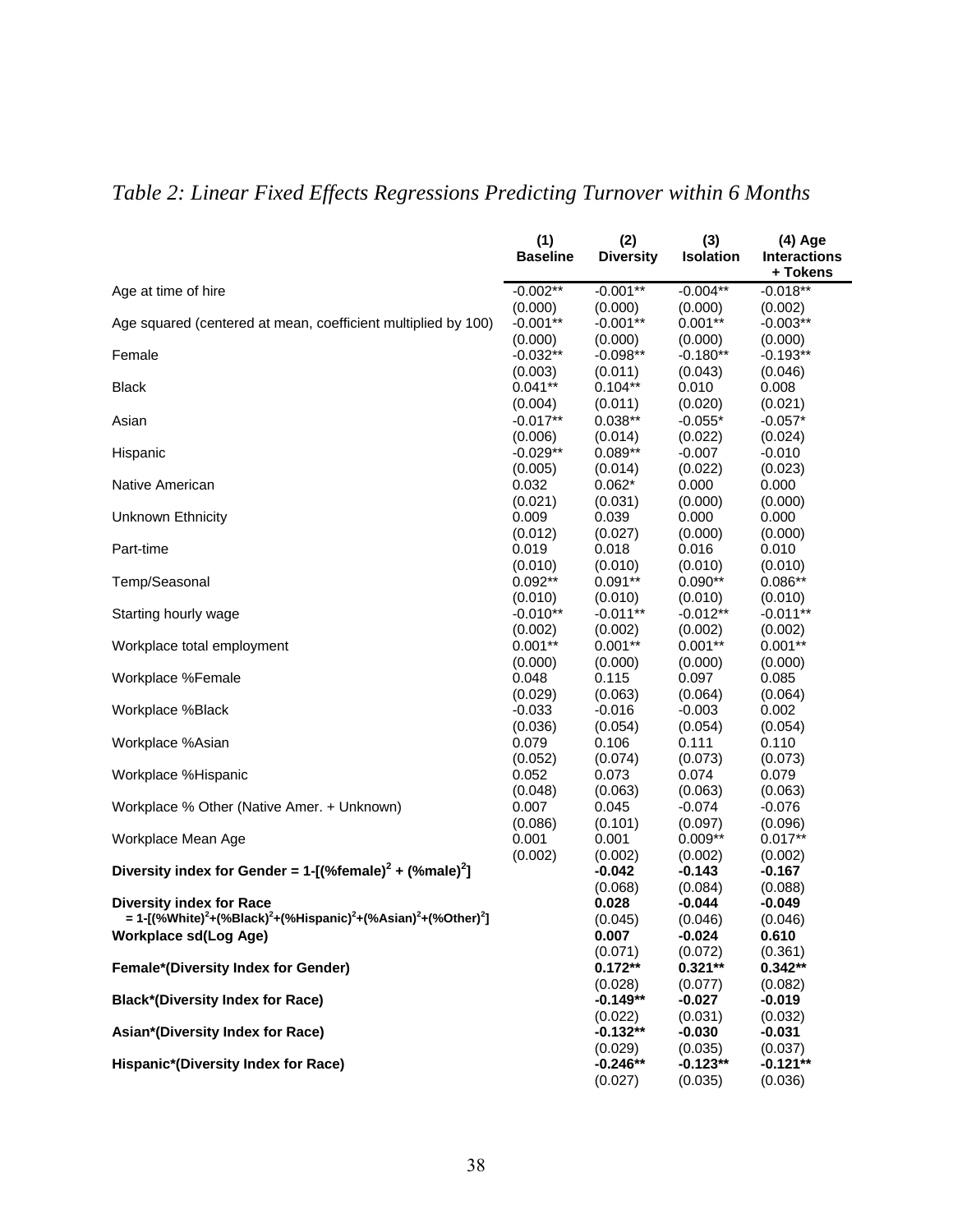| Table 2 (continued)                                   | (1)<br><b>Baseline</b> | (2)<br><b>Diversity</b> | (3)<br><b>Isolation</b>          | $(4)$ Age<br><b>Interactions</b><br>+ Tokens |
|-------------------------------------------------------|------------------------|-------------------------|----------------------------------|----------------------------------------------|
| Gender Isolation = $%$ (Not my sex)                   |                        |                         | $-0.069*$<br>(0.034)             | $-0.083*$<br>(0.036)                         |
| Race Isolation = %(Not my race)                       |                        |                         | $0.081**$                        | $0.083**$                                    |
| Age isolation = $\log(Age)$ - log(Workplace Mean Age) |                        |                         | (0.015)<br>$-0.288**$<br>(0.013) | (0.016)<br>$-4.203**$<br>(0.185)             |
| log(Age)*sd(log(Age))                                 |                        |                         |                                  | $-0.203$                                     |
| log(Age)* log(Age)-log(Workplace Mean Age)            |                        |                         |                                  | (0.115)<br>$1.275**$<br>(0.060)              |
| <b>Token Man in Workplace</b>                         |                        |                         |                                  | $-0.041$                                     |
| <b>Token White in Workplace</b>                       |                        |                         |                                  | (0.030)<br>$-0.178$<br>(0.205)               |
| <b>Token Black in Workplace</b>                       |                        |                         |                                  | $-0.001$                                     |
| <b>Token Asian in Workplace</b>                       |                        |                         |                                  | (0.016)<br>$-0.008$<br>(0.017)               |
| <b>Token Hispanic in Workplace</b>                    |                        |                         |                                  | $-0.009$                                     |
| Youngest in Workplace                                 |                        |                         |                                  | (0.019)<br>$-0.039**$                        |
| <b>Oldest in Workplace</b>                            |                        |                         |                                  | (0.007)<br>$-0.007$<br>(0.024)               |
| R-squared                                             | 0.04                   | 0.04                    | 0.04                             | 0.05                                         |

*Notes*: Each model includes fixed effects for each workplace and for each starting month. Percentages for a workplace do not include the focal individual and are defined at the time of hire. Standard errors (in parentheses) are adjusted for clustering at level of store and month. Sample size is over 800 stores and over 70,000 new hires. \* significant at 5%; \*\* significant at 1%.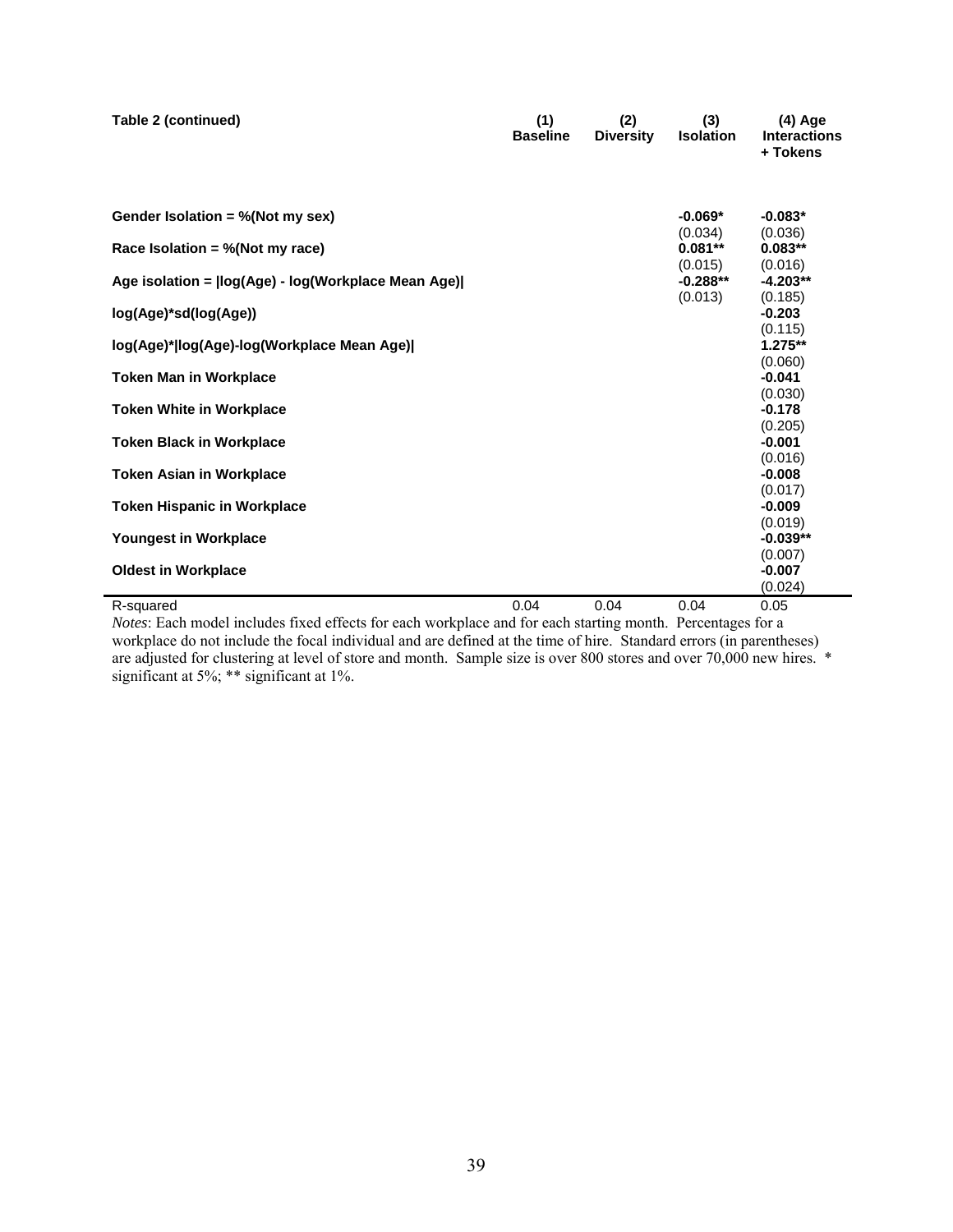## *Table 3: Interaction coefficients for each race and the proportion of each other race in the store.*

Linear Fixed Effects Regressions Predicting Turnover within 6 Months

|                                                                         | Model 1        | Model 2            |
|-------------------------------------------------------------------------|----------------|--------------------|
|                                                                         | Constraining   | Full set of Race * |
|                                                                         | race * %other  | Other race         |
|                                                                         | race to be the |                    |
|                                                                         | same for all   |                    |
|                                                                         | other races    |                    |
| <b>Black</b>                                                            | $0.065**$      |                    |
|                                                                         |                | $-0.085**$         |
|                                                                         | (0.007)        | (0.024)            |
| Hispanic                                                                | $-0.012$       | $-0.125**$         |
|                                                                         | (0.009)        | (0.048)            |
| Asian                                                                   | $-0.00007$     | $-0.210**$         |
|                                                                         | (0.008)        | (0.029)            |
| Workplace %Black                                                        | 0.073          | $0.122*$           |
|                                                                         | (0.052)        | (0.053)            |
| Workplace %Hispanic                                                     | $0.165*$       | $0.185**$          |
|                                                                         | (0.069)        | (0.070)            |
| Workplace %Asian                                                        | $0.149*$       | $0.211**$          |
|                                                                         | (0.061)        | (0.062)            |
| Black* % not black                                                      | $0.131**$      |                    |
|                                                                         |                |                    |
| Black* %white                                                           | (0.027)        |                    |
|                                                                         |                | $0.171**$          |
|                                                                         |                | (0.029)            |
| Black * %Hispanic                                                       |                | $-0.035$           |
|                                                                         |                | (0.047)            |
| Black * %Asian                                                          |                | $0.226**$          |
|                                                                         |                | (0.058)            |
| F-test that the three coefficients above differ from the coefficient on |                | 17.92              |
| black* %not black from Model 1                                          |                | (0.000)            |
| Hispanic * %not Hispanic                                                | $0.187**$      |                    |
|                                                                         | (0.032)        |                    |
| Hispanic * %white                                                       |                | $0.251**$          |
|                                                                         |                | (0.034)            |
| Hispanic * %black                                                       |                | 0.061              |
|                                                                         |                | (0.052)            |
| Hispanic * %Asian                                                       |                | $0.149*$           |
|                                                                         |                |                    |
|                                                                         |                | (0.066)            |
| F-test that the three coefficients above differ from the coefficient on |                | 13.87              |
| Hispanic * %not Hispanic from Model 1                                   |                | (0.000)            |
| Asian * % not Asian                                                     | $0.116*$       |                    |
|                                                                         | (0.052)        |                    |
| Asian * %white                                                          |                | $0.144**$          |
|                                                                         |                | (0.055)            |
| Asian * %black                                                          |                | $-0.023$           |
|                                                                         |                | (0.066)            |
| Asian * %Hispanic                                                       |                | 0.059              |
|                                                                         |                | (0.076)            |
| F-test that the three coefficients above differ from the coefficient on |                | 9.20               |
| Asian * %not Asian from Model 1                                         |                | (0.000)            |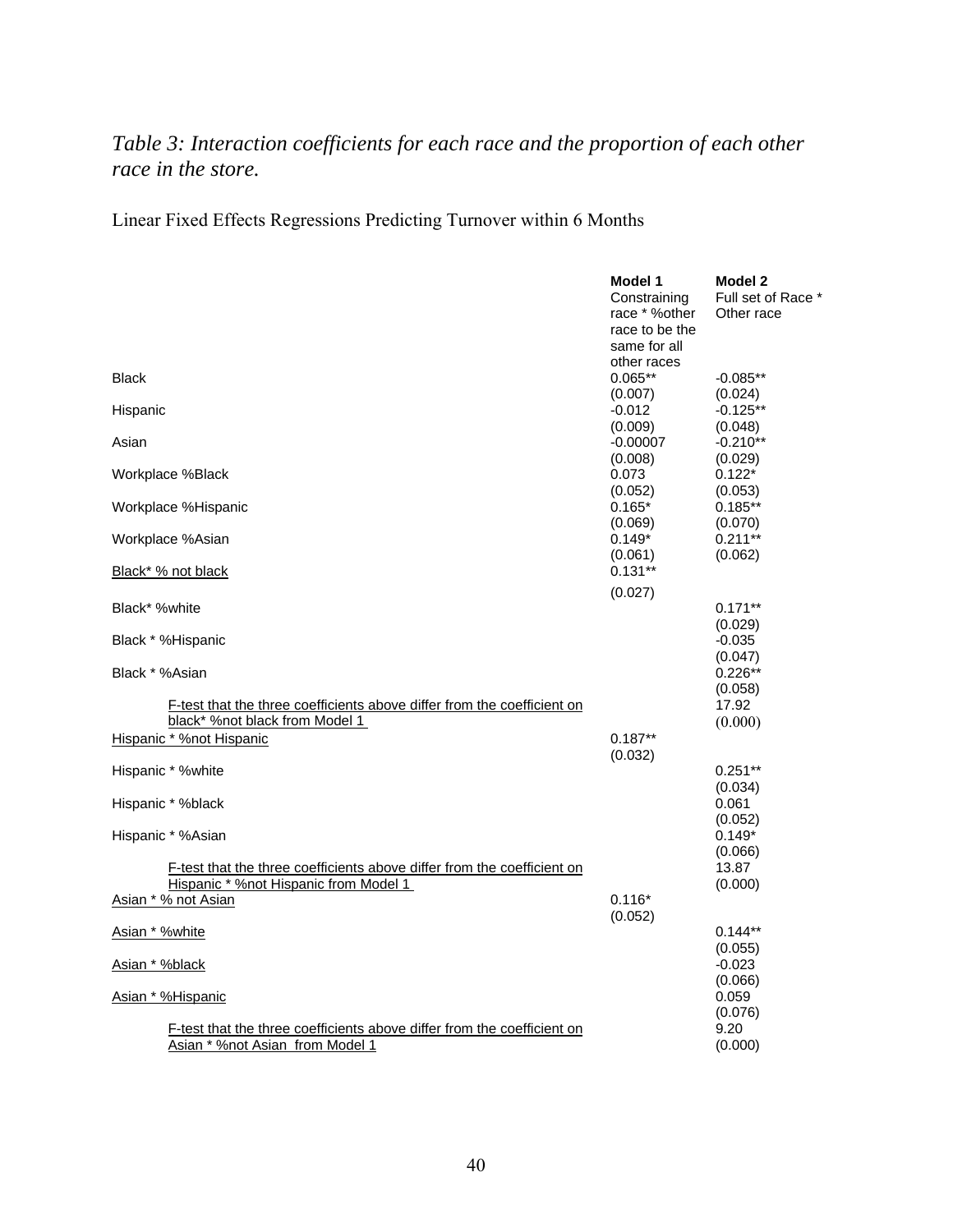Standard errors in parentheses. + significant at 10%; \* significant at 5%; \*\* significant at 1%. Regressions include all of the controls in Table 2, Column 4. The F test examines whether the effects of employees not this person's race differ among the three other races. It tests model 1 versus model 2 for each race; that is, can we constrain the three coefficients in each row of model 2 to equal the coefficient in the first column]? The F statistics have degrees of freedom (2, >70,000). Sample drops Native Americans and Unknowns.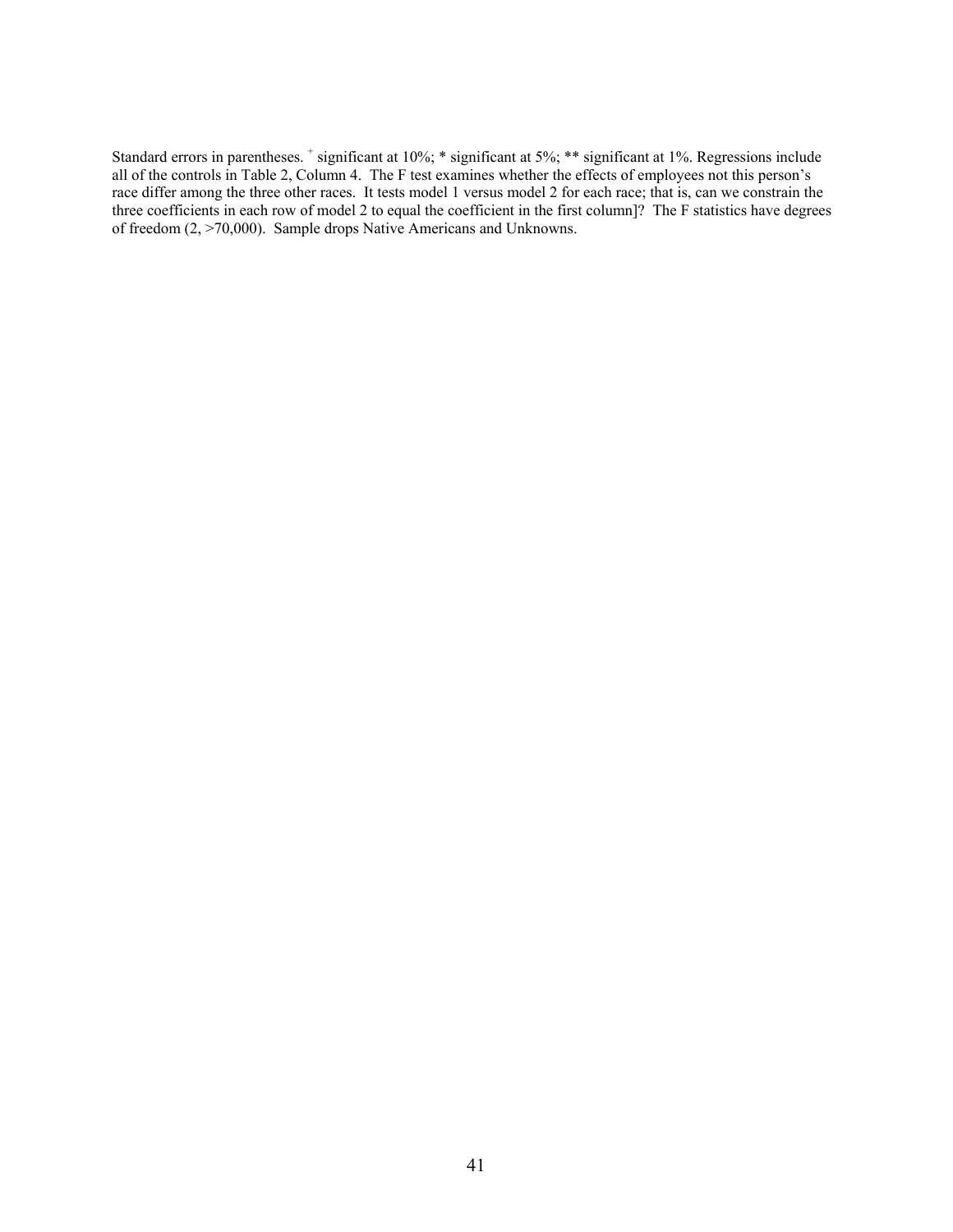### **Table 4: Interaction coefficients for each race and the proportion of own race in the community.**

|                                                   | Coefficient and (Std. Error) |
|---------------------------------------------------|------------------------------|
| White $\times$ Community %White                   | $-0.026$                     |
|                                                   | (0.031)                      |
| <b>Black <math>\times</math> Community %Black</b> | $-0.091*$                    |
|                                                   | (0.043)                      |
| Hispanic $\times$ Community % Hispanic            | $-0.154*$                    |
|                                                   | (0.074)                      |
| Asian $\times$ Community %Asian                   | 0.044                        |
|                                                   | (0.051)                      |
| F(4, >70,000) of 4 interactions, above            | 3.95                         |
| (Prob>F)                                          | 0.0033                       |

Linear Regression with Workplace Fixed Effects Predicting Turnover within 6 Months

Standard errors in parentheses. \* significant at 5%; \*\* significant at 1%. Regressions include all of the controls in Table 2, Column 4. Community variables are computed from the workplace's ZIP code plus all Census tracts within 2 miles. Some workplaces are grouped for fixed-effects. Community main effects on %race are spanned by the workplace fixed effects.